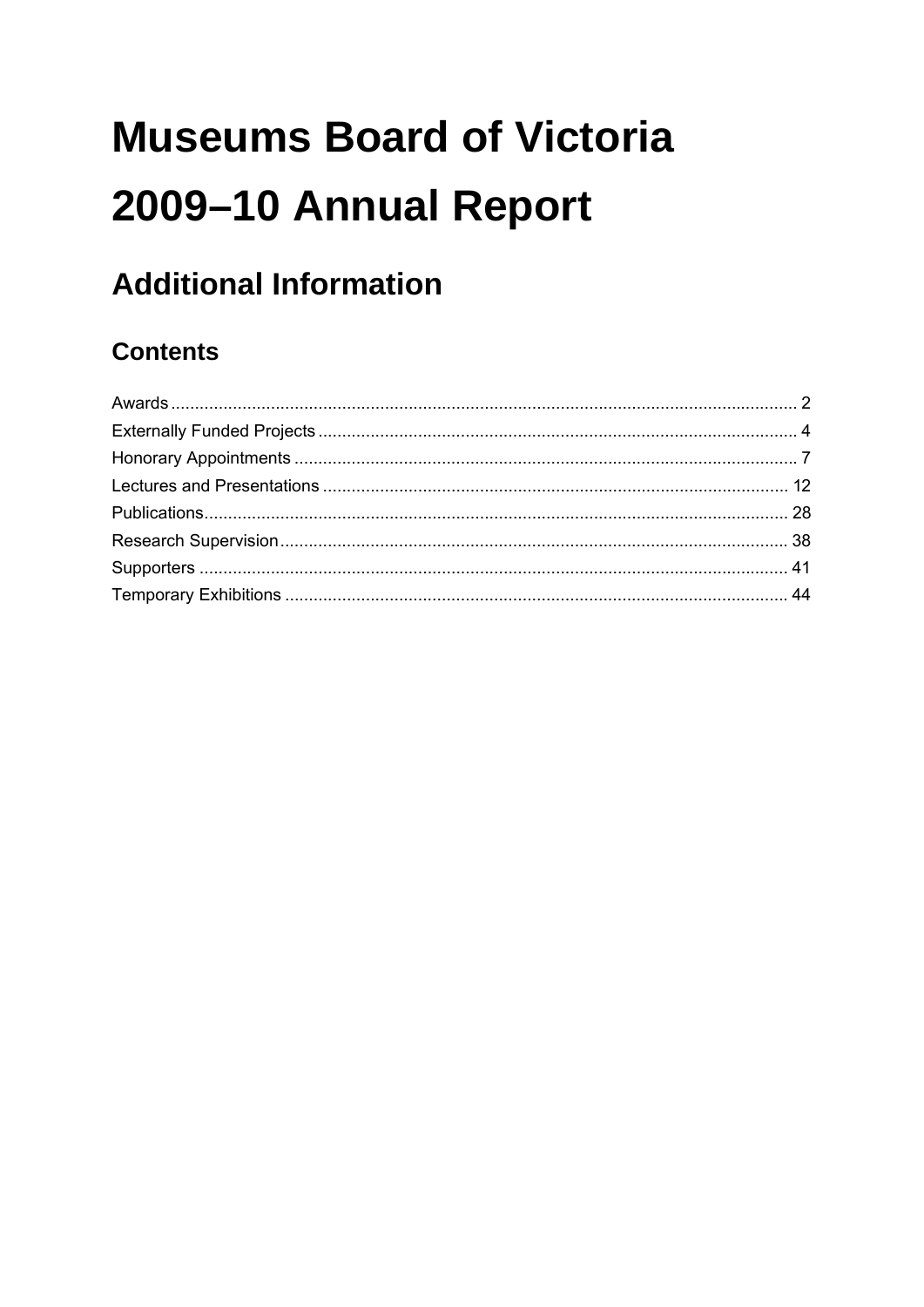## **Awards**

#### **2009 Arts Victoria Portfolio Leadership Awards**

Volunteer Certificate of Appreciation: awarded to the *Star Wars: Where Science Meets Imagination* volunteer team

#### **2009 Arts Victoria Portfolio Leadership Awards**

Winner, Leadership in Business Improvement category: awarded to Museum Victoria for the Sustainable Exhibition Design Initiative

#### **2009 Arts Victoria Portfolio Leadership Awards**

Winner, Leadership in Collaboration category: awarded to Museum Victoria and the National Gallery of Victoria for Melbourne Winter Masterpieces 2009, a co-operative campaign

#### **2009 Arts Victoria Portfolio Leadership Awards**

Highly Commended, Leadership in Disability Access category: Museum Victoria for The Other Film Festival

#### **2009 ATOM Awards**

Finalist: Museum Victoria for the *A Day in Pompeii* 3D theatre

#### **2009 Game Audio Network Guild (GANG), USA**

Winner, Best Audio category: awarded to Museum Victoria for the *A Day in Pompeii* soundscapes

#### **2009 Mander Jones Award, Australian Society of Archivists**

Winner, Best Publication that Uses, Features or Interprets Australian Archives, Written or Edited by a Person in their Own Right, Category 2B: awarded to *Seize the Day: Exhibitions, Australia and the World*, edited by Kate Darian-Smith, Richard Gillespie, Caroline Jordan and Elizabeth Willis (published by Monash ePress)

#### **2009 Whitley Awards, Royal Zoological Society of New South Wales**

Certificate of Commendation, Children's Book category: awarded to *The Great Barrier Reef Book: Solar Powered*, by Dr Mark Norman (published by Black Dog Books)

#### **2009 Whitley Awards, Royal Zoological Society of New South Wales**

Certificate of Commendation, Zoological Reference category: awarded to *Fishes of Australia's Southern Coast*, edited by Martin Gomon, Dianne Bray and Rudie Kuiter (published by Museum Victoria and New Holland Press)

#### **2010 Australian Interior Design Award, Design Institute of Australia**

Winner, Installation Design category: Museum Victoria for *Wild: amazing animals in a changing world*

#### **2010 Design Awards Program, Society for Environmental Graphic Design (SEGD)**

Winner, Merit Award: Museum Victoria for *Wild: amazing animals in a changing world*

#### **2010 ECO-Buy Award for Excellence in Green Purchasing**

Winner, State Government category: awarded to Museum Victoria for the Sustainable Exhibition Design Initiative

#### **2010 Excellence in Research Award, The Crustacean Society**

Winner: Dr Gary C.B. Poore (Principal Curator, Sciences Department) for his lifetime contribution to crustacean research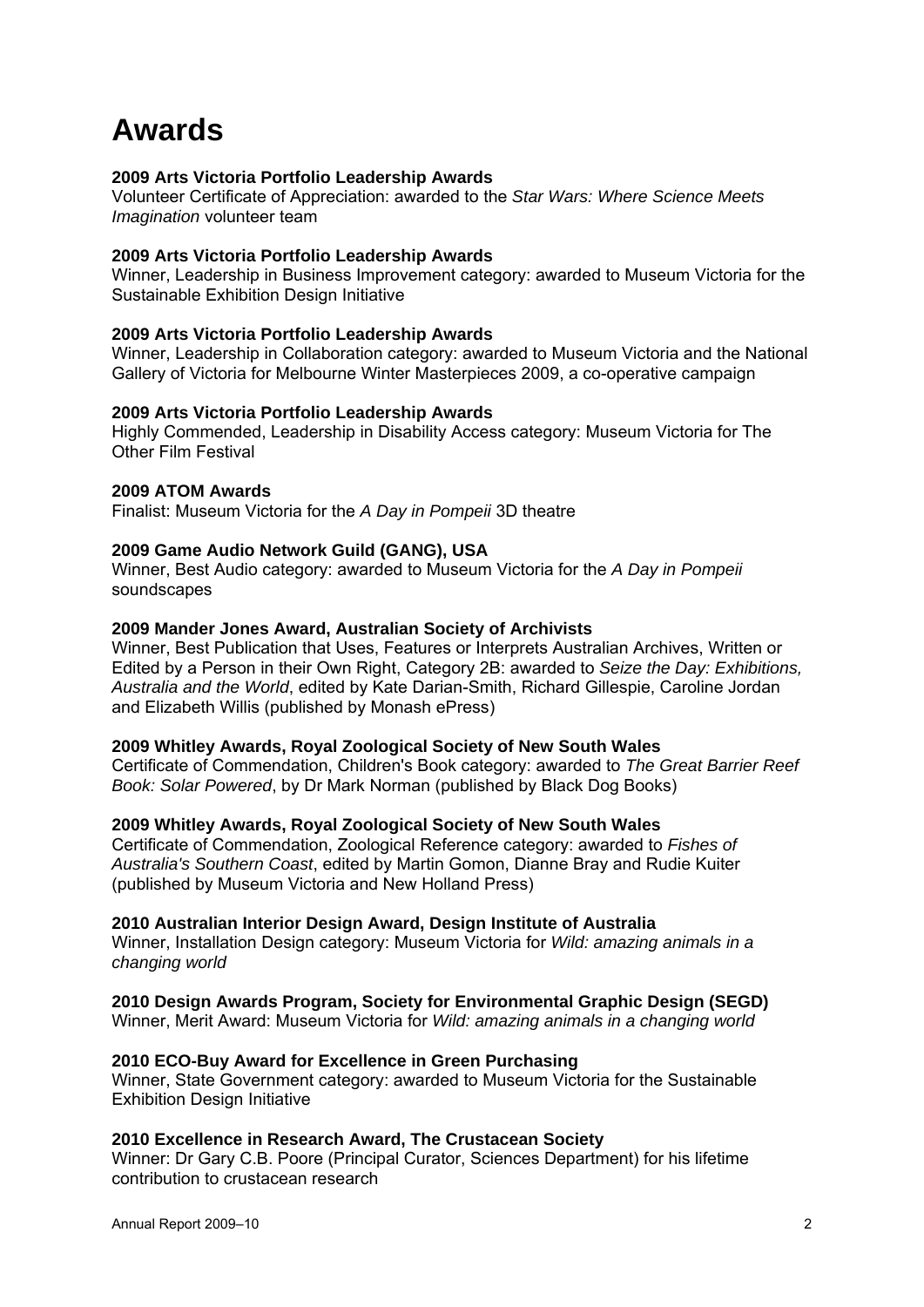#### **2010 Jena Full Dome Festival, Germany**

Winner, Award of Excellence: awarded to Museum Victoria for the Planetarium show *Our Living Climate* 

#### **2010 MUSE Awards, American Association of Museums (Media & Technology Committee)**

Winner, Gold Award, Interpretive Interactive Installations category: Museum Victoria and Megafun Pty Ltd for the panoramic navigators in *Wild: amazing animals in a changing world*

## **Accreditations**

#### **2010 City of Melbourne Car Park Accreditation Scheme**

5-Star Rating: awarded to Melbourne Museum Car Park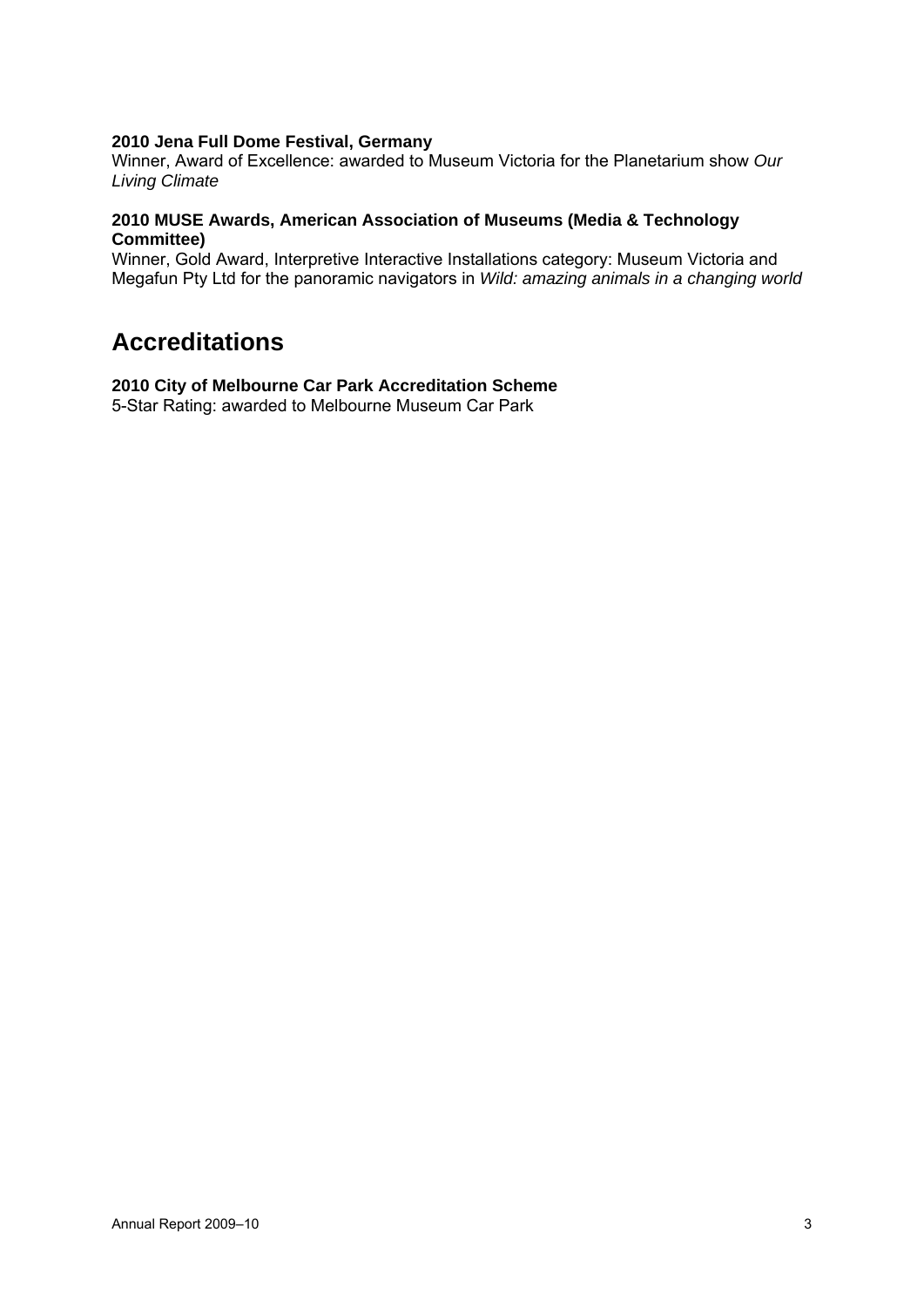## **Externally Funded Projects**

The following projects received external funding and commenced during 2009–10:

Arts Victoria: contributions in support of repatriations under the Return of Indigenous Cultural Property Program

Arts Victoria: support for *A Day in Pompeii* and *Titanic: The Artefact Exhibition*

Arts Victoria: upgrade of the fire protection systems at the Royal Exhibition Building

Atlas of Living Australia: Australian node of the Biodiversity Heritage Library

Australian Academy of Sciences: Endangered Australian Vertebrate Species - Immunogenetics of pardalote species in south-eastern Australia; genetic diversity in MHC II β immune genes in fragmented landscapes

Australian Biological Resources Study: interactive keys to Australian freshwater fishes for the *Fishes of Australia Online* website

Australian Biological Resources Study: taxonomic and nomenclatural treatments for eight projects associated with the Atlas of Living Australia (ALA)

Australian Institute of Aboriginal and Torres Strait Islander Studies: contemporary Lamalama craft practice and museum collections

Baker Foundation: collection management relating to the history of Australian photographic manufacturing

Continental Margin Ecosystems Program of the Census of Marine Life: postdoctoral fellowship for 1.5 years to study the biodiversity of the world's marine squat lobster fauna

Cooperative Research Centre for National Plant Biosecurity: delivery of invertebrate digital images and additional functionality on the Pests and Diseases Image Library (PaDIL) as a diagnostic tool for the Barrow Island biosecurity project

CSIRO Division of Entomology: integration of a remote diagnostic web portal into the Pests and Diseases Image Library (PaDIL)

Curriculum Corporation (The Learning Federation): development of 1000 'learning assets' for the Learning Federation's database of resources

Department of Agriculture, Fisheries and Forestry: delivery of a 3-day combined workshop on the Remote Diagnostic Microscope Network (RM) and the Pests and Diseases Image Library (PaDIL)

Department of Agriculture, Fisheries and Forestry: development of pest fruit fly datasheets as part of the National Fruit Fly Strategy.

Department of Agriculture, Fisheries and Forestry: implementation of validation and image quality parameters (Stage 1) for the Pests and Diseases Image Library (PaDIL) enhancement project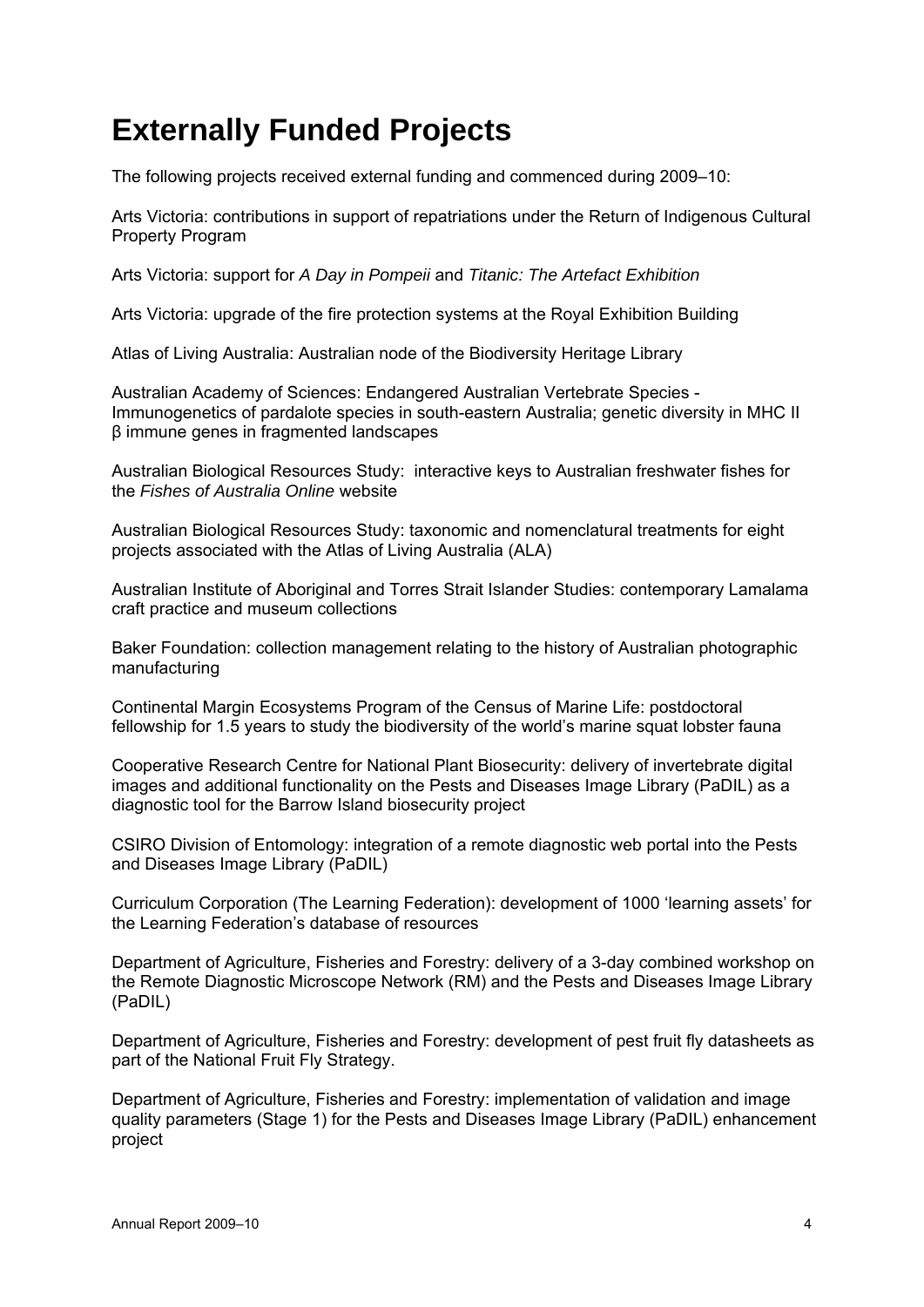Department of Agriculture, Fisheries and Forestry: initial scoping study for a field image capture program for the Pests and Diseases Image Library (PaDIL) (Field PaDILing)

Department of Agriculture, Fisheries and Forestry: provision of training services on bee diagnostics (Advanced Diagnosticians Development Framework)

Department of Education Early Childhood and Development: *Biodiversity Snapshots* mobile technologies project

Department of Education Early Childhood and Development: Children's Week activities at Melbourne Museum and Scienceworks

Department of Education Early Childhood and Development: *Talking Faiths* Teacher Professional Learning Program

Department of Employment, Economic Development and Innovation (DEEDI) (Queensland): completion of modifications to the Plant Biosecurity Toolbox to assist with the rapid identification of exotic plant pests and diseases

Department of Environment, Water, Heritage and the Arts: additional support for the Return of Indigenous Cultural Property Program

Department of Environment, Water, Heritage and the Arts: upgrade of the fire protection systems at the Royal Exhibition Building

Department of Innovation, Industry, Science and Research: Working Science Festival science careers program at Scienceworks and *All about Science* lift-out in partnership with *The Age*

Department of Sustainability and Environment: International Year of Biodiversity 2010 online learning project, children's learning environment and education programs

The Ian Potter Foundation: contribution towards the purchase of three pieces of major equipment (CFX96 Real-Time PCR Detection System, Automated Qiagen QIAxcel System, Automated DNA Extraction Robot) for the DNA laboratory enhancement program

Kodak Australasia Pty Ltd: management of the Kodak Australasia Heritage Collection

Museums Australia (Victoria): Community Collection Management System

Noble Numismatics Pty Ltd: support for the Noble Numismatics Trust Fund and the acquisition of Australian coins and medals

Plant Health Australia Limited: development of a template for online preparation of contingency plans for managing plant pest threats

#### VicHealth: *Talking Difference* project

VicHealth: development of youth initiatives related to the major long-term exhibition about personal identity in contemporary Australia to be launched at the Immigration Museum in March 2011

Victorian Managed Insurance Authority: provision of risk management funding for the purchase of a portable X-Ray Fluorescence (XRF) Analyser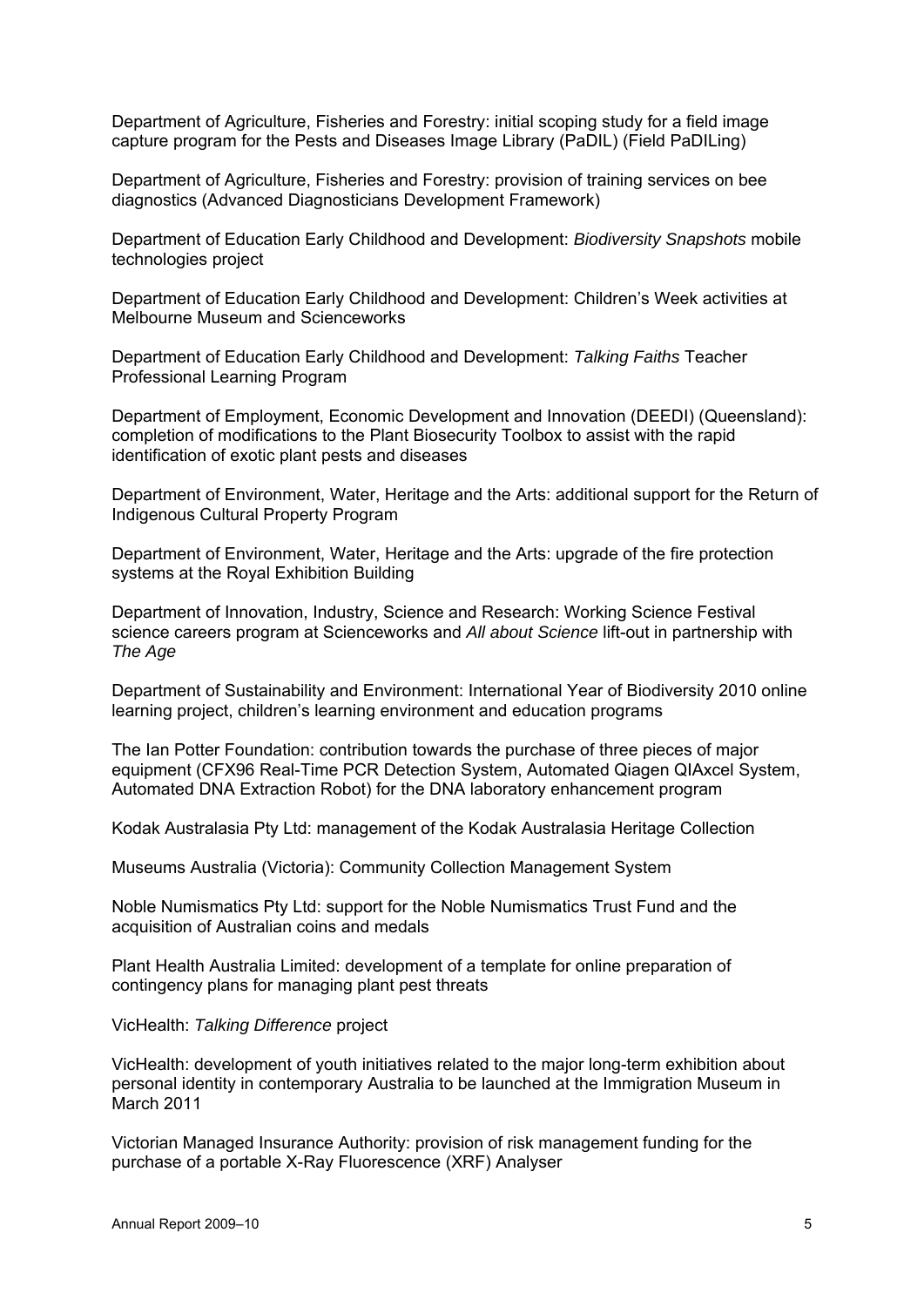Victorian Multicultural Commission: *Talking Faiths* project

Victorian Property Fund: restoration of the 1880 gardens in the western forecourt of the Royal Exhibition Building

Yulgilbar Foundation: refurbishment of the Immigration Museum Discovery Centre

The following collaborative projects administered by other institutions received external funding and commenced during 2009–10:

Australian Research Council Linkage Grant: Biotic connectivity within the temperate Australian marine protected area network at three levels of biodiversity, communities, populations and genes; grant administered by the University of Tasmania

Australian Research Council Linkage Grant: The impact of severe bushfires on the ecology, demography and genetics of frogs in the Victorian Kinglake region; grant administered by the University of Melbourne

Australian Research Council Linkage Grant: Mesozoic Austral biodiversity: research and regional museum applications; grant administered by the University of Adelaide

Australian Research Council Linkage Grant: Narrative reformulation of museological data: the coherent representation of information by users in interactive systems; grant administered by the University of New South Wales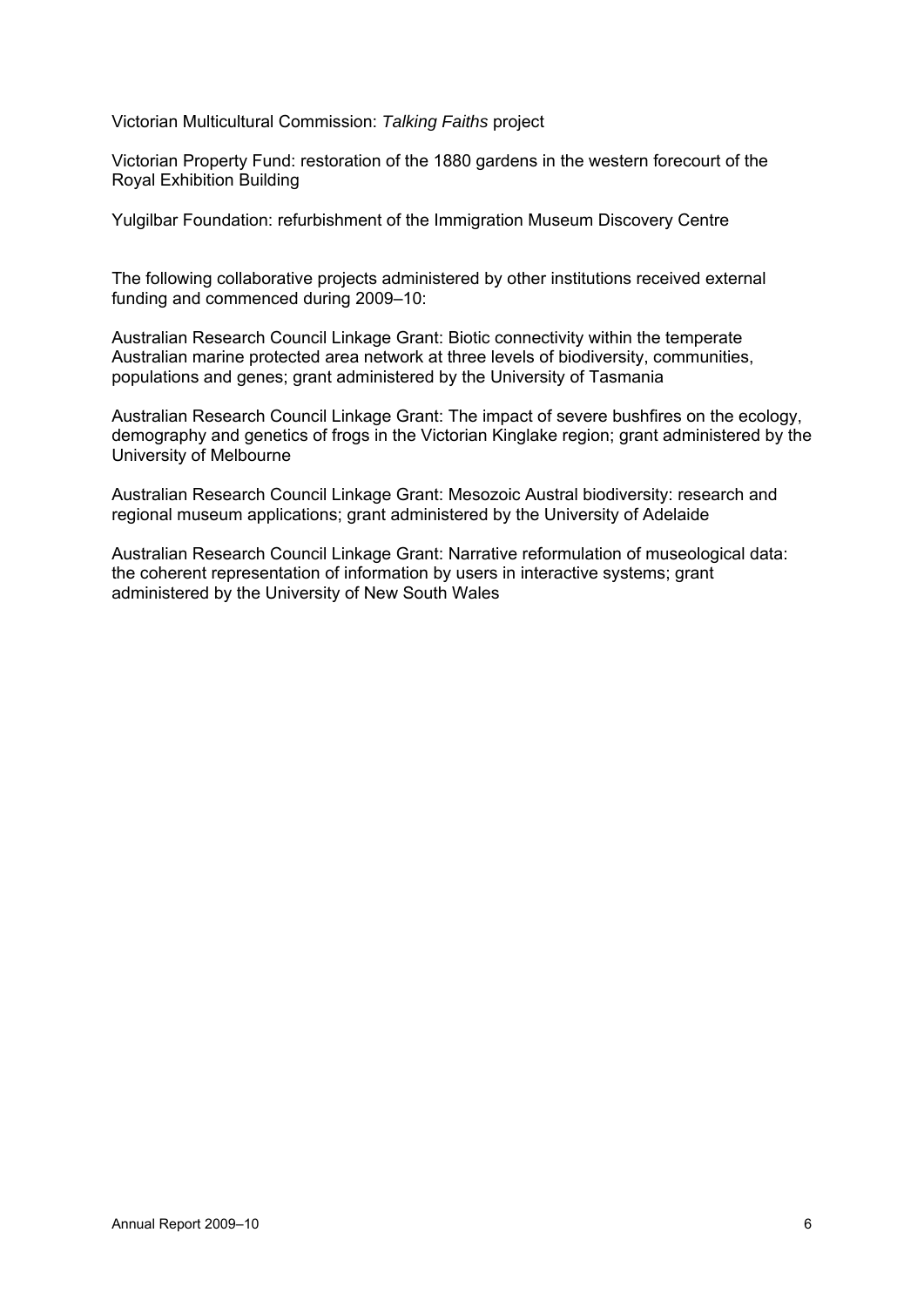## **Honorary Appointments**

## **Honorary Life Fellows**

Granted to individuals of high academic distinction or public standing, considered to have made a significant contribution to the intellectual standing or other significant development of Museum Victoria.

Professor Margaret Cameron AM Professor John Coghlan AO Mr Graham Cunningham Mrs Amanda Derham Mr Bob Edwards AO Mr Jack Ellis Ms Phyllis Fry Ms Jill Gallagher Mr Terry Garwood Professor Jennifer Graves Mr Peter Hiscock AM Professor Rod Home Mr Steve Howard Mr John Kendall AM Professor Daryl Le Grew Ms Jenny Love Professor Janet McCalman Ms Tina McMeckan Dr Ray Marginson AM Dr Angus Martin Mr Harold Mitchell AC Mr Graham Morris Mr Phillip Morrison Professor John Mulvaney AO Mrs Sarah Myer Ms Sheila O'Sullivan Professor David Penington AC Professor Marian Quartly Mrs Caroline Searby Mr Richard Searby Mr Ian Sinclair The Hon. Haddon Storey QC Professor John Swan Professor James Warren Ms Deanne Weir Dr Barry Wilson Mr Garry Woodard

### **Curators Emeritus**

Granted to curators who retire after having given distinguished service to Museum Victoria for a minimum of 10 years and have made a distinguished contribution in an appropriate curatorial or research field.

Mrs J. Hope Black Ms Suzanne Boyd Dr Thomas Darragh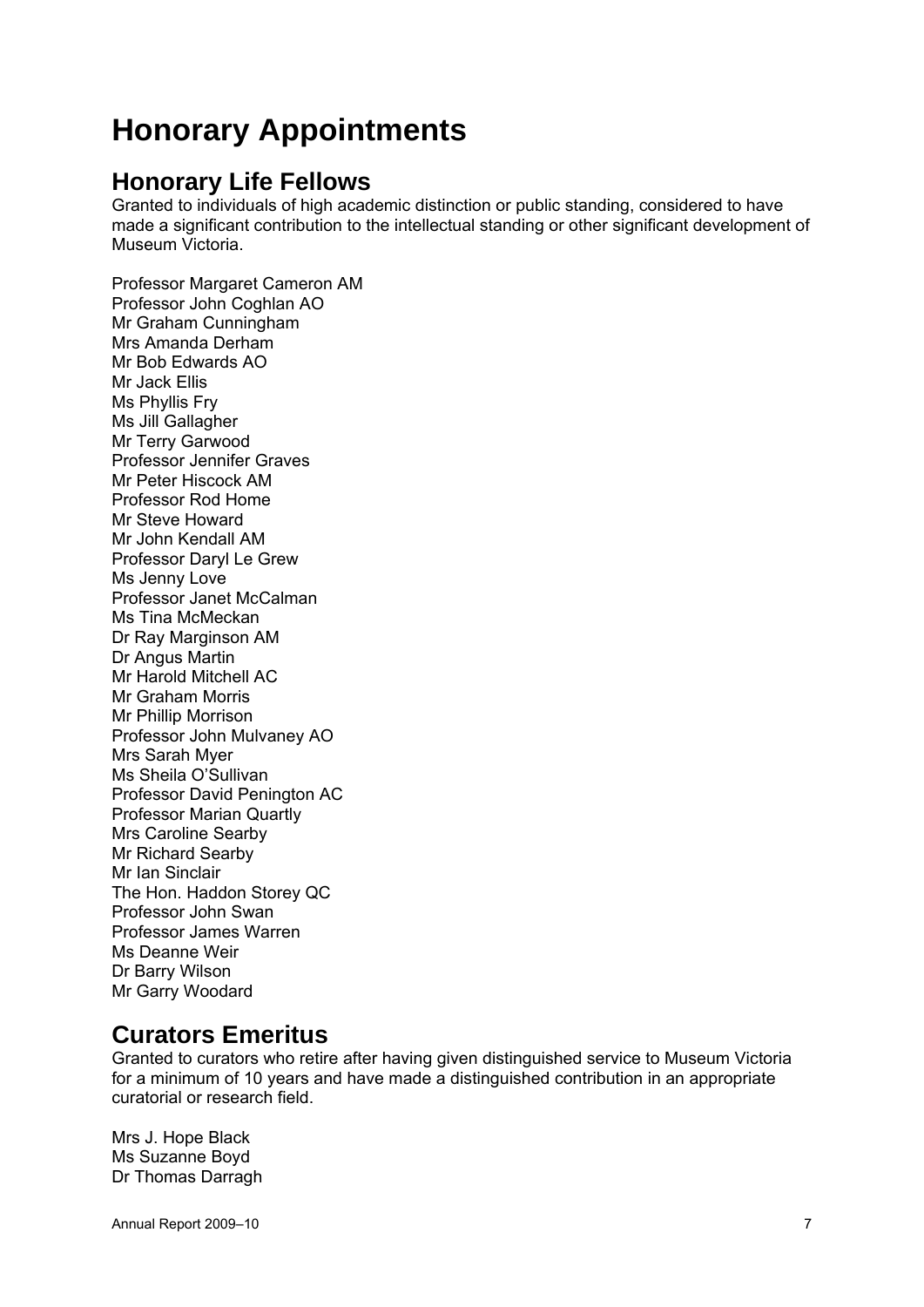Ms Joan Dixon Dr Chung-Cheng Lu Mr John Sharples Dr Ron Vanderwal Ms Elizabeth Willis

### **Honorary Associates**

Granted to individuals who can be called upon to provide specialist professional advice and assistance to the Board, management or staff on an honorary basis.

#### **History and Technology**

Mr Maxwell Burnet Mr Eddie Butler-Bowdon Professor Kate Darian-Smith Dr Gwenda Davey AM Professor Graeme Davison Ms Rhonda Diffey Dr June Factor Mr Geoffrey Holden Dr Helen Light AM Mr Euan McGillivray Ms Judy McKinty Mr Peter Marsh Dr Andrew May Ms Laura Mecca Assoc. Professor John Murphy Dr Seamus O'Hanlon Dr Carla Pascoe Mr Ken Porter Dr Gary Presland Mr Benjamin Thomas Professor Peter Thorne Dr Graham Willett Ms Kerry Wilson

#### **Indigenous Cultures**

Assoc. Prof. Harry Allen Dr Anthony Birch Dr David Dorward Mr Mark Dugay-Grist Dr Diane Hafner Dr Louise Hamby Dr Colin Hope Professor Marcia Langton Dr John Morton Professor Bruce Rigsby Dr Leonn Satterthwait Dr Gaye Sculthorpe

#### **Sciences**

Mr Ken Bell Mr Philip Bock Mr Robert Burn Dr John Chuk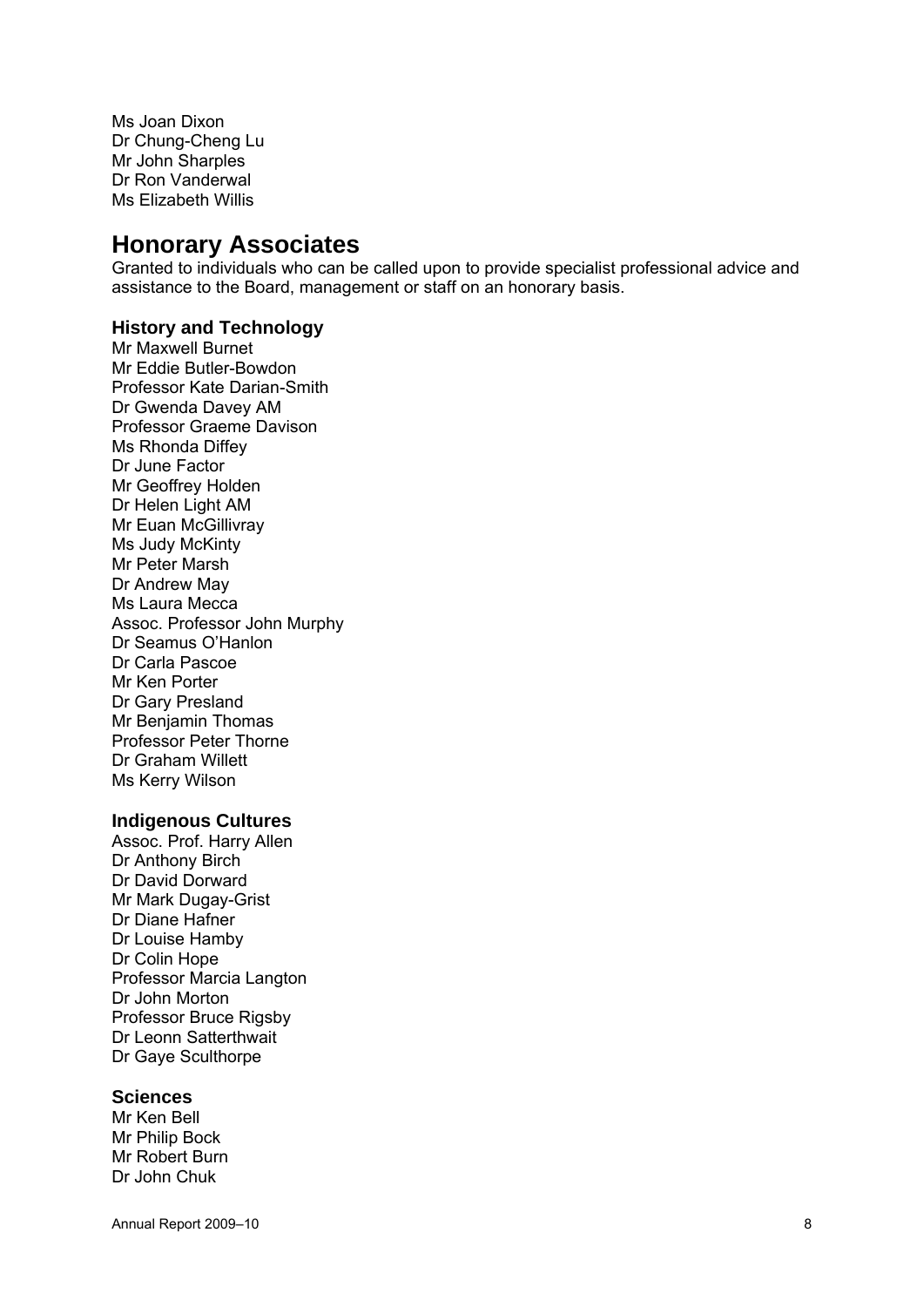Dr Patricia Cook Dr Lawrence Cookson Dr Andrew Drinnan Dr Ross Field Mr Erich Fitzgerald Dr Dean Hewish Dr Julian Hollis Mr Francis Holmes Dr Jean Just Mr Rudie Kuiter Dr John Lewis Assoc. Professor Murray Littlejohn Mr William Loads Dr John Long Professor John Lovering Mr Charles McCubbin Professor David Malin Dr Stuart Mills Mr John Neil Dr Gareth Nelson Dr Tim New Mr Ken Norris P. Mark O'Loughlin Dr Robert Paddle Dr Joyce Richardson Dr Richard Schodde Dr Bronwen Scott Mr David Staples Assoc. Professor Roy Swain Professor John Talent Ms Elizabeth Thompson Professor Patricia Vickers-Rich Mr Robert Warneke Dr Anne Warren Dr Jeanette Watson Mr H. Eric Wilkinson Dr Alan Yen

#### **Museology: Information Technology and Multimedia**

Dr Gregor Kennedy

### **Research Associates**

Granted to scholars who undertake research work at Museum Victoria for a finite period, and who require some official status in the building and some degree of administrative support.

#### **History and Technology**

Mr Barry Adcock Mr Stephen Bentley Ms Cathrin Bernhardt Ms Rebecca Carland Dr Barry Clark Mr Barry Cleland Mr Arthur Coombs Ms Georgia Harvey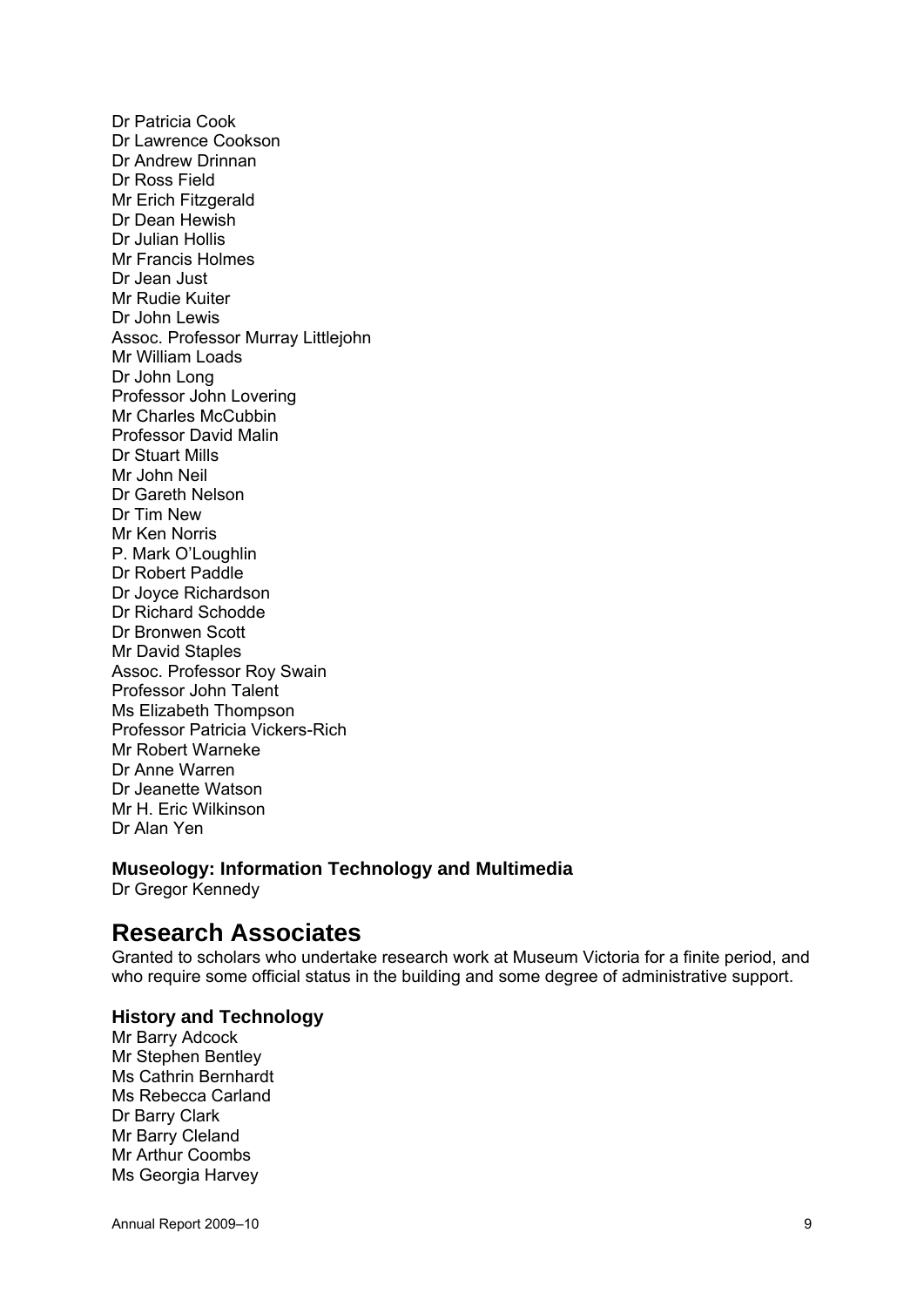Dr Sarah Hayes Ms Judith Hughes Mr George Littlewood Ms Cherie McKeich Ms Bernice Ngo Ms Jessica Piesse Mr Paul Pepdjonovic Mr Jim Pollock Dr Steve Roberts Professor Frank Sear Mr Jurij Semkiw Ms Simone Sharp Mr John Spencer

#### **Indigenous Cultures**

Dr Penelope Edmonds Dr Julie Evans Mr Jason Gibson Dr Gareth Knapman

#### **Sciences**

Dr Melanie Archer Dr Jeremy Austin Ms Lynda Avery Ms Milena Benavides-Serrato Dr Magdalena Blazewicz-Paszkowycz Dr Catherine Boisvert Ms Valerie Caron Dr David Chapple Dr Stephanie Chapple Ms Kavitha Chinathamby Mr David Collins Dr Francis Crome Dr Bryan Fry Mr Adrian Flynn Mr Andrew Hugall Ms Sumitha Hunjan Dr Philip Irwin Mrs Lesley Kool Dr Philip Lane Ms Melanie Mackenzie Dr Dolly McKinnon Professor Elizabeth Malcolm Dr Lee-Ann Monk Dr Adnan Moussalli Dr Sabine Perrone Dr Gary Poore Mr Tarmo Raadik Ms Rhyllis Plant Mr Cain Roberts Ms Wendy Roberts Dr Jan Strugnell Dr Anna Syme Ms Carla Tadich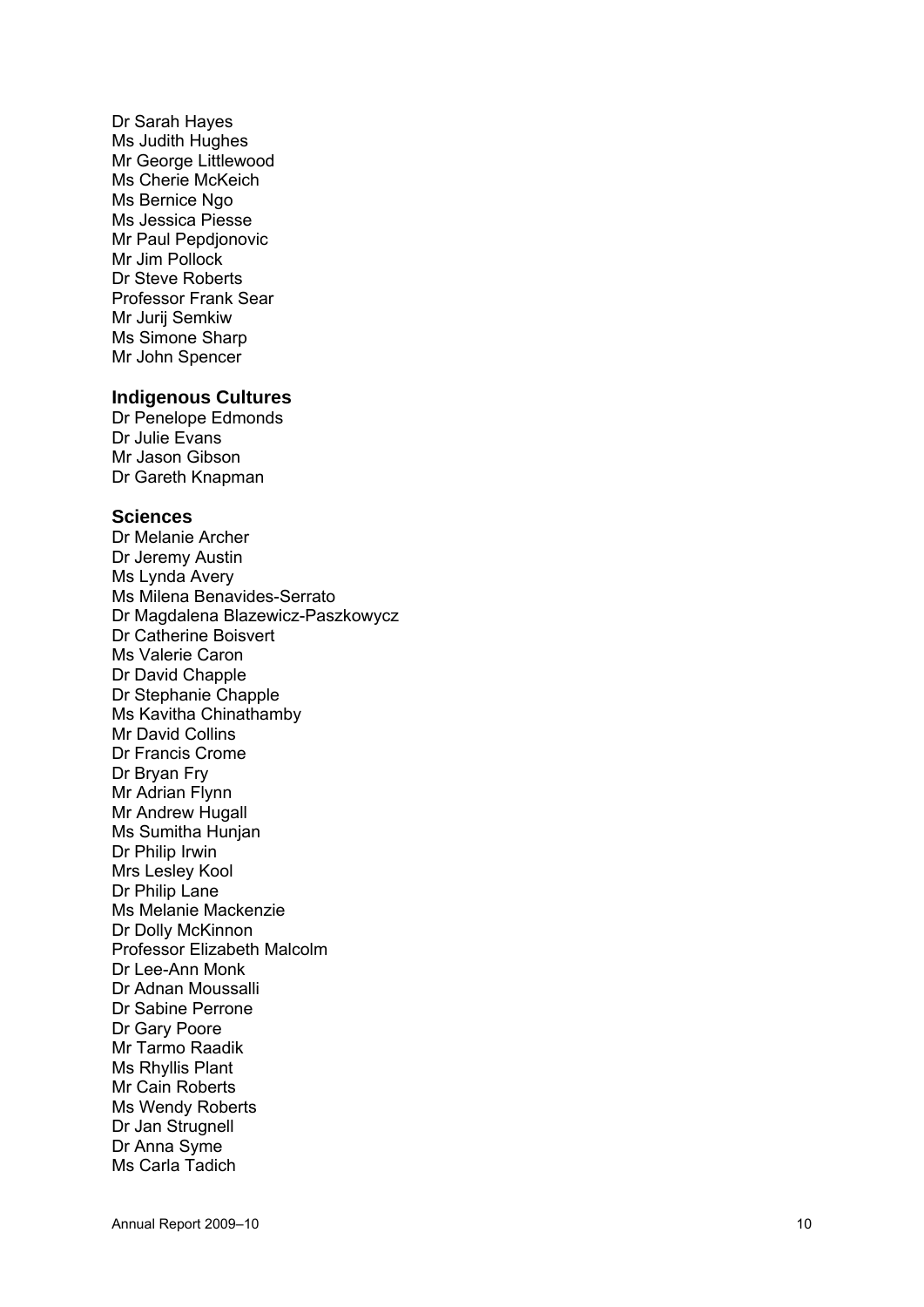Mr Peter Trusler Dr Genefor Walker-Smith Dr Ann Westmore

### **Lightning Room**

Mr Edward Bondarenko Ms Sandra Charles Professor Akhtar Kalam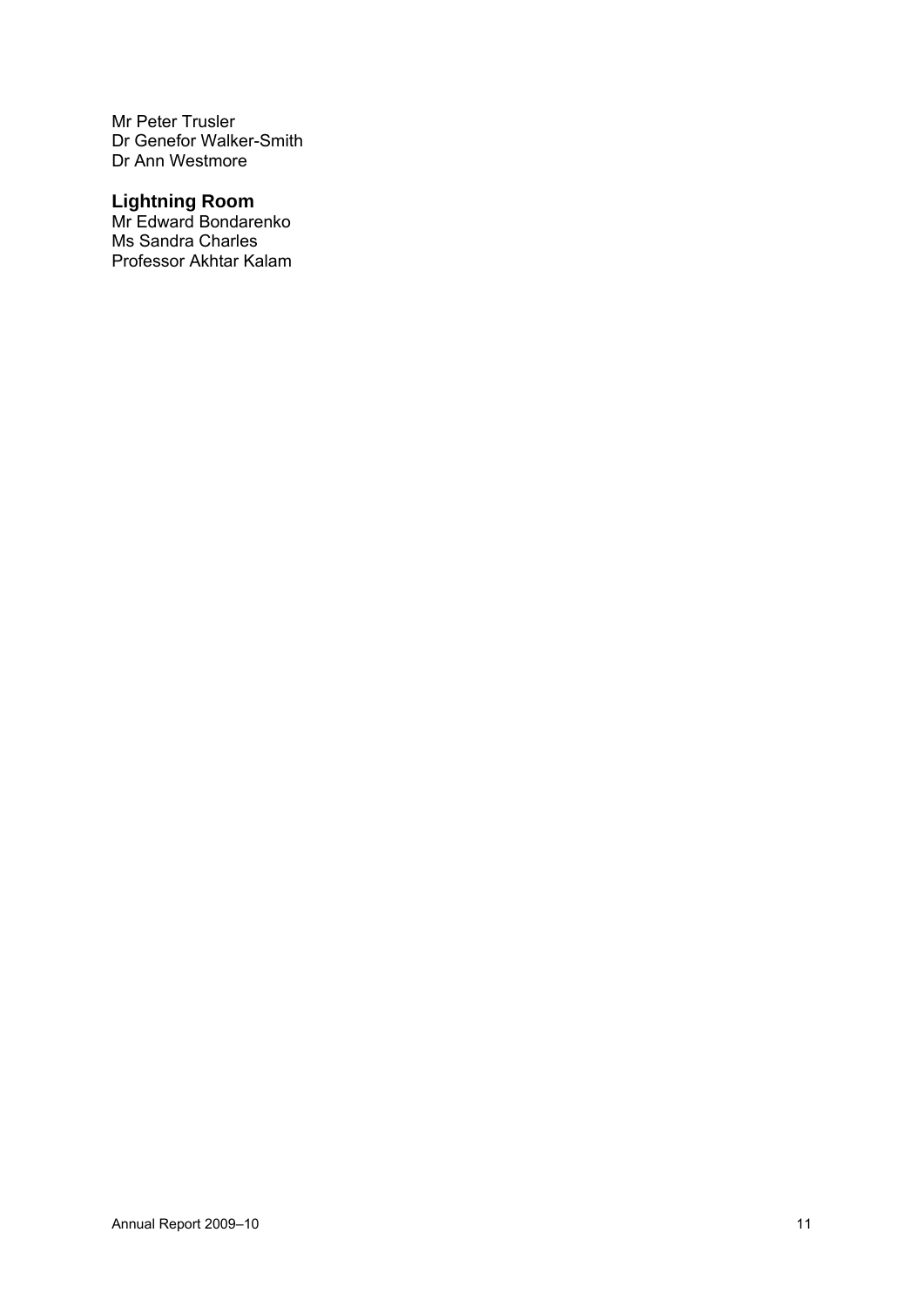## **Lectures and Presentations**

## **Conference Presentations**

Abbott, J. 2009. Hands-On Psychology at Melbourne Museum. Psychology Teachers' Conference (Darebin Performing Arts Centre, Thornbury 21 July).

Abbott J. 2010. A Tour of the Mind Gallery and an Introduction to Psychology Programs at Melbourne Museum. PsyEd Psychology Teachers' Conference (Moonee Valley Racecourse, Moonee Ponds 26 February)

Abbott J, Druitt S. 2010. Museum Victoria's Science Resources- What, Where and How to Use Them. Science Teachers' Association of Victoria Primary Science Teachers' conference (Darebin Performing Arts Centre, Thornbury 28 May).

Allen, Lindy. 2009. Indigenous voice and representation in museum exhibitions. 2<sup>nd</sup> International Conference on the Inclusive Museum (University of Queensland, Brisbane, 8July).

Allen, Lindy. 2009. Oral tradition, memory and social change: Indigenous participation in the curation and use of museum collections. 2<sup>nd</sup> International Conference on the Inclusive Museum (University of Queensland, Brisbane, 11 July).

Allen, Lindy. 2009. Images as objects: the intrinsic importance of the photograph. American Anthropological Association, 108<sup>th</sup> Annual Meeting (Philadelphia, Pennsylvania, USA, 2-6 December).

Andreakis, N., McCallum, A., van Oppen, M. and Poore, G.C.B. 2009. Squat lobsters (Galatheidae and Chirostilidae) from Western Australia in space and time.  $46<sup>th</sup>$  Annual Conference of the Australian Marine Sciences Association (Adelaide Convention Centre, SA, 5-9 July).

Avano, D. & Quint, B. 2009. *Using Maths to Test our Ideas.* The Mathematical Association of Victoria Annual Conference (La Trobe University, Bundoora, 3- 4 December)

Avano, D. & Quint, B. 2009. *Working Mathematically – Problem Solving.* The Mathematical Association of Victoria Annual Conference (La Trobe University, Bundoora, 3-4 December)

Balasubramaniam, S., Pavlova, A., Mulder, R., Radford, J., Sunnucks, P. and Melville, J. 2009. The impact of habitat fragmentation on neutral and functional genes in brown treecreepers (*Climacteris picumnus*). Australasian Ornithological Conference (Armidale, NSW, 29 November-4 December).

Batty, Philip. 2009. A record of confusion, failures ... and new beginnings: (de)constructing the Aboriginal community controlled organization. AIATSIS National Indigenous Studies Conference (Manning Clarke Centre, Australian National University, Canberra, 29 September-1 October).

Batty, Philip. 2009. Let's talk: repatriation as a process of intercultural dialogue. American Anthropological Association, 108<sup>th</sup> Annual Meeting (Philadelphia, Pennsylvania, USA, 2-6 December).

Birch, Bill. 2009. The Western Victorian volcanic province; a geological overview. Annual National Conference, Australian Garden History Society (Geelong, 16-18 October).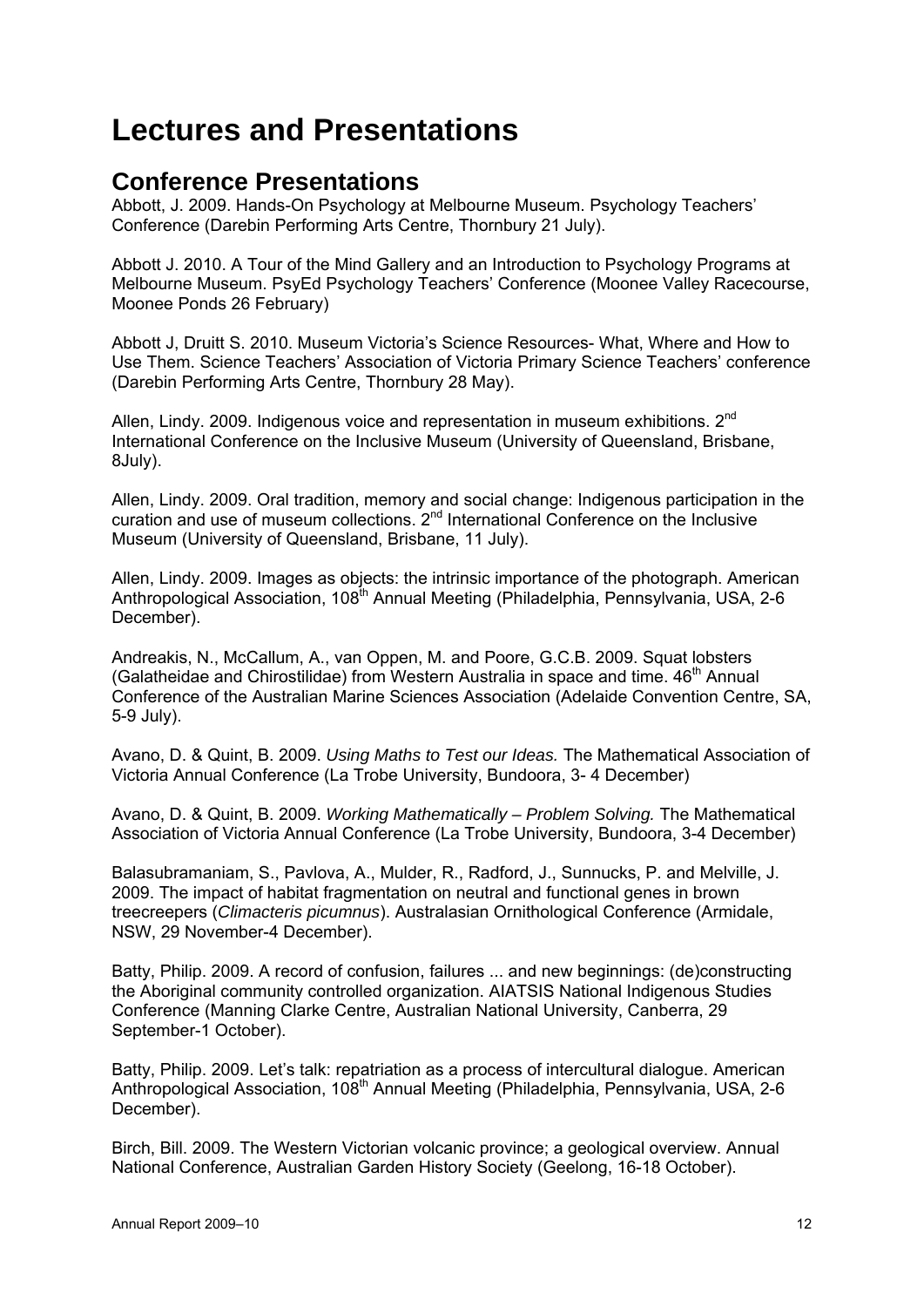Birch, Bill. 2010. The life and collections of Edward J. Dunn. 33<sup>rd</sup> Annual Seminar, Joint Mineralogical Societies of Australasia (Royal Society of South Australia, Adelaide, 12-13 June).

Bray, Dianne. 2009. Databasing tissues and genetic products at Museum Victoria: revisited. 8<sup>th</sup> Australasian EMu User Group Meeting (Australian Museum, Sydney, 27-28 August).

Browne, Joanna. 2009. Investigating life cycles and host specificity of digenean parasites of gelatinous zooplankton using DNA. 46<sup>th</sup> Annual Conference, Australian Marine Sciences Association (Adelaide Convention Centre, 5-9 July).

Browne, Joanna. 2009. Investigating life cycles and host specificity of digenean parasites of gelatinous zooplankton using DNA. Australian Society for Parasitology (ASP); and Australian Research Council (ARC) and the National Health and Medical Research Council (NHMRC) Research Network for Parasitology conference (University of Sydney, 12-15 July).

Chmiel, K., Methven, D., 2010. Museum Victoria's online experiences: The octopus, the organisation and the online visit. Asia Pacific Network of Science and Technology Centres (ASPAC) conference (Dunedin, New Zealand, 22-25 March).

Churchward, Matthew. 2009. Gas engines in Victoria industry, 1870-1950. 3<sup>rd</sup> Australasian Engineering Heritage Conference (University of Otago, Dunedin, NZ, 22-25 November).

Churchward, Matthew and Wallis, Ely. 2009. Abacus to zograscope: using EMu to put Museum Victoria's History and Technology Collections online. 8<sup>th</sup> Australasian EMu User Group Meeting (Australian Museum, Sydney, 27-28 August).

Darian-Smith, Kate. 2009. Australian children's playlore and oral history. The Talk About Town: Urban Lives and Oral Sources in 20<sup>th</sup> Century Australia conference (State Library of Victoria, 28 August).

Davey, Gwenda. 2009. Immigration and children's lore. The Talk About Town: Urban Lives and Oral Sources in 20th Century Australia conference (State Library of Victoria, 28 August).

Demant, David. 2009. The power behind Art Deco: the substance beneath the surface. International Committee of Museums of Science and Technology (CIMUSET) conference (Museum of Science and Technology, Belgrade, Serbia, 7-13 September).

Dunlop, B. 2009. Visitor research in exhibition development, European Museum Network Conference (Louisiana Museum of Modern Art, Humlebaek, Denmark, 23-25 September 2009)

Druitt, S., Shearer, J. and Gaff, P., 2010. Multiliteracies at Museum Victoria: Science Resources and Much More. Department of Education Early Childhood and Development 'Elluminate' Online professional learning conference (Online, January 29).

Edmonds, Penelope. 2010. Settlement and gendered territorialism: First Nations women and mixed relations in Victoria, British Columbia, 1850s-1880s. Gender and Settler Colonialism: New/Transnational Perspectives symposium (Institute of Postcolonial Studies, North Melbourne, 19 March).

Factor, June. 2009. Reflections on more than a century of collecting children's folklore in Australian suburbs. The Talk About Town: Urban Lives and Oral Sources in 20th Century Australia conference (State Library of Victoria, 28 August).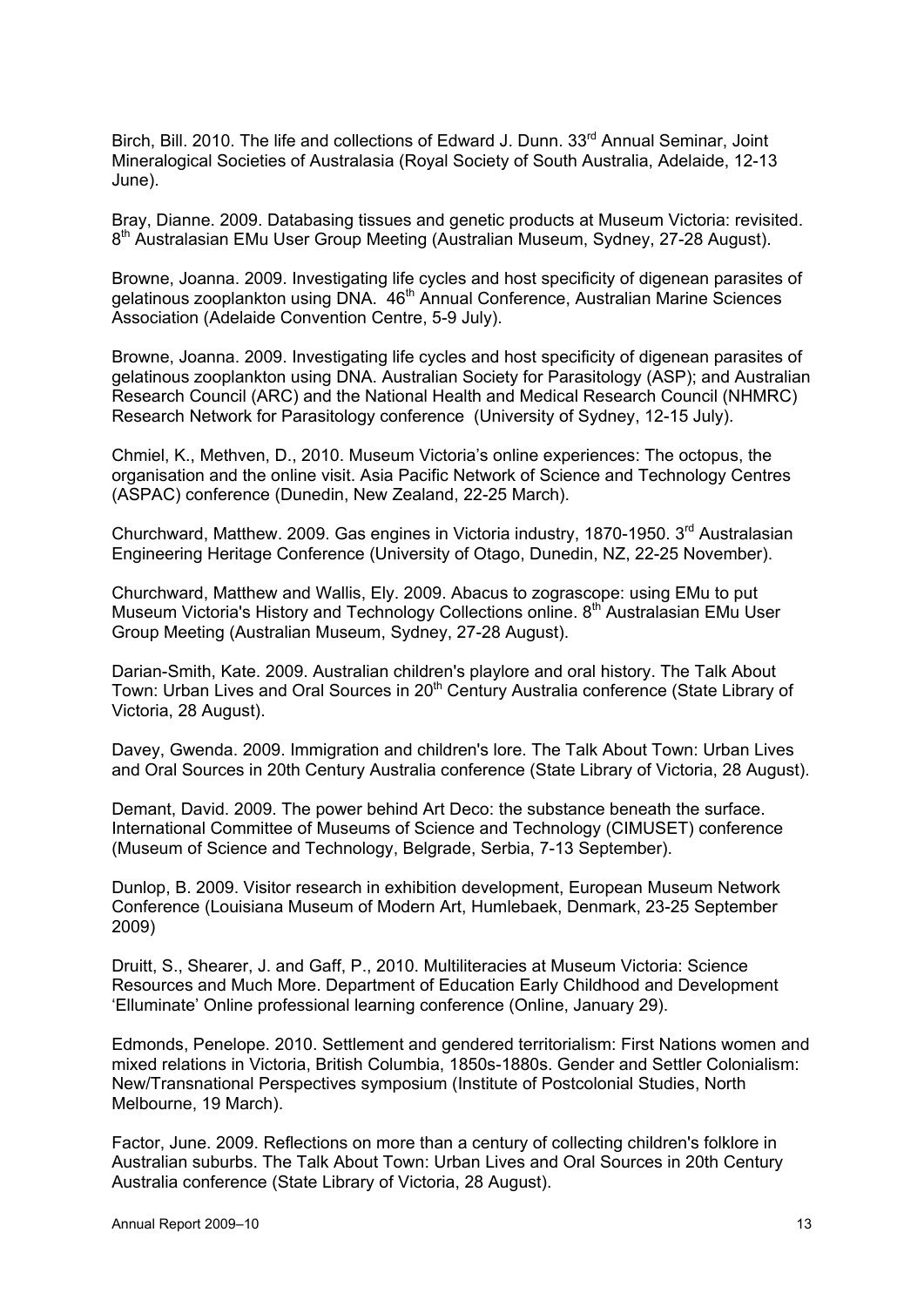Fahey, G, 2010 Science Centres as Agents of Change. (ASPAC Conference, Dunedin NZ, 19-21 march 2010)

Fauchald, Kristian and Wilson, Robin. 2010. Polynoid polychaete phylogeny revisited. 10<sup>th</sup> International Polychaete Conference (Lecce, Italy, 20-26 June).

Felder, D.L., Robles, R., Poore, G.C.B. and Dworschak, P.C. 2009. Inferences of thalassinidean phylogenies in ecology and biogeography (Decapoda: Gebiidea and Axiidea). The Crustacean Society Summer Meeting (Tokyo University of Marine Science and Technology, Japan, 21 September).

Fitzgerald, Erich. 2009. The origin of whales. Keynote speaker. The Evolution Symposium (La Trobe University, Bundoora, 1 December).

Gaff, P., Druitt, S., and Shearer, J. 2010. Environmental Education through Multimedia at Melbourne Museum. Tool Box for Environmental Change 2010 (Melbourne Museum, Melbourne 18 March).

Gaff, P., and Shearer, J. 2010. Teaching Biodiversity through Multimedia. Science Teachers' Association of Victoria Primary Conference 2010 (Darebin Performing Arts Centre, Thornbury 28 May).

Gillespie, Richard and Hill, Tanya. 2009. The Great Melbourne Telescope project. Astronomical Society of Australia Annual Scientific Meeting (University of Melbourne, Parkville, 5-9 July).

Gomon, Martin. 2009. Keynote Speaker. Network Building for Museum Information session. International Council of Museums Asia-Pacific Alliance (ICOM-ASPAC) conference (National Museum of Nature and Science, Tokyo, Japan, 7-9 December).

Greaves, Liz, Wilson, Robin, Moussalli, Adnan and Macmillan, David. 2010. Morphological and genetic variation in the species complex *Myxicola infundibulum* and its introduction in Australia. 10<sup>th</sup> International Polychaete Conference (Lecce, Italy, 20-26 June).

Griffith, M. 2010. Early Learning: a comprehensive approach. It's a Kids' Thing seminar, Museums Australia Vic and State Library Vic (State Library Vic 20 April 2010)

Hafner, D., Allen, L., Hamby, L., Wilmot, S., Deveson, P., McKenzie, K. and Brian, D. 2009. The camera in mind, and in view: film as an object of concern. 2<sup>nd</sup> International Conference on the Inclusive Museum (University of Queensland, Brisbane, 8 July).

Hale, Joshua and Heard, Geoff. 2009. Population genetics of the Growling Grass Frog, *Litoria raniformis*, in an altered landscape in south-eastern Australia. Joint Meeting of Ichthyologists and Herpetologists (Portland, Oregon, USA, 22-27 July).

Hammond C. 2009. The environmentally sustainable development of arts and cultural exhibitions. Global Eco Conference (Alice Springs, NT).

Hammond C. 2010. Sustaining the Aesthetic: The environmentally sustainable development of museum exhibitions. (ASPAC Conference, Dunedin NZ, 19-21 March 2010).

Hammond C. 2010. Environmentally sustainable design for museum exhibitions. (Environmentally Sustainable Design Workshop, Sydney NSW, 20-21 April 2010).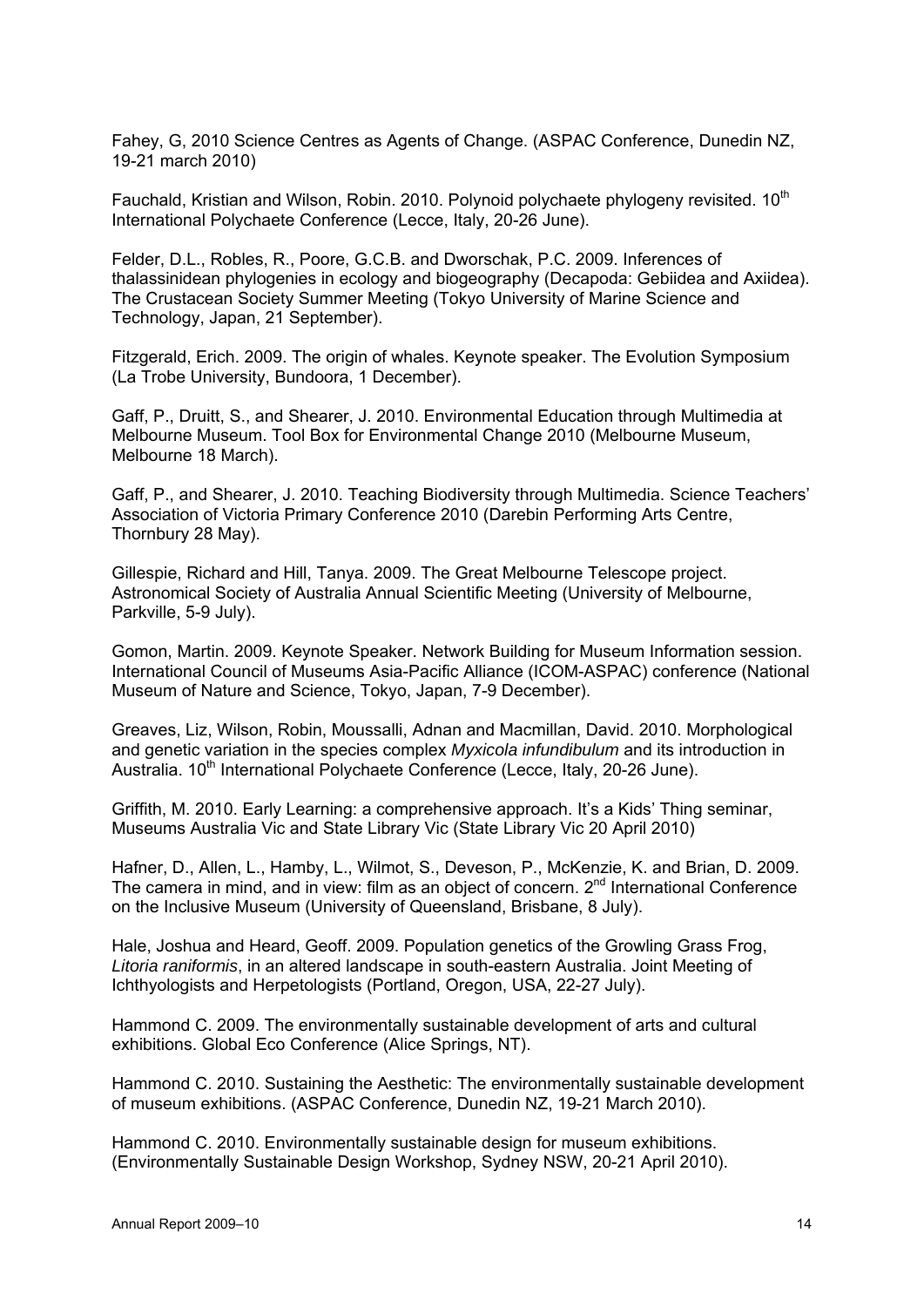Hart, T., 2010 Museums and the Web 2010, Denver, Colorado – Demonstration *Museum Victoria – History and Technology Collections Online: A Visual Approach – Saturday 17* April.

Hayes, Sarah. 2009. Revisiting archaeological assemblages: some thoughts for best practice data collection. Australasian Society for Historical Archaeology Conference (Launceston, 24-26 September).

Henderson A. 2010. Thirty-three Ants per Minute – The maintenance of Thorny Devils *Moloch horridus* and supporting captive ant colonies. Australasian Society of Zoo Keeping Conference (Adelaide SA, 21-23 May)

Henderson A. 2010. Discovering new talent – the challenges of working with invertebrates species new to captivity. Australasian Society of Zoo Keeping Conference (Adelaide SA, 21- 23 May)

Henry, Dermot. 2009. Mr Catto's 'top' paddock: Chinese gold nugget discoveries in Victoria. Dragon Tails: Re-interpreting Chinese-Australian Heritage conference (Sovereign Hill, Ballarat, 9-11 October).

Henry, Dermot. 2010. Ownership issues and access rights pertaining to natural science collections: conventions versus regulations. Australasian Registrars Committee conference (Christchurch Art Gallery, NZ, 25 February).

Henry, Dermot. 2010. Fake gold but real history: the gold nugget replica collection of Museum Victoria. Nuggets of Indexing Seminar, Australian and New Zealand Society of Indexers, Victorian Branch (Sovereign Hill, Ballarat, 4-6 June).

Henry, Dermot. 2010. The mineral collection of Museum Victoria. 33<sup>rd</sup> Annual Seminar, Joint Mineralogical Societies of Australasia (Royal Society of South Australia, Adelaide, 12-13 June).

Hiscock, R. 2009 The value of membership. Retail Association Conference (ACMI, Melbourne, 6 August 2009)

Horvath, Andrea. 2010. Possessed: the butterfly theft, 1947. Australasian Registrars Committee conference (Christchurch Art Gallery, NZ, 26 February).

Hopson, J., Rich, T., Vickers-Rich, P., Gill, P. and Morton, S. 2009. Did the Cretaceous monotreme *Teinolophos trusleri* possess an internal mandibular trough for postdentary bones? 69<sup>th</sup> Annual Meeting of the Society of Vertebrate Paleontology (University of Bristol, UK, 23-26 September).

Jakubec, Karen. 2010. Freestyle, nobody saw this coming: 589 objects, 41 lenders, 5 venues, 1 severe summer Milanese storm … Australasian Registrars Committee conference (Christchurch Art Gallery, NZ, 26 February).

Kean, John. 2009. The scientific eye: Baldwin Spencer as artist, illustrator, photographer and connoisseur. The British Empire and Visual Culture 1850-1950 symposium (Lecture Theatre, Elisabeth Murdoch Building, University of Melbourne, Parkville, 1-2 October).

Kenderdine, Sarah. 2009. Inhabiting the map: immersive architectures for the phenomenological encounter with re-presentations of place.  $3<sup>rd</sup>$  Annual International Conference on Remote Sensing in Archaeology (Bharathidasan University, Tiruchirappalli, India, 17-21 August).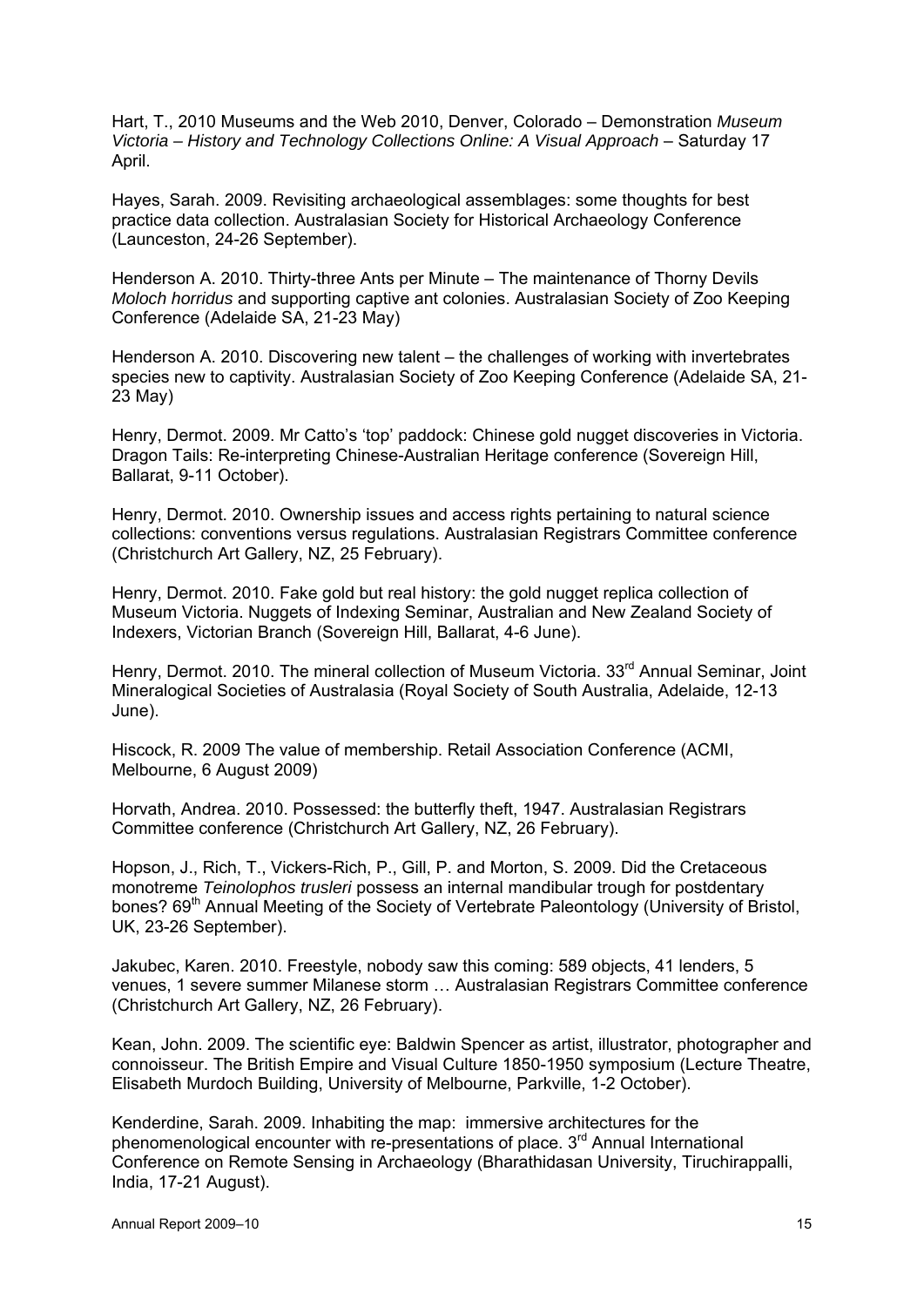Kenderdine, Sarah, Shaw, Jeffrey and Kocsis, Anita. 2009. Dramaturgies of PLACE: evaluation, embodiment and performance in PLACE-Hampi. 5<sup>th</sup> Advances in Computer Entertainment Technology Conference, and 4th Digital Interactive Media Entertainment and Arts Conference (Athens, Greece, 28-30 October).

Long, John. 2010. Death, sex and evolution: extraordinary fossils revealing intimate details of sexual behaviour in the early vertebrates (Royal Society of Victoria, Melbourne, 8 April).

McCallum, A.W., Poore, G.C.B., Althaus, F. and Williams, A. 2009. Comparing regional distributions of decapods and fishes on Australia's western continental margin.  $46<sup>th</sup>$  Annual Conference of the Australian Marine Sciences Association (Adelaide Convention Centre, SA, 5-9 July).

McCallum, A.W., Poore, G.C.B. and Williams, A. 2010. Exploring decapod diversity along Australia's western continental margin ( $12^{\circ}$ S-35 $^{\circ}$ S). 7<sup>th</sup> International Crustacean Congress (Qingdao, China, 20-25 June).

McCubbin, Maryanne. 2010. Best practice: the untamed beast. Australasian Registrars Committee conference (Christchurch Art Gallery, NZ, 26 February).

Meehan, C. 2009. Hot Science Global Citizen ARC Grant Project Workshop. University of Western Sydney (Australian Museum, Sydney 15 December 2009)

Molloy, J. 2009. Learning the social through collaboration and innovation. Second International Conference on the Inclusive Museum, (University of Queensland, Brisbane, 11 July)

Molloy, J. 2009. Talking Faiths- encouraging dialogue in the classroom using Socratic Circle Pedagogy. History Teachers Association of Australia National Conference, (Hemisphere Conference Centre, Moorabbin 16 July)

Molloy, J. 2009. Using the Immigration Museum in the commerce classroom. COMVIEW conference (Immigration Museum, Melbourne 30 November)

Molloy, J. 2009. Talking Faiths: Your story, My Story and Our Story, across schools and the World Wide Web, Parliament of World's Religions (Melbourne Convention and Exhibition Centre, Melbourne 7 Dec)

Molloy, J. 2010. Talking Faiths: Your Story, My Story and Our Story, seeking student perspectives on belief and identity in a multicultural society. Social Educators' Association of Australia National Conference (Education Development Centre, Hindmarsh, South Australia 21 February)

Morrison, R Theatrical Film Distribution Model Panel discussion. Giant Screen Cinema Association (New York, 17-30 September 2009)

Murray, Tim. 2009. Explorations in the archaeology of the modern city: Sydney and Melbourne compared. 78<sup>th</sup> Anglo-American Conference of Historians (Institute of Historical Research, London, UK, 2-3 July).

Murray, Tim. 2009. The archaeology of poverty. Poverty in Depth: New International Perspectives symposium (University of York and the York Archaeological Trust, UK, 6-8 July).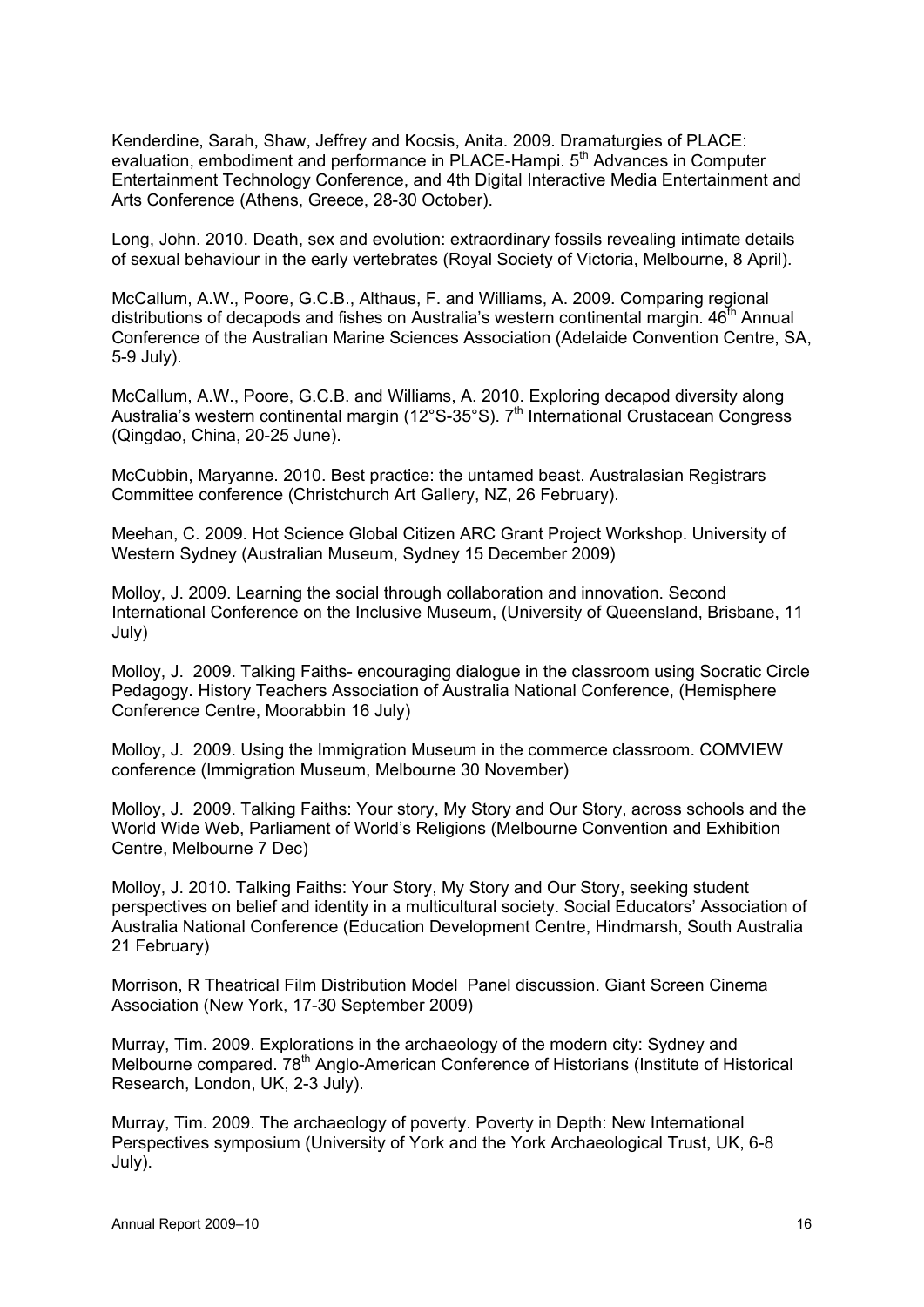Murray, Tim. 2009. Archaeology and oral history: the Commonwealth Block. The Talk About Town: Urban Lives and Oral Sources in 20<sup>th</sup> Century Australia conference (State Library of Victoria, 27 August).

Murray, Tim. 2010. Archaeology and the city. Expanding Horizons: History, the City and the Web symposium (University of South Australia, Adelaide, 17-18 May).

Ngo, Bernice. 2010. What's on the menu? Zooarchaeology of the Commonwealth Block, Melbourne. Urban History Symposium (Melbourne Museum, 21 May).

Norman, Mark. 2009. Seeing things differently: engaging children in nature and natural history. Keynote address. School Library Association of Victoria, Annual Conference (National Gallery of Victoria - International, Melbourne, 13 November).

Norman, Mark. 2009. Octopus diversity, evolutionary pathways and classification. Keynote address, Malacological Society of Australasia triennial conference (University of Queensland, Brisbane, 26 November).

O'Hara, Tim. 2009. Understanding large scale patterns in marine biodiversity. Keynote speaker. 9<sup>th</sup> Invertebrate Biodiversity and Conservation Conference (Darwin, 25 September).

O'Hara, Tim. 2010. 1000 new species: marine diversity around the Australian continental margin. Commonwealth Environment Research Facilities conference (Parliament House, Canberra, 24-26 May).

O'Hara, Tim. 2010. Biogeographic analyses of deep-sea fauna using species habitat models. 12<sup>th</sup> Deep-Sea Biology Symposium (University of Iceland, Reykjavík, 7-11 June).

O'Hara, Tim. 2010. Understanding population connectivity in the deep sea: phylogeographic patterns in Ophiuroids from around Australia and New Zealand. 12<sup>th</sup> Deep-sea Biology Symposium (University of Iceland, Reykjavík, 7-11 June).

Pascoe, Carla. 2009. City as space, city as place: sources and the urban historian. The Talk About Town: Urban Lives and Oral Sources in 20<sup>th</sup> Century Australia conference (State Library of Victoria, 27 August).

Poore, Gary. 2010. Introduction to the symposium and the COMARGE squat lobster project. Symposium on squat lobster systematics and biology. 7<sup>th</sup> International Crustacean Congress (Qingdao, China, 20-25 June).

Poore, Gary and Andreakis, Nikolaos. 2010. Cryptic species in Chirostylidae and Galatheidae revealed by molecules and morphology.  $7<sup>th</sup>$  International Crustacean Congress (Qingdao, China, 20-25 June).

Poore, G.C.B., Robles, R., Felder, D.L. and Dworschak, P.C. 2009. Callianassidae and related families (Decapoda): a practical classification based on morphology and molecules. The Crustacean Society Summer Meeting (Tokyo University of Marine Science and Technology, Japan, 21 September).

Presland, Gary. 2009. The role of naturalists in environmental conservation. North Central Victoria: A golden era, a changed ecosystem forever? Symposium sponsored by the Royal Society of Victoria and La Trobe University (La Trobe University, Bendigo Campus, 3 December 2009).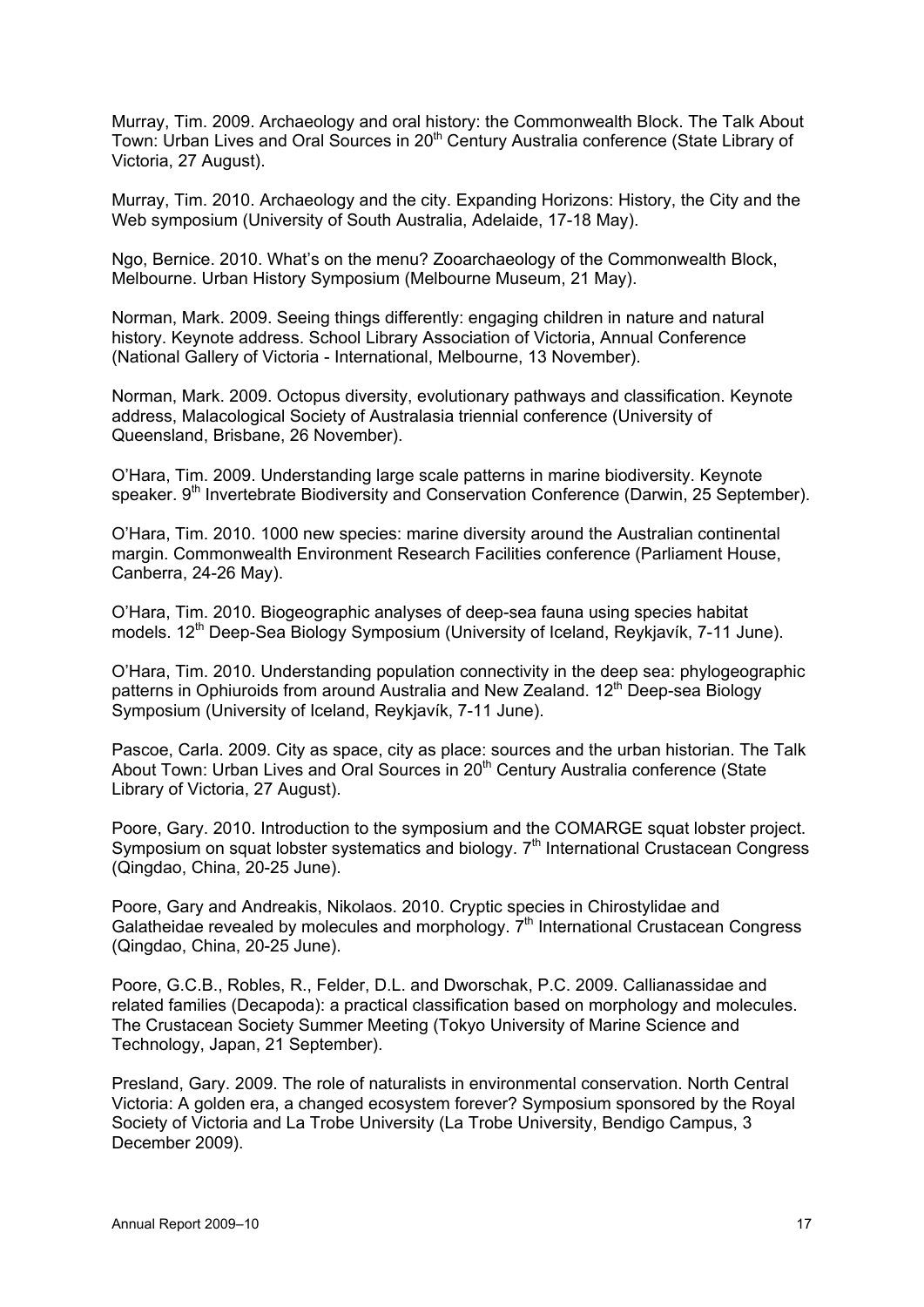Privett, Helen. 2009. Reaching for the stars: conserving the Great Melbourne Telescope. Australian Institute for the Conservation of Cultural Material (AICCM) National Conference (Western Australian Maritime Museum, Fremantle, 21-25 September).

Quick, Neville. 2009. Celebrating 30 years of museum studies. Symposium organised by Deakin University (Deakin University Art Gallery, Burwood, 29 October).

Quint, B. & Avano, D. 2009. *Data Loggers in the Classroom.* STAVCON (Science Teachers' Association of Victoria Conference La Trobe University, Bundoora, 26- 27 November)

Quint, B. 2009. *Simple Machines Made Simple.* STAVCON (Science Teachers' Association of Victoria Conference La Trobe University, Bundoora, 26- 27 November)

Quint, B &. Avano, D. 2009. *Data Loggers for Mathematics.* The Mathematical Association of Victoria Annual Conference (La Trobe University, Bundoora, 3- 4 December)

Quint, B. 2010 VCE Electricity and Electric Power, Science Teachers' Association of Victoria/Australian Institute of Physics VCE Physics Conference (Monash University, Clayton, 5 February)

Quint, B &. Avano, D. 2010. *Data Loggers for Mathematics.* Science Teachers' Association of Victoria Primary Teachers (Science Teachers' Association Darebin Arts and Entertainment Centre, 25 May)

Quint, B &. Avano, D. 2010. *Simple machines made Simple.* Science Teachers Association of Victoria Primary Teachers Conference (Science Teachers' Association Darebin Arts and Entertainment Centre, 25 May)

Rich, Thomas and Vickers-Rich, Patricia. 2009. The pseudotribosphenic concept, a history. Poster presentation. 69<sup>th</sup> Annual Meeting of the Society of Vertebrate Paleontology (University of Bristol, UK, 23-26 September).

Shadie N. 2010. Mass collection of Arachnids - Species bitten by the Pet Trade. Australasian Society of Zoo Keeping Conference (Adelaide SA, 21-23 May)

Sharpe, Simone. 2010. Switching on the suburbs: the rise of the domestic technology industry in Melbourne: some early case studies. Cities and History: New Voices, New Approaches symposium, presented by the Institute for Public History at Monash University and Museum Victoria (Discovery Centre, Melbourne Museum, 21 May).

Shearer, J. 2009. Science of *Toys.* STAVCON (Science Teachers' Association of Victoria Conference La Trobe University, Bundoora, 26-27 November)

Sinclair J. 2009. Keeping bugs alive in Australia. Invertebrates in Education and Conservation Conference (Rio Rico, Arizona, USA)

Smith, Charlotte. 2009. The Melbourne Story. The Talk About Town: Urban Lives and Oral Sources in 20<sup>th</sup> Century Australia conference (Melbourne Museum, 26 August).

Stevenson, Michelle. 2010. Creating connections: the use of Pacific collections in Australian museums. 3rd Australian Association for the Advancement of Pacific Studies Conference (Victoria University, Melbourne, 8-11 April).

Suda, L. & Zarro, R. 2009, Exploring Pompeii- A hands on approach. History Teachers Association of Australia National Conference (Hemisphere Centre, Moorabbin 16 July)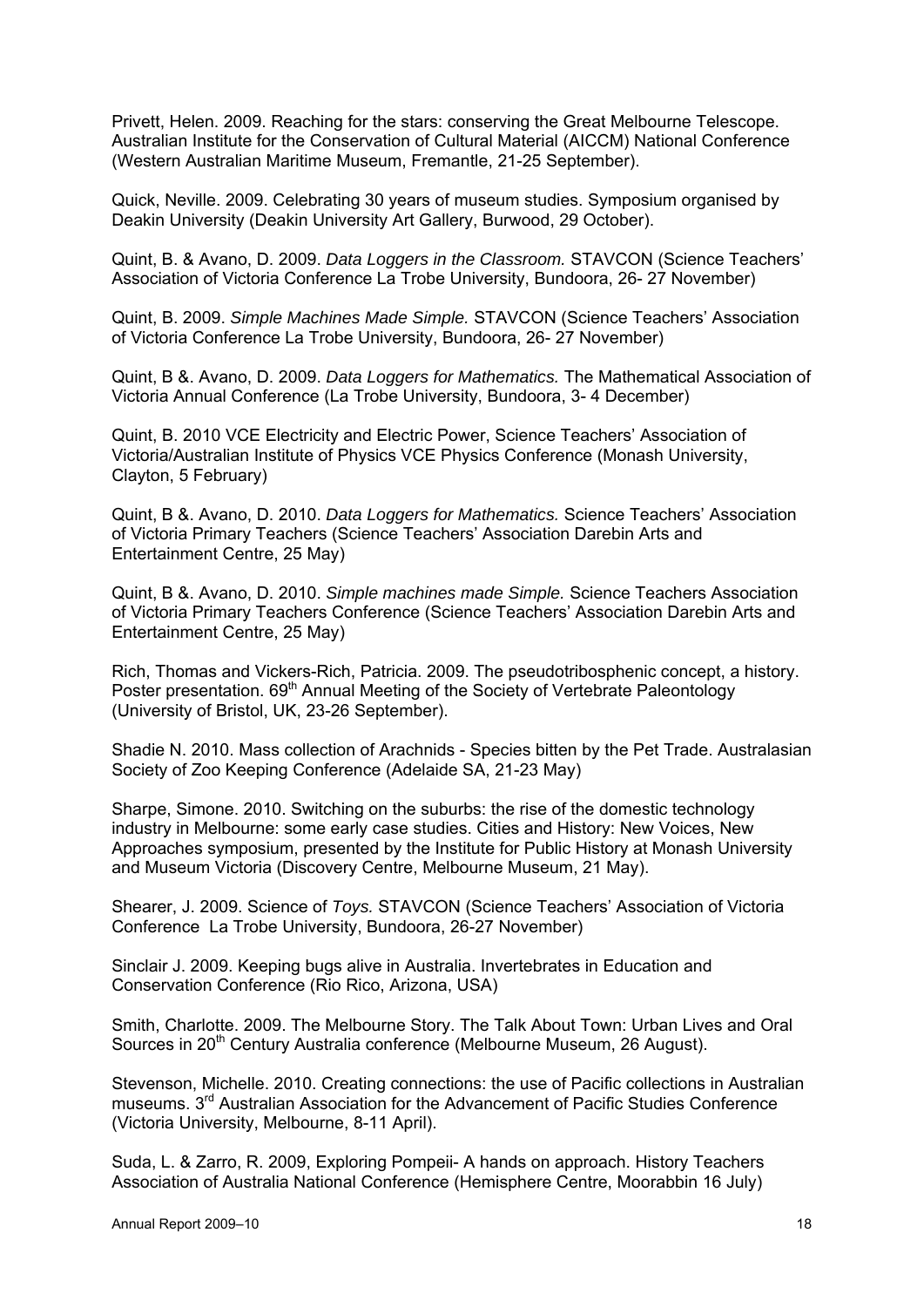Taylor, Joanne. 2009. New discoveries of the shrimp family Crangonidae from Australia: an example of decapod diversity along Australia's western continental margin (12°S-35°S). The Crustacean Society Summer Meeting (Tokyo University of Marine Science and Technology, Tokyo, Japan, 20-24 September).

Taylor, Joanne, Andreakis, Nikolaos, Ahyong, Shane, and Poore, Gary. 2010. Molecular and morphological phylogeny of *Munidopsis* and related genera. Symposium on squat lobster systematics and biology. 7<sup>th</sup> International Crustacean Congress (Qingdao, China, 20-25 June).

Tence M. 2009. Engaging diverse communities: A persuasive equation. Public Libraries Association Inspiring Community Engagement Annual Conference (Townsville, 12-15 October 2009)

Tence M and Tapanao T. 2009. The Waters of Tuvalu: Immigration and Climate Change. Parliament of the World's Religions Conference (Melbourne, 3-9 December 2009)

Tkachenko, N. 2009. How creative processes at the Immigration Museum can mobilize communities for positive social change. Regenerating Communities Conference, (RMIT, Melbourne, 2-4 April)

Tkachenko, N. & Sanders, M. 2010. Meeting the needs of all involved – Artist, Audience and Museum Panel Discussion, International Museum Theatre Asia Pacific Conference (Powerhouse Museum, Sydney 22 April)

Veis, Nurin. 2009. Symposium facilitator. Designing Solutions to Wicked Problems symposium, The Design Research Institute, RMIT University (Melbourne Town Hall, 10-11 November).

Veis, Nurin. 2010. Beauty in the eyes of the beholder: Australian medical research artefacts at Museum Victoria. Isolated Cases?: 100 Years of Australian Medical Research symposium, Centre for Medical Humanities, University of Sydney (Royal Prince Alfred Hospital, Sydney, 21 February).

Viksne, M. 2009. International Perspectives (panel member). Leadership Exchange in Arts and Disability Conference (The John F. Kennedy Center for the Performing Arts, Washington DC, US, 13–16 August).

Walker, Ken. 2009. Citizen Science: tomorrow's future starts on the fringe of today. 9<sup>th</sup> Invertebrate Biodiversity and Conservation Conference (Darwin, 26 September).

Walker, Ken. 2010. PaDIL: innovation in delivering biosecurity to end users. Global Biosecurity 2010: Safeguarding Agriculture and the Environment conference (Brisbane Convention and Exhibition Centre, 28 February-3 March).

Zarro, R. 2009, Engaging with cultural organisations and community to bring languages to life—through onsite, offsite and online experiences. Australian Federation of Modern Language Teachers' Association biennial conference (Darling Harbour, Sydney 9 July)

Zarro, R. 2009, Italian Carlton presentation at Languages through Life conference. (DEECD Barwon South West regional office, Geelong 8 October)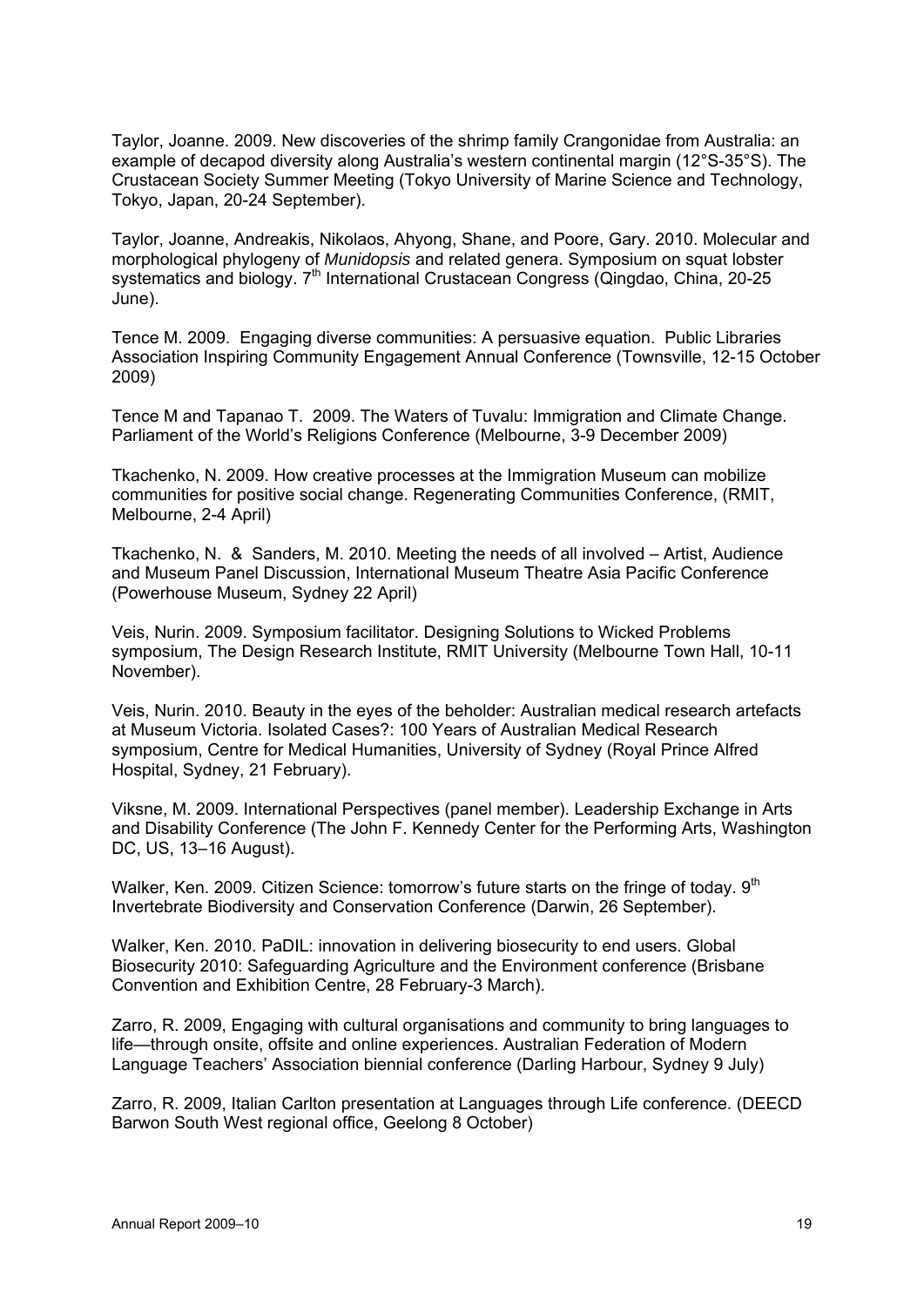Zarro, R. 2010, Making Languages and VELS hands on in the Italian classroom! Victorian Association Teachers of Italian annual conference (Darebin Arts and Entertainment Centre, Preston 30 April)

Zarro, R. 2010, Making Languages and VELS hands on! Modern Language Teachers' Association of Victoria annual conference (Karstens at CQ, Conference and Training Centre, Melbourne 14 May)

### **Lectures and Seminars**

Abbott J. 2009. Introduction to the Mind Gallery. Teacher pre-service (University of Melbourne Students, Melbourne Museum, Melbourne 12 May)

Abbott J. Druitt S. 2010. A Tour of the Mind Gallery and an Introduction to Psychology Programs at Melbourne Museum. PsyEd Psychology Teachers' Conference (Melbourne Museum, Melbourne, 26 February)

Abbott J. 2010. Introduction to the Mind Gallery. Teacher pre-service (University of Melbourne Students, Melbourne Museum, Melbourne 13 April)

Allen, Lindy. 2009. Ancestral power and the aesthetic: Arnhem Land paintings and objects from the Donald Thomson Collection. Guest curator's public talk (The Ian Potter Museum of Art at the University of Melbourne, 12 August).

Allen, Lindy. 2010. Cultural protocols for Indigenous heritage material in museums. Lecture for the Museums and Collections Graduate Program, Research School of Humanities (Australian National University, Canberra, 19 March).

Allen, Lindy. 2010. The Lamalama of Cape York: reclaiming and linking the past with the future. Culture and History – Indigenous Cultures Department lecture series (Discovery Centre, Melbourne Museum, 30 March).

Allen, Lindy. 2010. The Lamalama of Cape York: reclaiming and linking the past with the future. Australian Studies seminar series, David Unaipon College of Indigenous Education and Research (DUCIER) and Hawke Research Institute (University of South Australia, Adelaide, 28 May).

Allen, Lindy. 2010. The Lama Lama project: linking the past with the future on Cape York. Archaeological and Anthropological Society of Victoria (Discovery Centre, Melbourne Museum, 17 June).

Almond, Eve and Griffith, Margaret. 2009. East Timor: a land of spectacular scenery, incredible suffering and great resilience and optimism. Inside Story seminar series (Discovery Centre, Melbourne Museum, 13 November). Batty, Dr Philip 2009. The Gladiators of Pompeii (Melbourne Museum 10 September)

Batty, Dr Philip 2009. Roman Erotica and the Evil Eye – Uncovering the Sexual Imagery of Pompeii (Melbourne Museum 17 September)

Bray, Rebecca. 2009. Evolution and diversity of immune genes (MHC class II B) in a community of Australian songbirds. Melbourne Systematics Forum (Discovery Centre, Melbourne Museum, 6 August).

Browne, Joanna. 2009. Parasites of gelatinous zooplankton. Reef Watch Victoria seminar (Melbourne Aquarium, 19 August).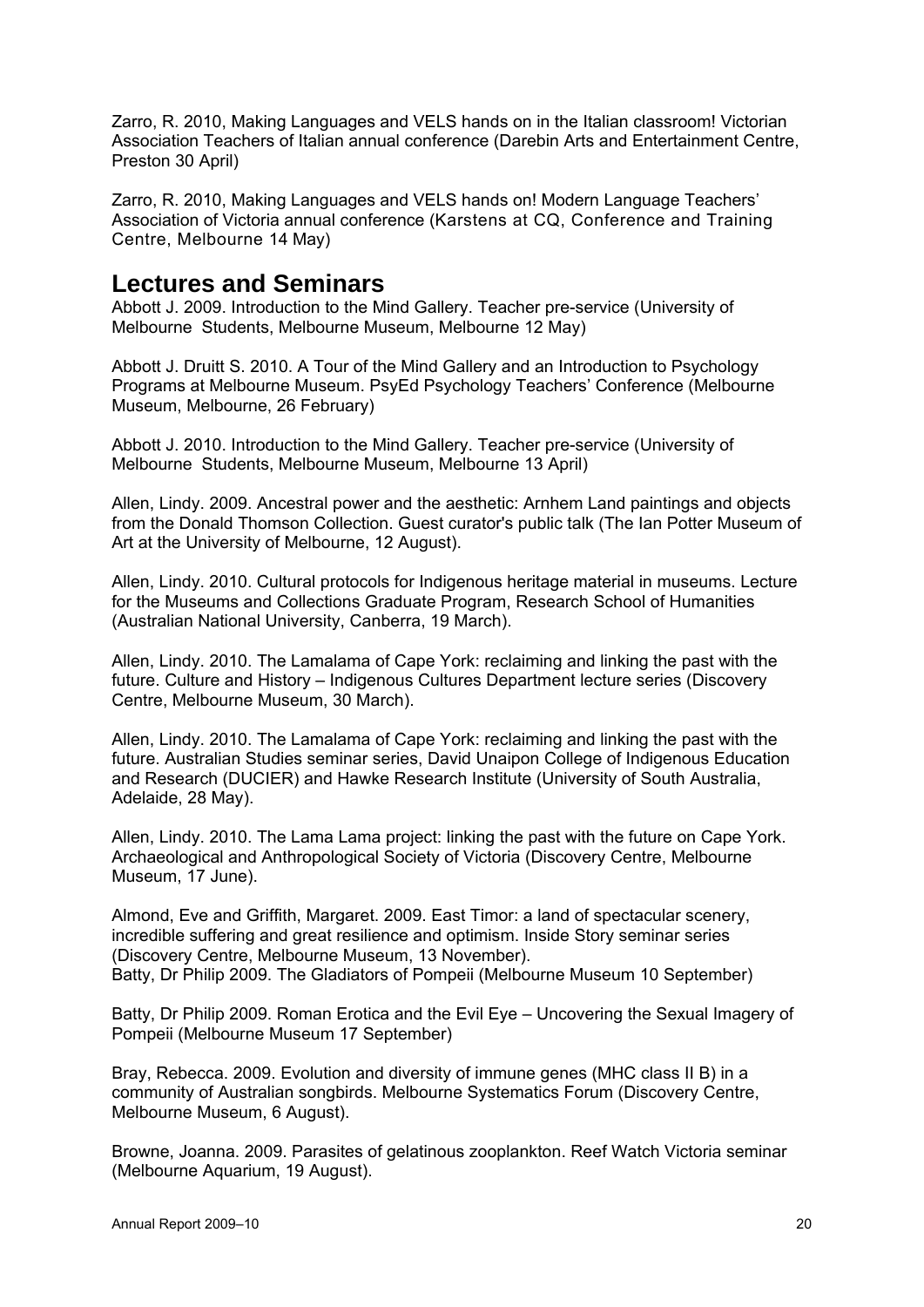Caleo, Bernard. 2009. Big in Japan. Inside Story seminar series (Discovery Centre, Melbourne Museum, 9 December).

Carland, Rebecca and Fraser, Peg. 2010. Exhibit interpretation: the multiple perspectives of Sam the Koala. Guest lecture for the Secret Life of Things course, School of Historical Studies, University of Melbourne (Discovery Centre, Melbourne Museum, 12 May).

Carter, Caroline. 2009. Collections management: exhibitions. Museums Australia (Victoria) seminar (National Sports Museum, Richmond, 7 September).

Christies, P. 2009. Introduction to Scienceworks and the Melbourne Planetarium*.* Victoria University Pre-service Teachers (Scienceworks, Melbourne 19 October)

Dale-Hallett, Liza. 2010. Healing, remembering and reflecting: developing the Victorian Bushfires Collection. History and the Meaning of Things seminar series (Discovery Centre, Melbourne Museum, 14 April). Also presented at the Inside Story seminar series (Discovery Centre, Melbourne Museum, 28 May).

Davey, Gwenda, Darian-Smith, Kate, and Factor, June. 2010. Do children play the way they used to? The Childhood, Tradition and Change research project. History and the Meaning of Things seminar series (Discovery Centre, Melbourne Museum, 12 May).

Demant, David. 2009. Magic lantern show. Three lectures to: Kyneton Historical Society (20 July); Daylesford 'Words in Winter' Festival (8 August); and Brunswick Historical Society (7 November).

Demant, David. 2010. Objects from Museum Victoria's collection. Heidelberg Ladies Probus Club (24 February).

Demant, David. 2010. The power behind art deco: the substance beneath the surface. History and the Meaning of Things seminar series (Discovery Centre, Melbourne Museum, 10 March).

Demant, David. 2009-2010. What has posterity done for me? Preserving collection databases for the future. Two talks to the Internet Macintosh User Group (Melbourne, 24 November), and Apple Users' Society of Melbourne (Blackburn North, 1 May).

Demant, David and Phillips, Kate. 2009. The exhibition as spectacle: research, exhibitions and community engagement. Museums Australia (Victoria) seminar (Centre for Contemporary Photography, Fitzroy, 10 November).

Edmonds, Penny. 2010. Conciliation narratives: reading Australia and Aotearoa/New Zealand through objects and performance. Culture and History – Indigenous Cultures Department lecture series (Discovery Centre, Melbourne Museum, 25 May).

Fitzgerald, Erich. 2009. Cenozoic Park: the rise of mammals in a time of change. Lecture for geosciences students in the level 3 unit, 'The dynamic biosphere: changing fauna and flora through geological time' (Monash University, Clayton, 14 October).

Fitzgerald, Erich. 2010. Sea change in deep time: the origin of whales. Geological Society of Australia (Victoria Division) seminar (University of Melbourne, Parkville, 25 February).

Fitzgerald, Erich. 2010. Evolution and adaptations of marine mammals. Sir John Monash Science School Seminar (Monash University, Clayton, 23 April).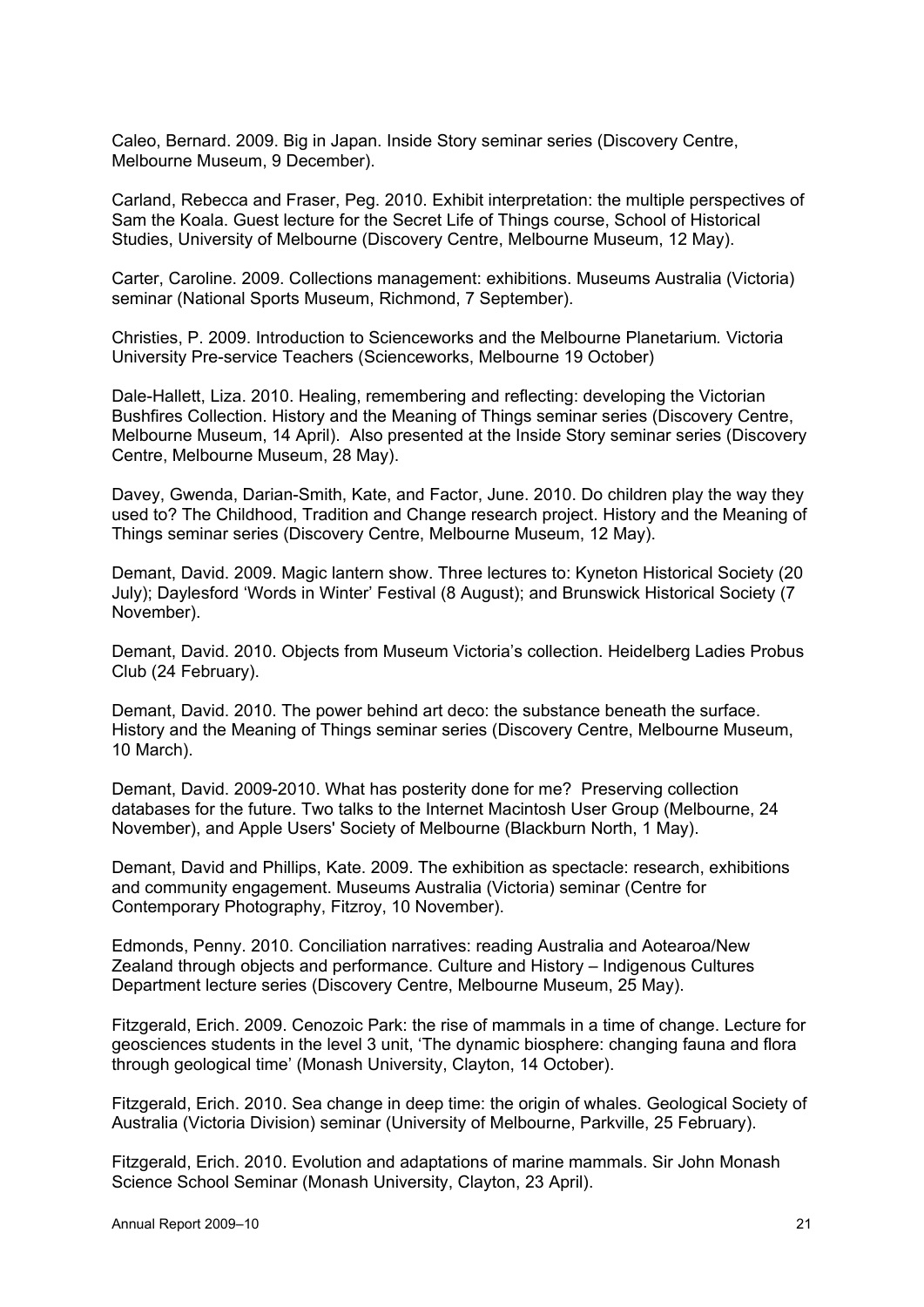Fitzgerald, Erich. 2010. The rise and fall of toothed whale (Odontoceti) crown clades: explaining patterns of modern diversity. Melbourne Systematics Forum (Discovery Centre, Melbourne Museum, 3 June).

Fraser, P. Kimtia P. and Sebastian, P. 2009. Making Migrant Histories. Making Histories Series jointly presented by the Institute for Public History at Monash University, State Library of Victoria and the History Council of Victoria (State Library of Victoria on 23 July 2009)

Gaff, P. 2009. Introduction to Wild exhibition at Melbourne Museum. Biology Teachers Network. (Melbourne Museum, Melbourne, 17 December)

Gaff, P. *et al.* 2010. Museums Australia Education Network Preview Session. Museums Australia (Victoria) members. (Dantes, Melbourne, 22 March)

Gibson, Jason. 2010. Gillen's Speech: an insight into Spencer and Gillen's research agenda and Arrernte agency at the Angkwerre of 1896. Culture and History – Indigenous Cultures Department lecture series (Discovery Centre, Melbourne Museum, 28 June).

Gomon, Martin and Ward, Bob. 2009. Interrelationships of Australian *Lepidotrigla* (Pisces, Triglidae): a genetic hypothesis. Melbourne Systematics Forum (Discovery Centre, Melbourne Museum, 6 August).

Green, Michael. 2009. Panel discussion. 'We've lost our marbles': the repatriation of cultural artefacts (BMW Edge, Federation Square, Melbourne, 2 July).

Green, Michael. 2009. Community museums and Aboriginal artefacts. Museums Australia (Victoria) seminar (Koorie Heritage Trust, Melbourne, 5 October).

Greene, J.P. 2009. The archaeology of Pompeii. Senior History Teachers of Australia (The Age Theatre, Melbourne Museum, 15 July).

Greene, J.P. 2009. The archaeology of Pompeii. *A Night in Pompeii* lecture series (The Age Theatre, Melbourne Museum, 16 July).

Greene, J.P. 2009. Pompeii and gold-rich Victoria. *A Night in Pompeii* lecture series (The Age Theatre, Melbourne Museum, 23 July) (also regional lectures at: Ballarat Art Gallery, 12 August; Castlemaine Art Gallery, 14 August; Bendigo Art Gallery, 19 August; Geelong Art Gallery, 4 September).

Greene, J.P. 2009. CEO's 2009 Overseas Trip. Inside Story seminar series (Discovery Centre, Melbourne Museum, 11 September).

Greene, J.P. 2009. Innovative natural science exhibitions at Melbourne Museum. Natural History Museum Directors' Forum (Shanghai Science and Technology Museum, China, 22 November).

Greene, J.P. 2009. Archaeology in Pompeii today. Museum of New Zealand Te Papa Tongarewa (Wellington, NZ, 20 December).

Greene, J.P. 2009. Pompeii and Gold-Rich Victoria (Melbourne Museum, 23 July)

Greene, J.P. 2009. An Archaeologist Visits Pompeii (Melbourne Museum, 26 July)

Hart, T., 2009 Lecture to the Specialist Science Schools: *Museum Victoria, Science Learning*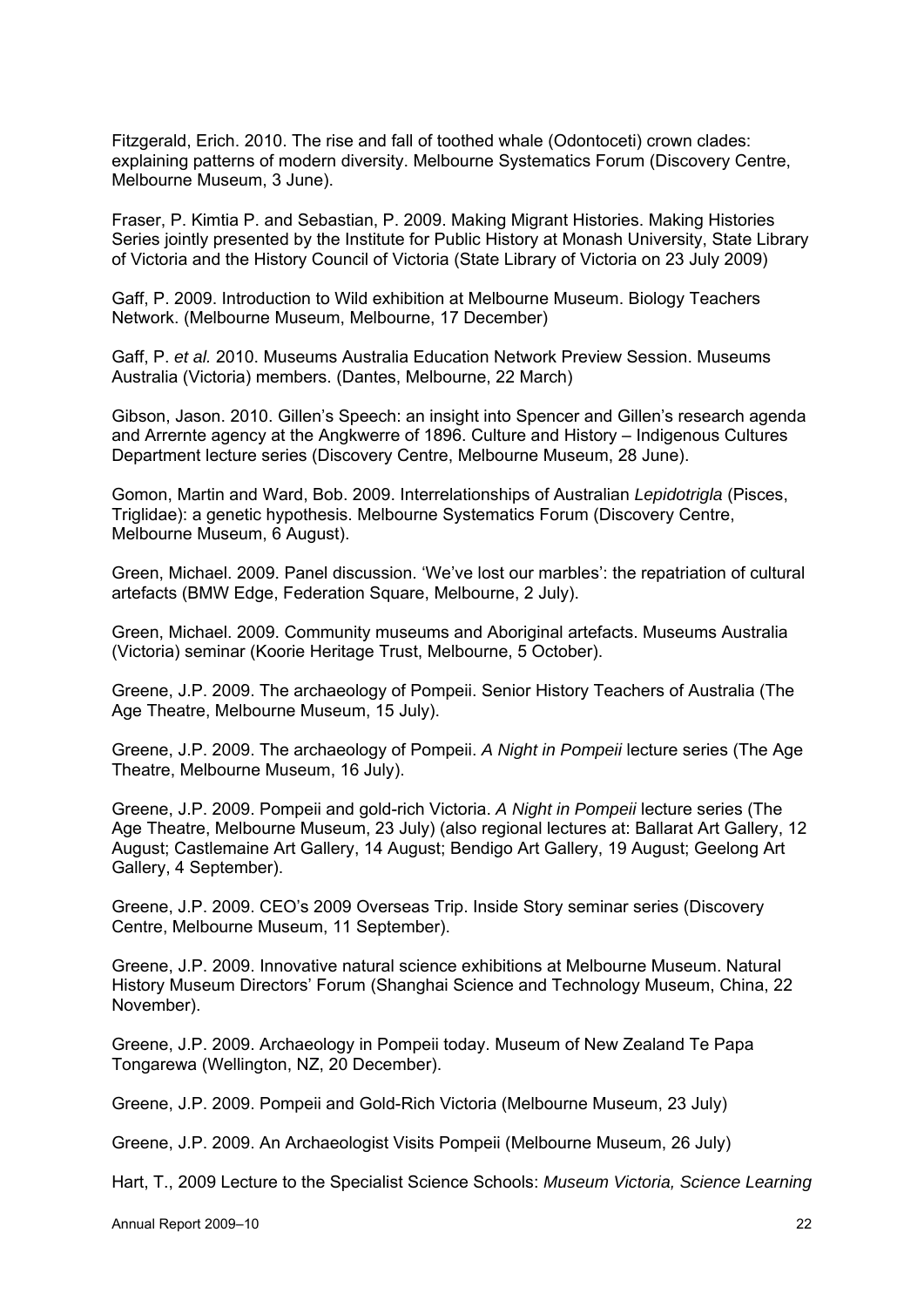*– Co-creation and the interaction between social media and cultural institutions* – Telstra centre Melbourne 17 July 2009

Hart, T., Museums Australia (MA); Australian National Data Service (ANDS) Workshop – Presentation on the Community Collections Management System – Community Internet Infrastructure Fund (CIIF) Project.

Hart, T., Russo, A. 2010. *The challenges of conservatism, innovation and change in museums –* Metropolitan Museum of Art, New York – Presentation 23rd April 2010 by Mr Timothy Hart, Director, IMT and Dr Angelina Russo, RMIT

Henderson, Alan, Shadie, Natasha and Sinclair, Jessie. 2009. North Queensland bugs: an exploration by Live Exhibits. Inside Story seminar series (Discovery Centre, Melbourne Museum, 15 December).

Henderson A., Sinclair J., Shadie N. 2009. Invertebrate Keeping Workshop Australasian Society of Zoo Keeping - professional workshop. (Melbourne Museum 19 - 20 November).

Henry, Dermot. 2009. Gold nuggets in Victoria. Field Naturalists' Club of Victoria, Geology Group (FNCV Hall, Blackburn, 22 July).

Henry, Dermot. 2009. Museum Victoria's natural science collections. Science Matters: Collections, Research and the Public seminar, Museums Australia (Victoria) (Treetops room, Melbourne Museum, 21 August).

Hill, Tanya. 2009. Discover the night sky. National Science Week program (Melbourne Planetarium, Scienceworks, 20 August).

Hirst, Robin. 2010. Ducks in a row: creating great exhibitions. Science Seminar: from Lab to Floor. Museums Australia (Victoria) seminar (National Herbarium of Victoria, Royal Botanic Gardens Melbourne, 18 May).

Hiscock, R. 2009 Museum Victoria Visual Identity System, and Marketing and Branding Masterclass. Museums and Galleries Association of NSW. (Hazelton Regional Art Gallery 14 August 2009)

Iozzi, Lorenzo. 2010. Creating history through images. Public collections: Thinking inside the frame and outside the square. Photography forum (Clemenger BBDO Auditorium, National Gallery of Victoria International, 30 January).

Kean, John. 2009. The scientific eye: Baldwin Spencer as artist, illustrator, photographer and connoisseur. History and the Meaning of Things seminar series (Discovery Centre, Melbourne Museum, 9 September). Also presented at the Inside Story seminar series (Discovery Centre, Melbourne Museum, 9 October).

Kean, John. 2010. Curating for communities. Masters of Art Curatorship program, School of Culture and Communication, University of Melbourne (Parkville, 27 April).

Kean, John and Chmiel, Kate. 2009. Writing for websites. The Writing Centre for Scholars and Researchers, University of Melbourne (Parkville, 3 September).

Knapman, Gareth. 2010. Exchanging totems: Baldwin Spencer and the 'manufacture' of ethnographic totem in inter-museum exchanges. Culture and History – Indigenous Cultures Department lecture series (Discovery Centre, Melbourne Museum, 23 February).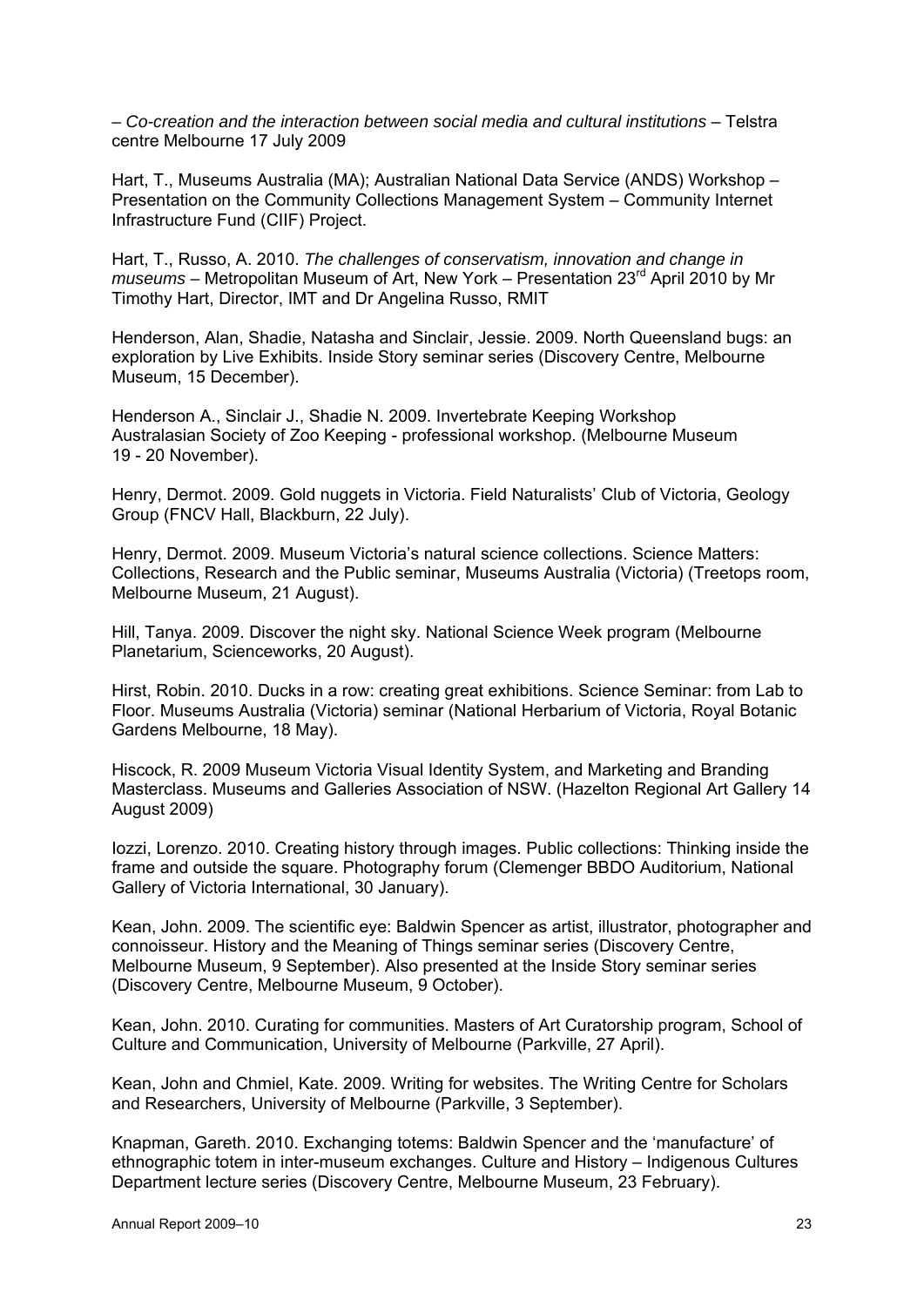Long, John. 2009. Sex, death and evolution. Los Angeles County Museum of Natural History (California, USA, 16 July).

Long, John. 2009. Sex, death and evolution. Liggins Institute, University of Auckland, NZ (22 July).

Long, John. 2009. The big picture: informing kids about science. Liggins Institute, University of Auckland, NZ (23 July).

Long, John. 2009. The amazing fossil fishes of Gogo. Geological Society of Australia, Victoria Branch (Fritz Loewe Theatre, University of Melbourne, 30 July).

Longmore, Wayne. 2009. Specimen repair: how to successfully repair damaged bird study skins.  $2^{nd}$  Australasian Bird Collections Meeting (Armidale, NSW, 5 December).

Longmore, Wayne. 2009. Egg preparation, recording data, preparation and storage techniques. 2<sup>nd</sup> Australasian Bird Collections Meeting (Armidale, NSW, 5 December).

McCallum, Anna and Patullo, Blair. 2009. Diving into the deep. Reef Watch Victoria seminar series (Melbourne Aquarium, 22 July).

McFadzean, Moya. 2009. Glory boxes: lifting the lid on women's collections of sexual intimacy in Australia, 1930-1960. History and the Meaning of Things seminar series (Discovery Centre, Melbourne Museum, 14 October).

McInerney, L . How Museum Victoria has built its Retail Business. Museums Australia Money Spinners Conference. (ACMI, Melbourne 14 August 2009)

Marchant, Richard. 2009-2010. Aquatic insects. Lectures to Southern Fly Fishers (SFF Clubroom, Highett, 9 September and 10 March) and Northern Suburbs Flyfishers (Clubhouse, Yarram Bat, 4 February).

Marchant, Richard. 2010. Platypus diet research. Entomological Society of Victoria (20 April).

Molloy, J. 2009. Introduction to the Immigration Museum and Immigration History. Teacher pre-service (Bachelor of Education, RMIT, Bundoora 10 August)

Molloy, J. 2009. Introduction to the Immigration Museum and Immigration History. Teacher pre-service (Bachelor of Education, RMIT, Brunswick 12 August)

Molloy, J. 2009. Introduction to the Immigration Museum and Immigration History. Edmund Rice, Education Australia National Conference for School Leaders. (Edmund Rice Education Australia, Richmond 2 September)

Molloy, J. 2009. Remote and Rural Schools Values Education Professional Learning. Teacher PD. (Immigration Museum, Melbourne, 10 September)

Molloy, J. 2010. Talking Faiths. Teacher Professional Development. (Immigration Museum, Melbourne, 24 February)

Molloy, J. 2010. Australia's Muslim Cameleers. Pioneers of the inland 1860s-1930s. Teacher PD. (Immigration Museum, Melbourne, 2 & 4 March)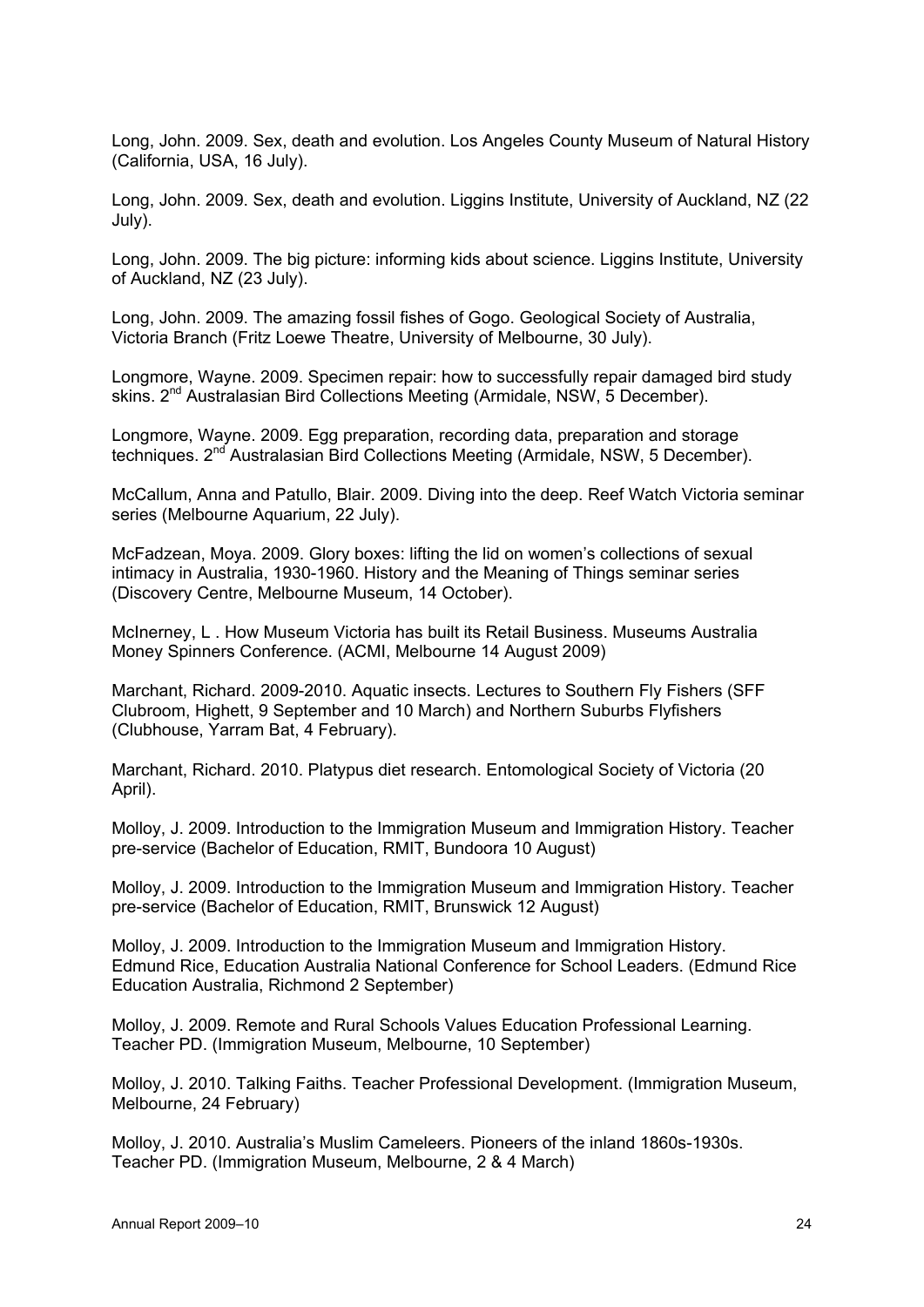Molloy, J. 2010. Diversity in the inclusive classroom. Teacher Professional Development, Master of Teaching students. (Immigration Museum, Melbourne 9 March)

Molloy, J. 2010. Introduction to the Immigration Museum and Immigration History. Teacher pre-service (Bachelor of Education, Melbourne University, 22-25 March)

Molloy, J. 2010. Introduction to the Immigration Museum and Immigration History. Teacher pre-service (St Anthony's Primary School, Melton 25 March)

Molloy, J. 2010. Talking Faiths Teacher Professional Development (Catholic Boys College, Immigration Museum, 12 April)

Molloy, J. 2010. Using Socratic Circles, Teacher Professional Learning (Immigration Museum 3 May)

Molloy, J.2010. How does Art connect to your family history? Teacher Professional Development (Immigration Museum, 22 May)

Molloy, J. 2010. Talking Faiths. (Catholic Education Office, Immigration Museum, 28 May)

Molloy, J. 2010. Introduction to the Immigration Museum and Immigration History, Teacher pre-service (Victoria University, 2 June)

Molloy, J. 2010. Using the Museum as a resource for developing Literacy Programs. Teacher pre-service (Bachelor of Education, Victoria University, 27 April)

Moussalli, Adnan. 2009. A preliminary molecular phylogeny of cuttlefish: is our classification in order? Melbourne Systematics Forum (Discovery Centre, Melbourne Museum, 1 October).

Ngo, Bernice. 2009. What's on the menu? A zooarchaeological study of diet and living standards in Melbourne and Sydney. Postgraduate seminar, Australian Institute of Archaeology, La Trobe University (21 August).

Ngo, Bernice. 2010. Bits of bones: historical zooarchaeology of the Commonwealth Block, Melbourne. Postgraduate Seminar, Australian Institute of Archaeology, La Trobe University (19 March).

Norman, Mark. 2009. Marine biodiversity and Victoria's Marine Protected Areas. Keynote address. Marine Protected Areas Forum, Parks Victoria (Melbourne Museum, 5 August).

Norman, Mark. 2009. Beneath Southern Seas: Victoria's marine biodiversity. Keynote address. Victorian Marine Forum 2009: Examining the past, present and future of Victoria's marine environment. Victorian Coastal Council (Federation Square, Melbourne, 16 November).

Norman, Mark. 2010. Under our seas: Victoria's rich marine habitats and wildlife. South Gippsland Probus Club (Foster, 4 January).

Norman, Mark. 2010. Into the deep: the amazing creatures of our deep seas. Life Aquatic Festival (Stockyard Gallery, Foster, 7 February).

O'Halloran, S., Indigenous plant use, July 2010 (Milarri Garden tours for NAIDOC week)

Polster, Dr Burkard 2009. Rome versus Mathematics (Melbourne Museum (23 August)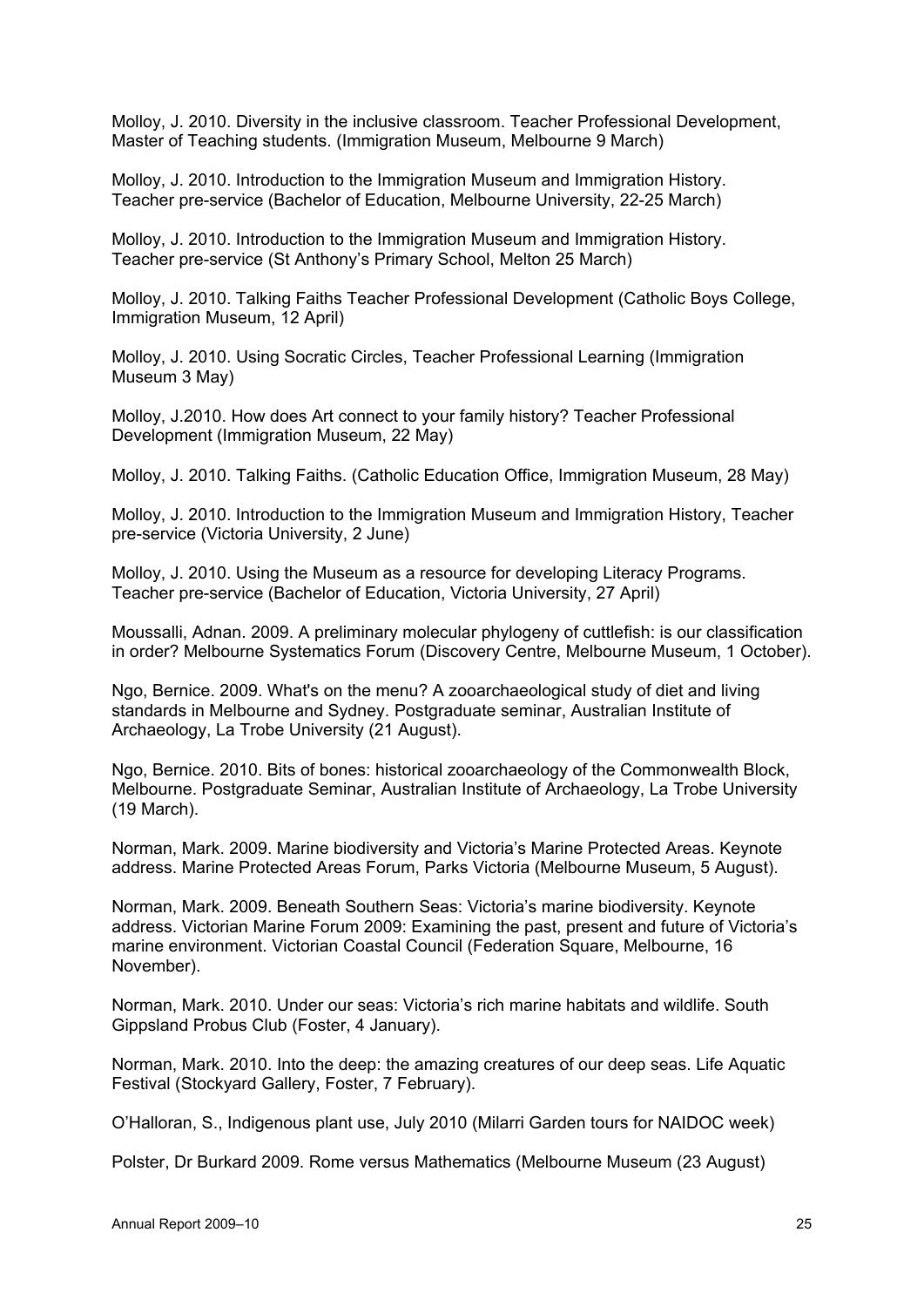Poore, G.C.B. 2009. Museum Victoria guides to marine life. Field Naturalists' Club of Victoria, Marine Research Group (FNCV Hall, Blackburn, 10 August).

Raymond, Lee-Anne and Fothergill, Donna. 2009. Record level security. 8<sup>th</sup> Australasian EMu User Group Meeting (Australian Museum, Sydney, 27-28 August).

Rich, T.H. 2009. Dinosaurs down under (Museum of the Rockies, Montana State University, Bozeman, Montana, USA, 8-9 September).

Rich, T.H. 2009. Mesozoic mammals. Monash University (Clayton, October).

Rich, T.H. 2010. Australia's polar dinosaurs. Regional Science Centre (Lucknow, India, February).

Rich, T.H. 2010. Victoria's polar dinosaurs. Royal Society of New South Wales (Sydney, May).

Rich, T.H. 2010. Polar dinosaurs and mammals and the books about them (Hampton Park Library, 13 May).

Rolfe, T., Kean, J. and McKinnon, M. 2010. 'A Night at the Museum': writing for nontraditional media. The Writing Centre for Scholars and Researchers, University of Melbourne (Parkville, 18 February).

Ross, Dr Marty 2009. Rocky V and Other Roman Contributions to Mathematics (Melbourne Museum 26 July)

Sear, Dr Frank 2009. Domestic Life in Pompeii (Melbourne Museum 30 July)

Sear, Professor Frank 2009. Trade, Commerce and Business (Melbourne Museum 6 August)

Sear, Professor Frank 2009. Religious and Political Life, Public Works and Baths (Melbourne Museum 13 August)

Sear, Professor Frank 2009. Leisure and Entertainment, Theatre and Amphitheatre (Melbourne Museum 20 August)

Sear, Professor Frank 2009. Art and Culture (Melbourne Museum 27 August)

Sear, Professor Frank 2009. Destructions and Rediscovery of Pompeii (Melbourne Museum 3 September)

Sharples, John. 2009. Roman coins and Pompeii. History and the Meaning of Things seminar series (Discovery Centre, Melbourne Museum, 12 August).

Shiell, Annette. 2010. Fundraising through flirtation and fancywork: charity bazaars in nineteenth century Australia. History and the Meaning of Things seminar series (Discovery Centre, Melbourne Museum, (9 June).

Smith, Charlotte. 2009. A history of the (Royal) Exhibition Building. Port Philip Pioneers Group (St Andrew's Uniting Church, Gardiner, 12 September).

Smith, Charlotte. 2009. The John Twycross Melbourne International Exhibition Collection. The Johnson Collection (East Melbourne, 7 October).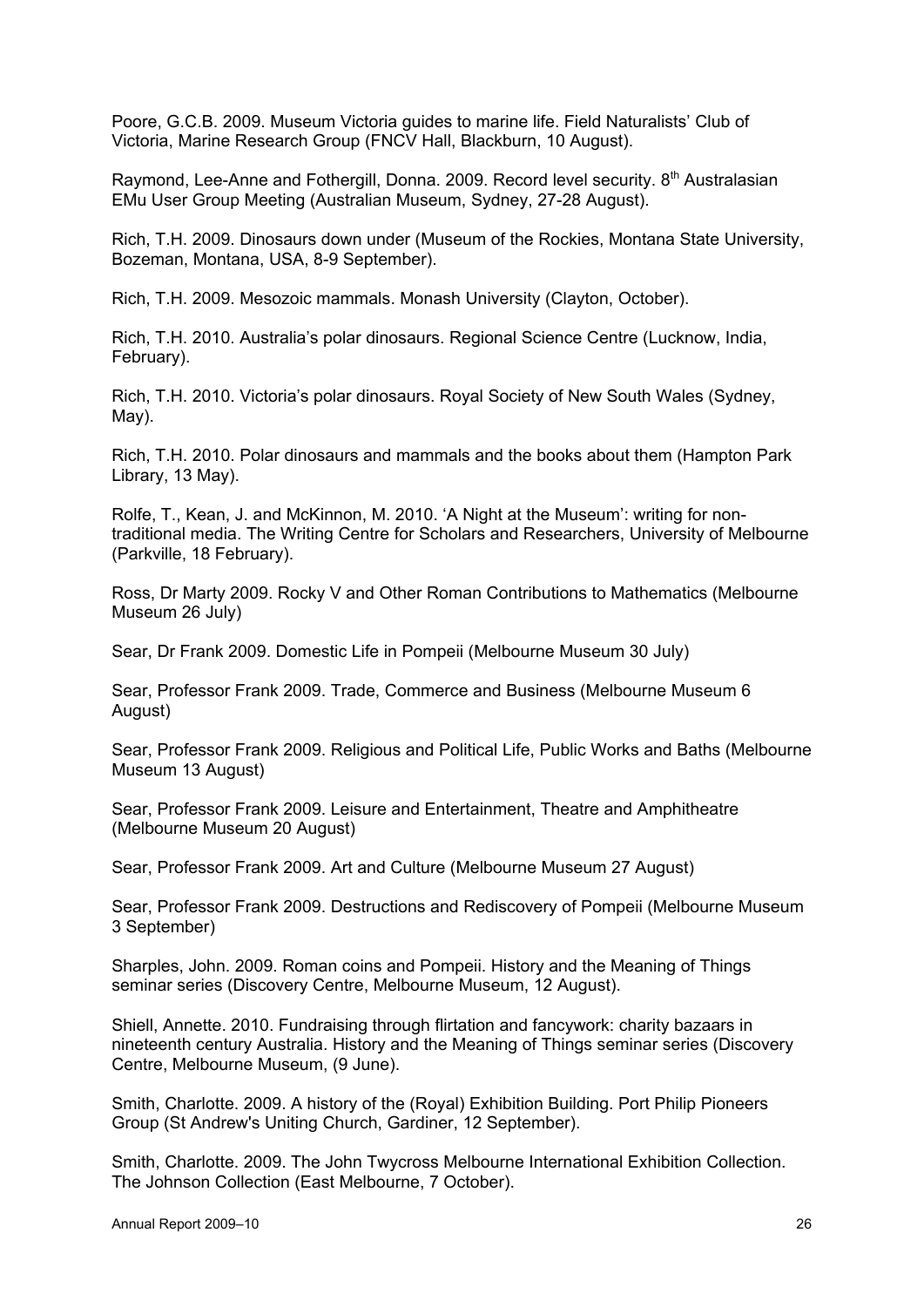Smith, Charlotte and Sheehy, Megan. 2009. World heritage world futures: communicating public archaeology ... and beyond. Inside Story seminar series (Discovery Centre, Melbourne Museum, 18 December).

Stoyles, P. 2010. Introduction to Scienceworks and Learning in Museums. University of Melbourne Graduate School of Education (Scienceworks, Melbourne 1 June)

Suda, L. 2009, Exploring Pompeii, a workshop for History teachers (Melbourne Museum, Melbourne 14 August)

Tout-Smith, Deborah, 2009. The Melbourne Story. Guest lecture for Face, Race and Place: Images of Australia course (University of Melbourne, Parkville, 2 July).

Tout-Smith, Deborah, 2010. The Australian Children's Folklore Collection. Lecture for Intangible Cultural Heritage, Master of Arts course, Deakin University (Melbourne Museum, 29 April).

Veis, Nurin, Norman, Mark and Schmidt, Rolf. 2009. Science: fact or fiction!? Science comedy event, National Science Week program (BMW Edge, Federation Square, Melbourne, 14 August).

Viksne, M. 2010. Demanding leadership: What do public sector employees expect from their leaders? (panel member). Australian Public Sector Leadership Summit (Melbourne, 29–30 June).

Walker, Ken. 2009. Pests and Diseases Image Library (PaDIL). Australian Biosecurity Information Network (ABIN) workshop (Darwin, 17 November).

Wallis, Ely. 2009. Putting specimen data to work: how many dots on a map can tell a story. Museums Australia (Victoria) seminar on "Science Matters: collections, research and the public" (Treetops, Melbourne Museum, 21 August).

Wallis, Ely. 2010. Montpellier musings: or how data standards allow us to participate in global collaborations. Inside Story seminar series (Discovery Centre, Melbourne Museum, 5 March).

Wilson, Robin. 2010. Exploring Australia's seas: marine research and discoveries at Museum Victoria. Probus Club of Dromana (Dromana, 21 April).

Zarro, R. 2009, Immersion workshop *A Day in Pompeii* for teachers of Italian, beginner's level, (Melbourne Museum, Melbourne 31 July)

Zarro, R. 2009, Understanding Pompeii – an overview of the exhibition *A Day in Pompeii* for Education Network of Victoria (Melbourne Museum, Melbourne 6 August)

Zarro, R. 2009, Immersion workshop *A Day in Pompeii* for teachers of Italian, advanced level (Melbourne Museum, Melbourne 7 August)

Zarro, R. 2009, Network presentation of Italian language programs and resources across Museum Victoria for Department of Education Early Childhood and Development, Hume Region (Wangaratta 4 September)

Zarro, R. & Suda, L. 2010, Titanic: the Artefact Exhibition, Teacher Professional Development session for MVteachers (Melbourne Museum, Melbourne 29 May)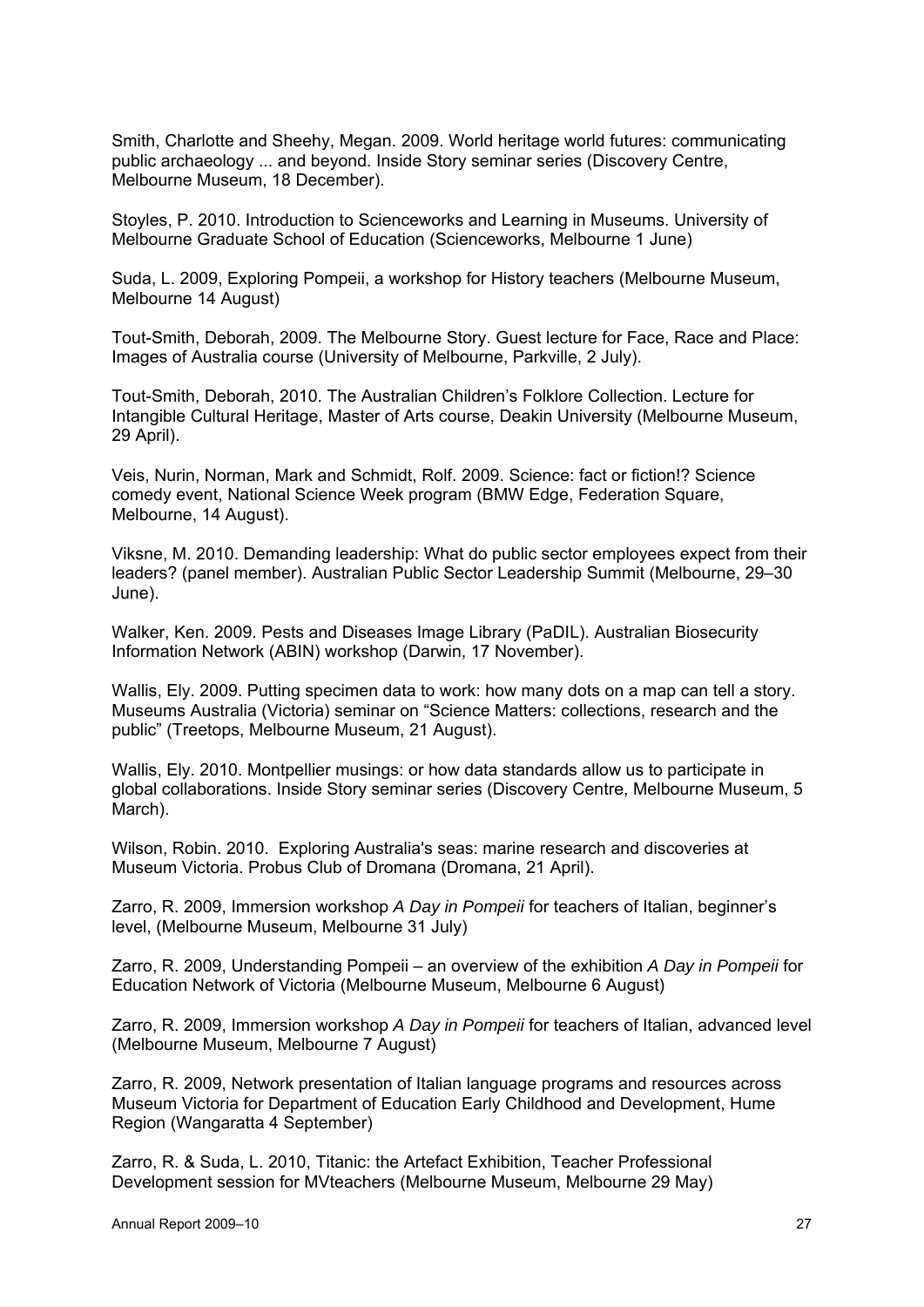## **Publications**

## **Refereed Journals**

Ahlberg, P., Trinajstic, K., Johanson, Z. and Long, J. 2009. Pelvic claspers confirm chondrichthyan-like internal fertilization in arthrodires. *Nature,* 460: 888-889.

Allen, H. 2009. Introduction: Looking again at William Blandowski. *Proceedings and Transactions of the Royal Society of Victoria*, 121(1): 1-10.

Allen, H. 2009. Native companions: Blandowski, Krefft and the Aborigines on the Murray River expedition. *Proceedings and Transactions of the Royal Society of Victoria*, 121(1): 129-145.

Allen, H. and Weldon, E.A. (Eds). 2009. Special issue on William Blandowski and his contribution to nineteenth century science and art in Australia. *Proceedings and Transactions of the Royal Society of Victoria*, 121(1): 1-204.

Bakken, T., Glasby, C.J. and Wilson, R.S. 2009. A review of paragnath morphology in Nereididae (Polychaeta). *Zoosymposia*, 2: 305-316.

Batty, P. 2010. Book review: *The Makers and Making of Indigenous Australian Museum Collections* (Nicolas Peterson, Lindy Allen, and Louise Hamby, eds), Melbourne University Press, Carlton, Australia, 2008. *Museum Anthropology Review*, 4(1): 107-109.

Bennett, A.F., Haslem, A., Cheal, D.C., Clarke, M.F., Jones, R.N., Koehn, J.D., Lake, P.S., Lumsden, L.F., Lunt, I.D., Mackey, B.G., MacNally, R., Menkhorst, P.W., New, T.R., Newell, G.R., O'Hara, T.D., Quinn, G.P., Radford, J.Q., Robinson, D., Watson, J.E.M., Yen, A.L. 2009. Ecological processes: a key element in strategies for nature conservation. *Ecological Management and Restoration*, 10(3): 192-199.

Benson, R.B.J., Barrett, P.M., Rich, T.H. and Vickers-Rich, P. 2010. A southern tyrant reptile. *Science*, 327(5973): 1613.

Birch, W.D. and Ciobanu, C. 2010. Maldonite from the type locality, Maldon, Victoria, Australia: a new investigation of its occurrence. *Australian Journal of Mineralogy*, 15: 21-24.

Birch, W.D., Grey, I.E., Mumme, W.G. and Pring, A. 2010. Coulsellite, a new mineral from the Cleveland mine, Luina, Tasmania. *Australian Journal of Mineralogy*, 15: 25-38.

Black, A.B. and Longmore, N.W. 2009. Notes on grasswren eggs in Len Harvey's collection, Museum Victoria. *Australian Field Ornithology*, 26: 132-141.

Candeiro, C.R.A. and Rich, T. 2010. Overview of the Late Cretaceous biota of the western Sao Paolo state, Brazil, Bauru Group. *Journal of South American Earth Sciences*, 29: 346- 353.

Ciobanu, C.L., Birch, W D., Cook, N.J., Pring, A. and P.V. Grundler. 2010. Petrogenetic significance of Au-Bi-Te-S association: The example of Maldon, Central Victorian gold province, Australia. *Lithos*, 116: 1-17.

Clark, M.R., Rowden, A.A., Schlacher, T., Williams, A., Consalvey, M., Stocks, K.I., Rogers, A.D., O'Hara, T.D., White, M., Shank, T.M. and Hall-Spencer, J.M. 2010. The ecology of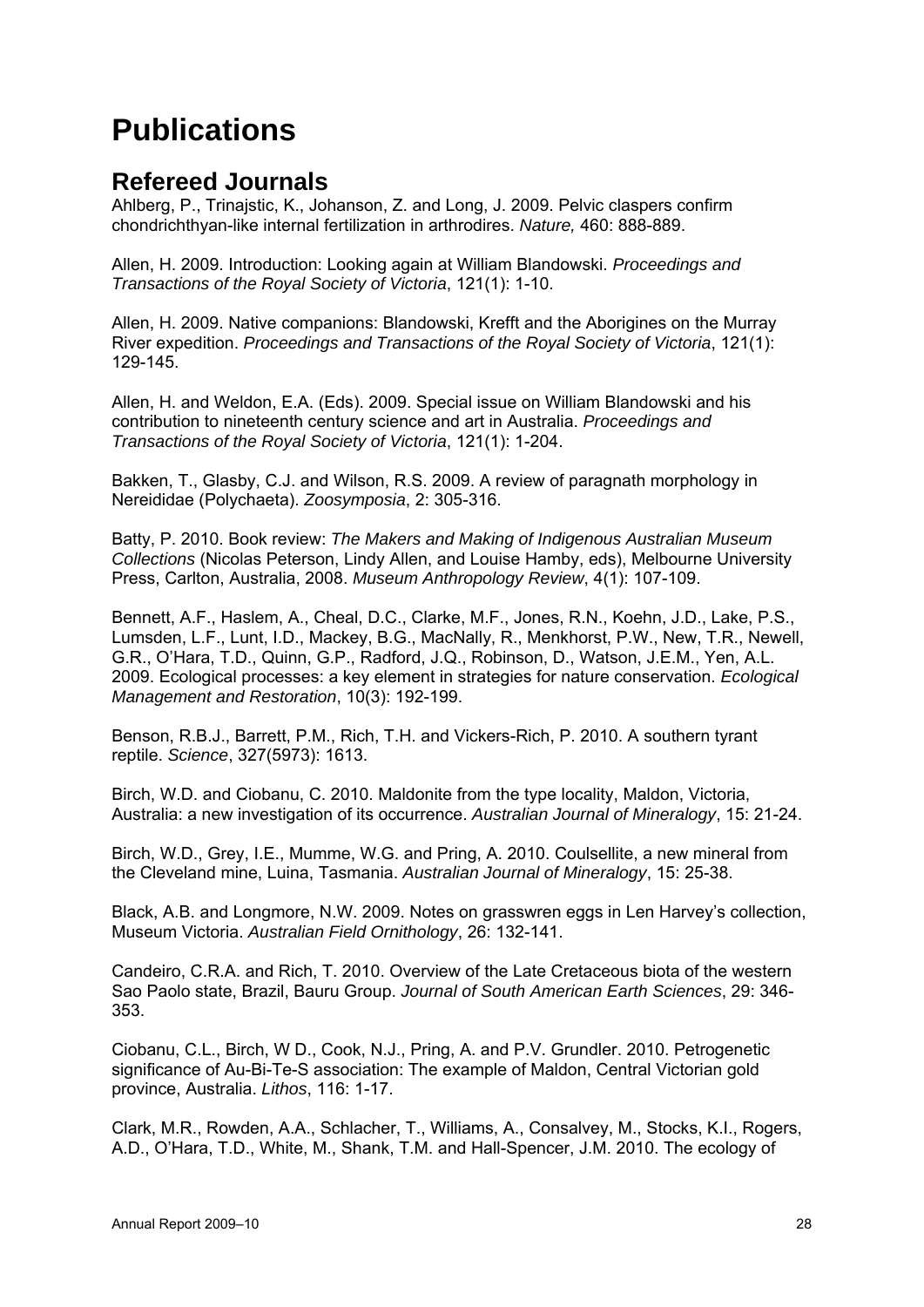seamounts: structure, function, and human impacts. *Annual Review of Marine Science*, 2: 253-278.

Clement, A.M. 2009. A new genus of lungfish from the Givetian (Middle Devonian) of central Australia. *Acta Palaeontologica Polonica*, 54(4): 615-626.

Clement, A.M. and Long, J.A. 2010. Air-breathing adaptation in a marine Devonian lungfish. *Biology Letters* (published online before print February 10, 2010, doi: 10.1098/rsbl.2009.1033).

Close, R.A., Vickers-Rich, P., Trusler, P., Chiappe, L.M., O'Connor, J., Rich, T.H., Kool, L. and Komarower, P. 2009. Earliest Gondwanan bird from the Cretaceous of southeastern Australia. *Journal of Vertebrate Paleontology*, 29(2): 616-619.

Crotty, D. 2010. John Duigan and the first Australian aeroplane. *Aviation Heritage, Journal of the Aviation Historical Society of Australia*, 41(1): 58-63.

Darragh, T.A. 2009. William Blandowski: A frustrated life. *Proceedings and Transactions of the Royal Society of Victoria*, 121(1): 11-60.

Darragh, T.A. 2010. A new species of the genus *Proxichione* (Bivalvia: Veneridae) from Western Australia with notes on Late Tertiary species. *Records of the Western Australian Museum*, 25: 369-377.

Dugay-Grist, M.J.. 2009. Foreword. 'The cradle of my people's world': The Nyeri Nyeri give thanks to Blandowski, Krefft and Mützel. *Proceedings and Transactions of the Royal Society of Victoria*, 121(1): vii-viii.

Finn, J.K. and Norman, M.D. 2010. The argonaut shell: gas-mediated buoyancy control in a pelagic octopus. *Proceedings of the Royal Society of London B: Biological Sciences* (Published online before print, 19 May 2010: doi: 10.1098/rspb.2010.0155).

Finn, J.K., Tregenza, T. and Norman, M.D. 2009. Defensive tool use in a coconut-carrying octopus. *Current Biology*, 19(23): R1069-R1070.

Fitzgerald, E.M.G. 2010. The morphology and systematics of *Mammalodon colliveri* (Cetacea: Mysticeti), a toothed mysticete from the Oligocene of Australia. *Zoological Journal of the Linnean Society*, 158(2): 367-476.

Fry, B.G., Roelants, K., Winter, K., Hodgson, W.C., Griesman, L., Kwok, H.F., Scanlon, D., Karas, J., Shaw, C., Wong, L. and Norman, J.A. 2009. Novel venom proteins produced by differential domain-expression strategies in Bearded lizards and Gila monsters (genus *Heloderma*). *Molecular Biology and Evolution,* 27: 395-407.

Gaff, Priscilla, and Walter E. Boles, 2010. A new eagle (Aves: Accipitridae) from the Mid Miocene Bullock Creek Fauna of northern Australia. In Proceedings of the VII International Meeting of the Society of Avian Paleontology and Evolution, ed. W.E. Boles and T.H. Worthy. *Records of the Australian Museum* 62(1): 71–76.

Gatta, G.D., Birch, W.D. and Rotiroti, N. 2009. Refinement of the crystal structure of the zeolite gobbinsite: a single-crystal x-ray diffraction study. *American Mineralogist*, 95: 481- 486.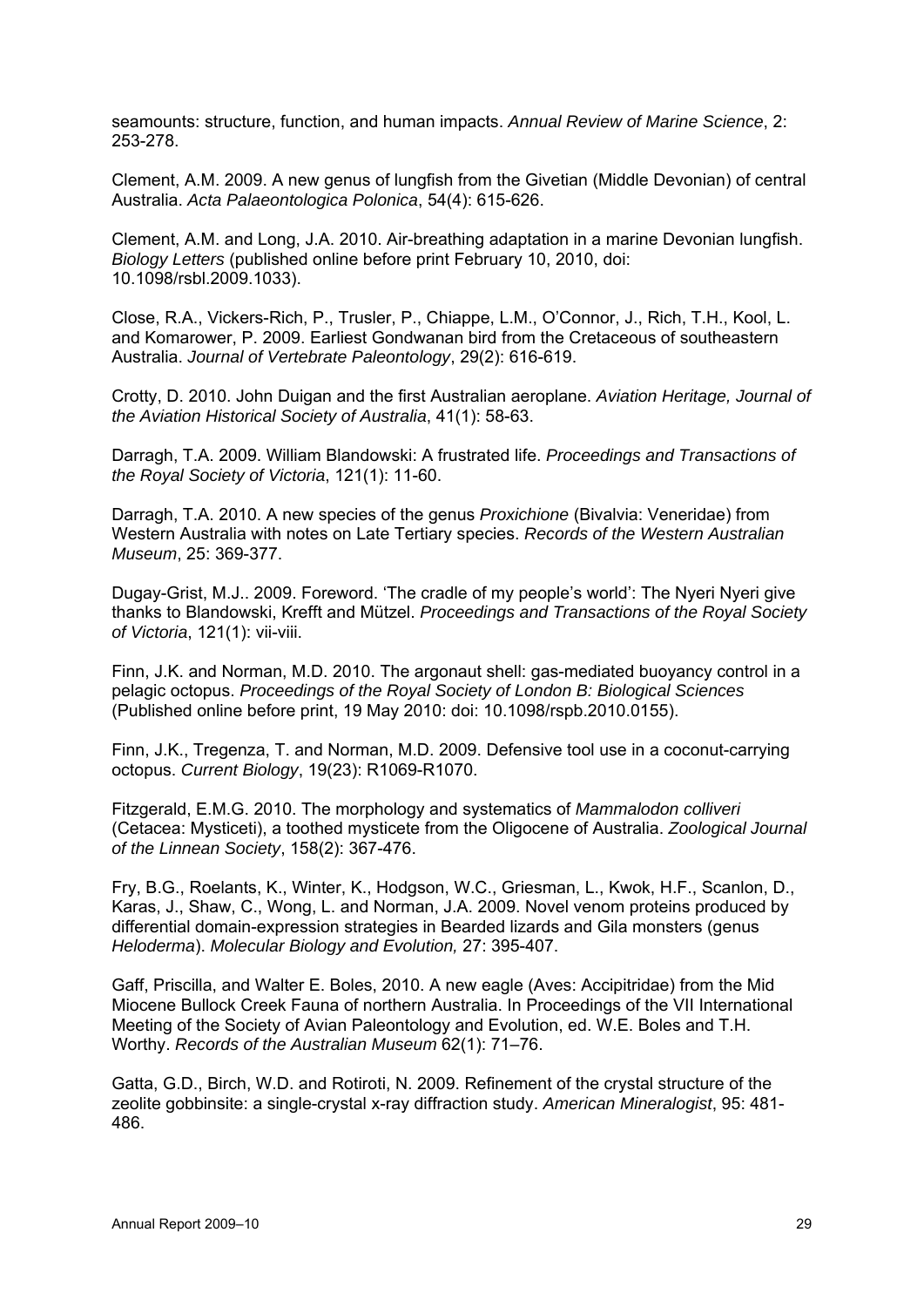Genome 10K Community of Scientists [including J. Sumner]. 2009. Genome 10K: a proposal to obtain whole-genome sequence for 10,000 vertebrate species. *Journal of Heredity*, 100(6): 659-674.

Greene, J.P. 2009. Burning issues down under. *Museum*, 88(5): 39-41.

Greene, J.P. 2009. Book review: *Museums in a Troubled World: Renewal, Irrelevance or Collapse?* by Robert R. Janes, Routledge, 2009. *ReCollections, Journal of National Museum of Australia*, 4(2). Online at: http://recollections.nma.gov.au/issues/vol\_4\_no\_2/book\_reviews/museums\_in\_a\_troubled\_w orld/

Herbert, D. and Moussalli, A. 2010. Revision of the larger cannibal snails (*Natalina* s.l.) of southern Africa: *Natalina* s.s., *Afrorhytida* and *Capitina* (Mollusca: Gastropoda: Rhytididae). *African Invertebrates*, 51(1): 1-131.

Holland, T. 2009. *Owensia chooi*: a new tetrapodomorph fish from the Middle Devonian of the South Blue Range, Victoria, Australia. *Alcheringa*, 33: 339-353.

Holland, T., Long, J. and Snitting, D. 2010. New information on the enigmatic tetrapodomorph fish *Marsdenichthys longioccipitus* (Long, 1985). *Journal of Vertebrate Paleontology*, 30: 68-77.

Holloway, D.J. and de Carvehlo, M.da G.P. 2009. The extraordinary trilobite *Fenestraspis* (Dalmanitidae, Synphoriinae) from the Lower Devonian of Bolivia. *Palaeontology*, 52(4): 933- 949.

Hopson, J., Rich, T., Vickers-Rich, P., Gill, P. and Morton, S. 2009. Did the Cretaceous monotreme Teinolophos trusleri possess an internal mandibular trough for postdentary bones? Abstract. *Journal of Vertebrate Palaeontology*, 29 (Suppl. to 3): 117A.

Jacobs, L.L., Fiorillo, A.R., Nishida, Y. and Fitzgerald, E.M.G. 2009. Mid-Cenozoic marine mammals from Alaska. In: L.B. Albright III (Ed.), Papers on Geology, Vertebrate Paleontology, and Biostratigraphy in Honor of Michael O. Woodburne. *Museum of Northern Arizona Bulletin*, 65: 171-184.

Just, J. 2009. *Compoceration garyi*, a new genus and species of Paramunnidae (Crustacea, Isopoda, Asellota), from south-eastern Australia. *Memoirs of Museum Victoria*, 66(1): 81-84.

Kean, J. 2009. Observing Mondellimin, or when Gerard Krefft 'saved once more the honour of the exploring expedition'. *Proceedings and Transactions of the Royal Society of Victoria*, 121(1): 109-128.

Kear, B.P., Rich, T.H., Ali, M.A., Al-Mufarrih, Y.A., Matiri, A.H., Al-Masary, A.M. and Attic, Y. 2009. An Upper Cretaceous (Campanian-Maastrichtian) actinopterygian fish assemblace from the marginal marine Adaffa Formation of Saudi Arabia. *Cretaceous Research*, 30: 1164-1168.

Kear, B.P., Rich, T H., Ali, M.A., Al-Mufarrih, Y.A., Matiri, A.H., Al-Masary, A.M. and Halawani, M.A. 2010. First Triassic lungfish from the Arabian Peninsula. *Journal of Paleontology*, 84(1): 137-140.

Kempson, I.M. and Henry, D.A. 2010. Determination of arsenic poisoning and metabolism in hair by synchrotron radiation: the case of Phar Lap. *Angewandte Chemie International Edition*, 49(25): 4237-4240.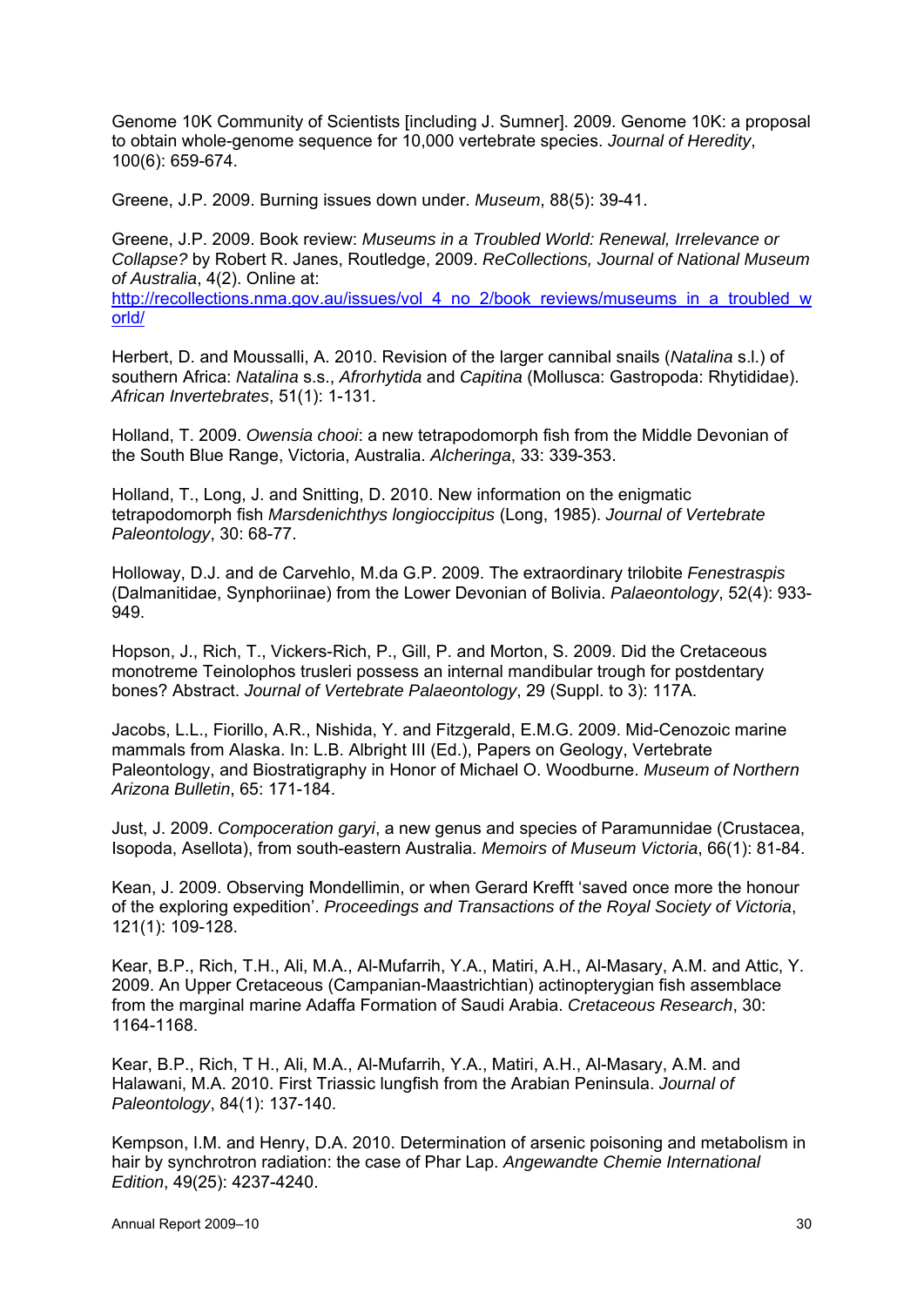Kenderdine, S. and Shaw, J. 2009. UNMAKEABLELOVE: gaming technologies for the cybernetic theatre *Re-Actor*. Proceedings of the International Conference on Advances in Computer Entertainment Technology, Athens, Greece, 29-31 October 2009. *ACM International Conference Proceeding Series*, 422: 362-365.

Kenderdine, S. and Shaw, J. 2009. New media in situ: the re-socialisation of public space. *International Journal of Arts and Technology*, 2(4): 258-276.

Kenderdine, S. and Shaw, J. 2009. The Relocation of Theatre: Making UNMAKEABLELOVE. Pp 191-196 in: S. Cubitt and P. Thomas (Eds), *Re:live, Media Art Histories 2009, Refereed Conference Proceedings.* The University of Melbourne and Victorian College of the Arts and Music: Melbourne. Online at: http://www.mediaarthistory.org/relive/ReLive09Proceedings.pdf

Kenderdine, S. Shaw, J. and Kocsis, A. 2009. Dramaturgies of PLACE: evaluation, embodiment and performance in PLACE-Hampi. Proceedings of the International Conference on Advances in Computer Entertainment Technology, Athens, Greece, 29-31 October 2009. *ACM International Conference Proceeding Series*, 422: 249-256.

Long, J.A. and Clement, A.M. 2009. The postcranial anatomy of two Middle Devonian lungfishes (Osteichthyes, Dipnoi) from Mt Howitt, Victoria, Australia. *Memoirs of Museum Victoria*, 66(2): 189-202.

Long, J.A. and Trinajstic, K. 2010. The Late Devonian Gogo Formation Lägerstatte of Western Australia: exceptional early vertebrate preservation and diversity. *Annual Review of Earth and Planetary Sciences*, 38: 255-279.

McAllan, I.A.W., Knight, B.J., O'Brien, R.M., Parker, D.G. and Ingwersen, D.A. 2010. The painted finch in New South Wales. *Australian Field Ornithology*, 27: 10-18.

McCallum, A.W. and Poore, G.C.B. 2010. Two crested and colourful new species of *Lebbeus* (Crustacea: Caridea: Hippolytidae) from the continental margin of Western Australia. *Zootaxa*, 2372: 157-168.

Mills, S.J. and Birch, W.D. 2010. Kolitschit, ein neues Arsenatmineral aus Australien. *Mineralien-Welt*, 21(1): 82-85 (in German).

Mills, S.J. and Birch, W.D. 2010. Uranmineralien aus dem Lake-Boga-Granit, Victoria, Australia. *Mineralien-Welt*, 21(3): 62-67 (in German).

Mills, S.J., Birch, W.D., Kampf, A.R., Christy, A.G., Pluth, J.P., Pring, A., Raudsepp, M. and Chen, Y. 2010. Kapundaite, (Na,Ca)2Fe3+4(PO4)4(OH)3.5H2O, a new phosphate species from Toms quarry, South Australia: description and structural relationship to mélonjosephite. *American Mineralogist*, 95: 754-760.

Mills, S.J., Birch, W.D., Kampf, A.R. and van Wambeke, L. 2010. Kobokoboite, Al6(PO4)4(OH)6.11H2O, a new mineral from the Kobokobo pegmatite, Democratic Republic of Congo. *European Journal of Mineralogy*, 22(2): 305-308.

Mills, S.J., Christy, A.G., Chen, E.C.-C. and Raudsepp, M. 2009. Revised values of the bond valence parameters for [6]Sb(V)–O and [3–11]Sb(III)–O. *Zeitschrift für Kristallographie*, 224(9): 423-431.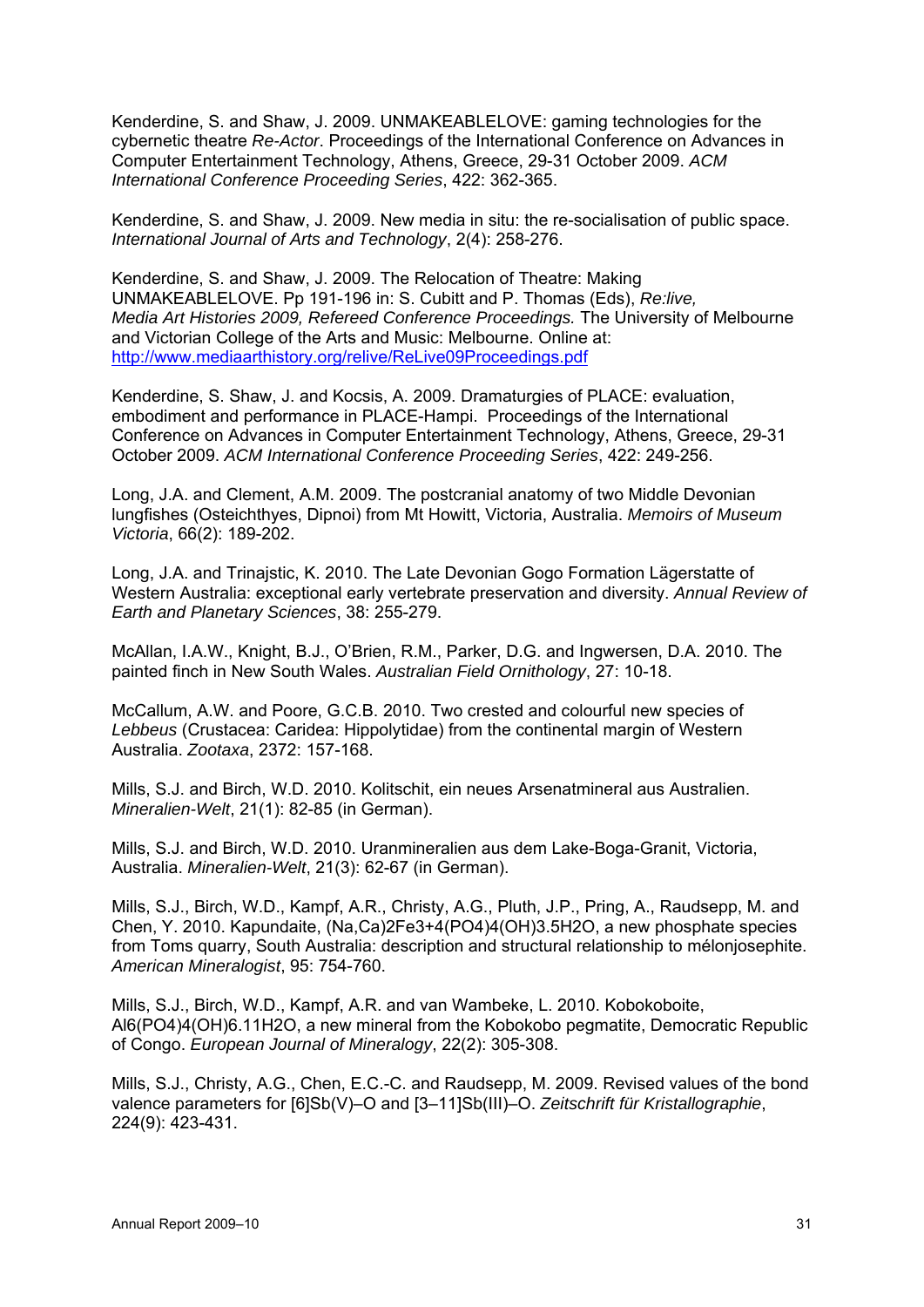Mills, S.J., Kolitsch, U., Miyawaki, R., Groat, L.A. and Poirier, G. 2009. Joëlbruggerite, Pb3Zn3(Sb5+,Te6+)As2O13(OH,O), the Sb5+ analogue of dugganite, from the Black Pine mine, Montana. *American Mineralogist*, 94(7): 1012-1017.

Mumme, W.G., Grey, I.E., Birch, W.D., Pring, A., Bougerol, C. and Wilson, N.C. 2010. Coulsellite, CaNa3AlMg3F14, a rhombohedral pyrochlore with 1:3 ordering in both A and B sites, from the Cleveland Mine, Tasmania, Australia. *American Mineralogist*, 95: 736-740.

Murray, T. 2009. Graham Connah: writing historical archaeology in Australia. *Australasian Historical Archaeology*, 27: 25-28.

Naughton, K.M. and O'Hara, T.D. 2009. Cryptic species within the southern Australian biscuit star *Tosia* distinguished by reproductive mode, larval development, morphological and molecular characters (Echinodermata: Asteroidea: Goniasteridae). *Invertebrate Systematics*, 23: 348-366.

Norman, M.D., Boucher-Rodoni, R. and Hochberg, F.G. 2009. A new genus and two new species of mesobenthic octopuses from Australia and New Caledonia. *Journal of Molluscan Studies*, 75: 323-336.

O'Loughlin, P.M. 2009. New asterinid species from Africa and Australia (Echinodermata: Asteroidea: Asterinidae). *Memoirs of Museum Victoria*, 66(2): 203-213.

O'Loughlin, P.M., Eichler, J., Altoff, L., Falconer, A., Mackenzie, M., Whitfield, E. and Rowley, C. 2009. Observations of reproductive strategies for some dendrochirotid holothuroids (Echinodermata: Holothuroidea: Dendrochirotida). *Memoirs of Museum Victoria*, 66(2): 215-220.

Poore, G.C.B. 2009. *Leipanthura casuarina*, new genus and species of anthurid isopod from Australian coral reefs without a "five-petalled" tail (Isopoda: Cymothoida: Anthuroidea). *ZooKeys*, 18: 171-180.

Poore, G.C.B. 2010. *Elamenopsis guinotae*, a new spider crab from Bass Strait, Australia (Crustacea: Brachyura: Hymenosomatidae). *Crustaceana*, 83: 261-268.

Poore, G.C.B. and Collins, D.J. 2009. Australian Axiidae (Crustacea: Decapoda: Axiidea). *Memoirs of Museum Victoria*, 66(2): 221-287.

Poore, G.C.B., and Storey, M.J. 2009. *Brucerolis* gen. n., and *Acutiserolis* Brandt, 1988, deep-water southern genera of isopods (Crustacea, Isopoda, Serolidae). *ZooKeys*, 18: 143- 160.

Rich, T. and Vickers-Rich, P. 2009. The pseudotribosphenic concept, a history. Poster Abstract. *Journal of Vertebrate Palaeontology*, 29 (Suppl. to 3): 171A.

Rich, T.H., Vickers-Rich, P., Flannery, T.F., Pickering, D., Kool, L., Tait, A. and Fitzgerald, E.M.G. 2009. A fourth Australian Mesozoic mammal locality. In: L.B. Albright III (Ed.), Papers on Geology, Vertebrate Paleontology, and Biostratigraphy in Honor of Michael O. Woodburne. *Museum of Northern Arizona Bulletin*, 65: 677-681.

Rich, T.H., Xiao-Bo, L. and Vickers-Rich, P. 2009. A potential Gondwanan polar Jehol Biota lookalike in Victoria, Australia. *Proceedings of the Royal Society of Victoria*, 121(2): v-xiii.

Smith, C. and Tout-Smith, D. 2010. Recreating place: Little Lon. *Museum Management and Curatorship*, 25(1): 37-51.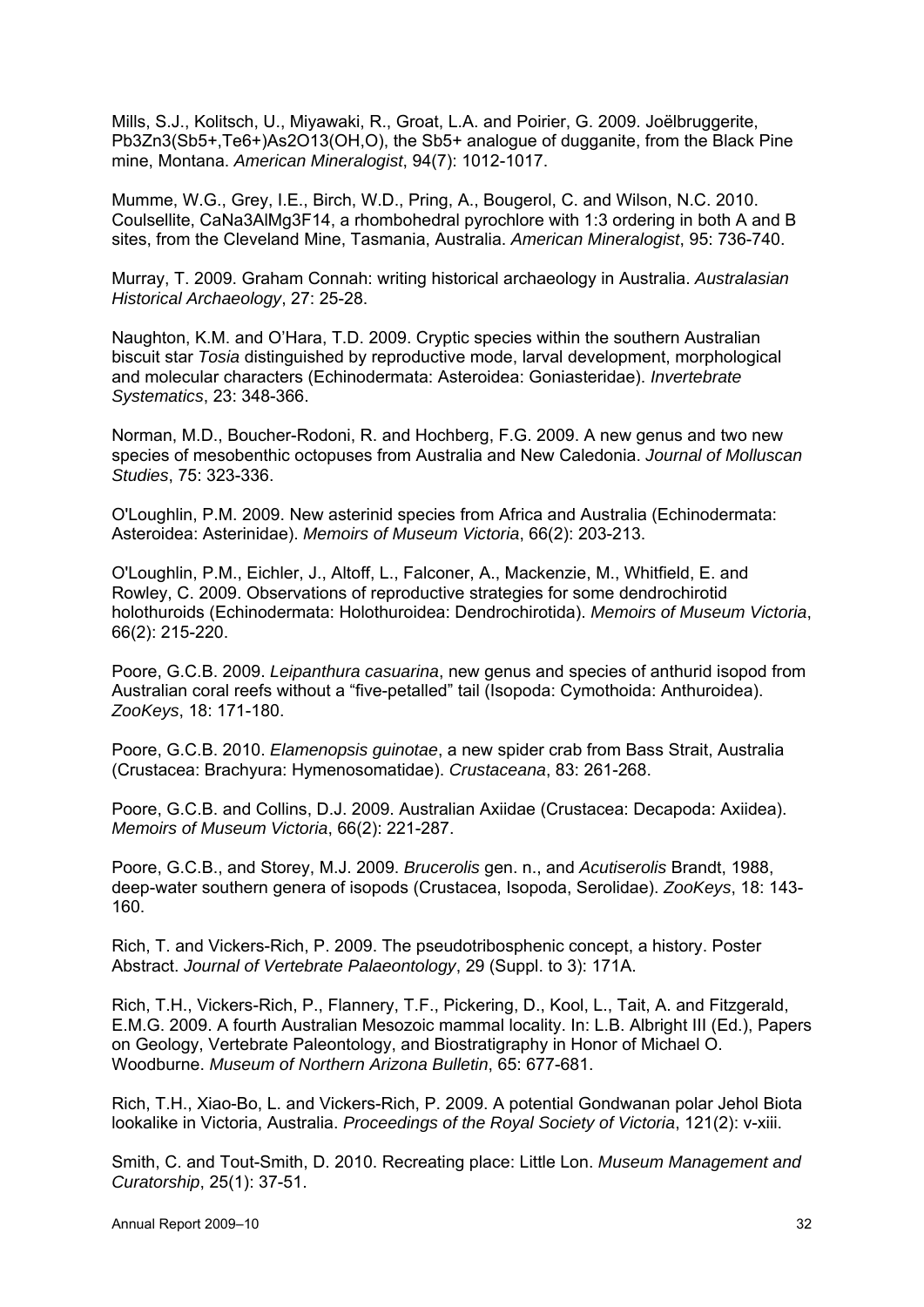Stuart-Fox, D., Godinho, R., Irwin, N., de Bellocq, J.G., Brito, J.C., Moussalli, A., Hugall, A.F. and Baird, S.J.E. 2009. Can scent-mediated female mate preference explain an abrupt mtDNA cline in *Lacerta schreiberi*? *Behaviour*, 146(6): 831-841.

Stuart-Fox, D. and Moussalli, A. 2009. Camouflage, communication and thermoregulation: lessons from colour changing organisms. *Philosophical Transactions of the Royal Society of London, B: Biological Sciences*, 364(1516): 463-470.

Symonds, M.R.E., Moussalli, A. and Elgar, M.A. 2009. The evolution of sex pheromones in an ecologically diverse genus of flies. *Biological Journal of the Linnean Society*, 97(3): 594- 603.

Taylor, J. 2009. Phoxocephalidae. In: J.K. Lowry and A.A. Myers (Eds) (2009) Amphipoda (Crustacea: Peracarida) of the Great Barrier Reef, Australia. *Zootaxa*, 2260: 800-827.

Taylor, J. 2010. The sand shrimp genus *Philocheras* (Caridea: Crangonidae) from the continental margin of Western Australia including the description of a new species and a key to Australian species. *Zootaxa*, 2372: 157-168.

Taylor, J. and Collins, D.J. 2009. New records of the shrimp genus *Lissosabinea* (Caridea: Crangonidae) from Australia including descriptions of three new species and a key to world species. *Memoirs of Museum Victoria*, 66(1): 175-187.

Trinajstic, K. and Long, J.A. 2009. A new genus and species of Ptyctodont (Placodermi) from the Late Devonian Gneudna Formation, Western Australia, and an analysis of Ptyctodont phylogeny. *Geological Magazine*, 146(5): 743-760.

Yule, C.M., Boyero, L and Marchant, R. 2010. Effects of sediment pollution on food webs in a tropical river (Borneo, Indonesia). *Marine and Freshwater Research*, 61(2): 204-213.

### **Non-Refereed Journals and Reports**

Batty, P. 2009. The art of the art advisor: Rodney Gooch and the invention of Aboriginal art at Utopia. *Art Monthly Australia*, July 2009, 221: 22-26.

Birch, W.D. 2010. Magma, hot rocks and volcanoes: heat and the Victorian landscape. *Insite Magazine, Museums Australia (Victoria)*, November 2009-January 2010, p. 4.

Dale-Hallett, Liza. 2009. Remembering Black Saturday. *Newsletter of the Rural Women's Network, Special Bushfire Edition*, Spring 2009 [1 page].

Dale-Hallett, Liza. 2009. Kinglake chimney finds new life in Melbourne Museum. *Mountain Monthly, Kinglake and District Community News*, July-August.

Dale-Hallett, L. 2010. The Victorian bushfire collection: healing, remembering and reflecting. *Insite Magazine, Museums Australia (Victoria)*, November 2009-January 2010, p. 2.

Dale-Hallett, Liza and Higgins, Matthew. 2010. The Victorian Bushfires Collection: symbols for healing. *ReCollections, Journal of the National Museum of Australia*, 5(1). Online at: http://recollections.nma.gov.au/issues/vol\_5\_no\_1/notes\_and\_comments/the\_victorian\_bush fires\_collection/

Davey, G.B., Waia, J. and Neuenfeldt, K. 2009. Music for children in the Torres Strait: the recordings of Karl Neuenfeldt. *Play and Folklore*, 52: 9-12.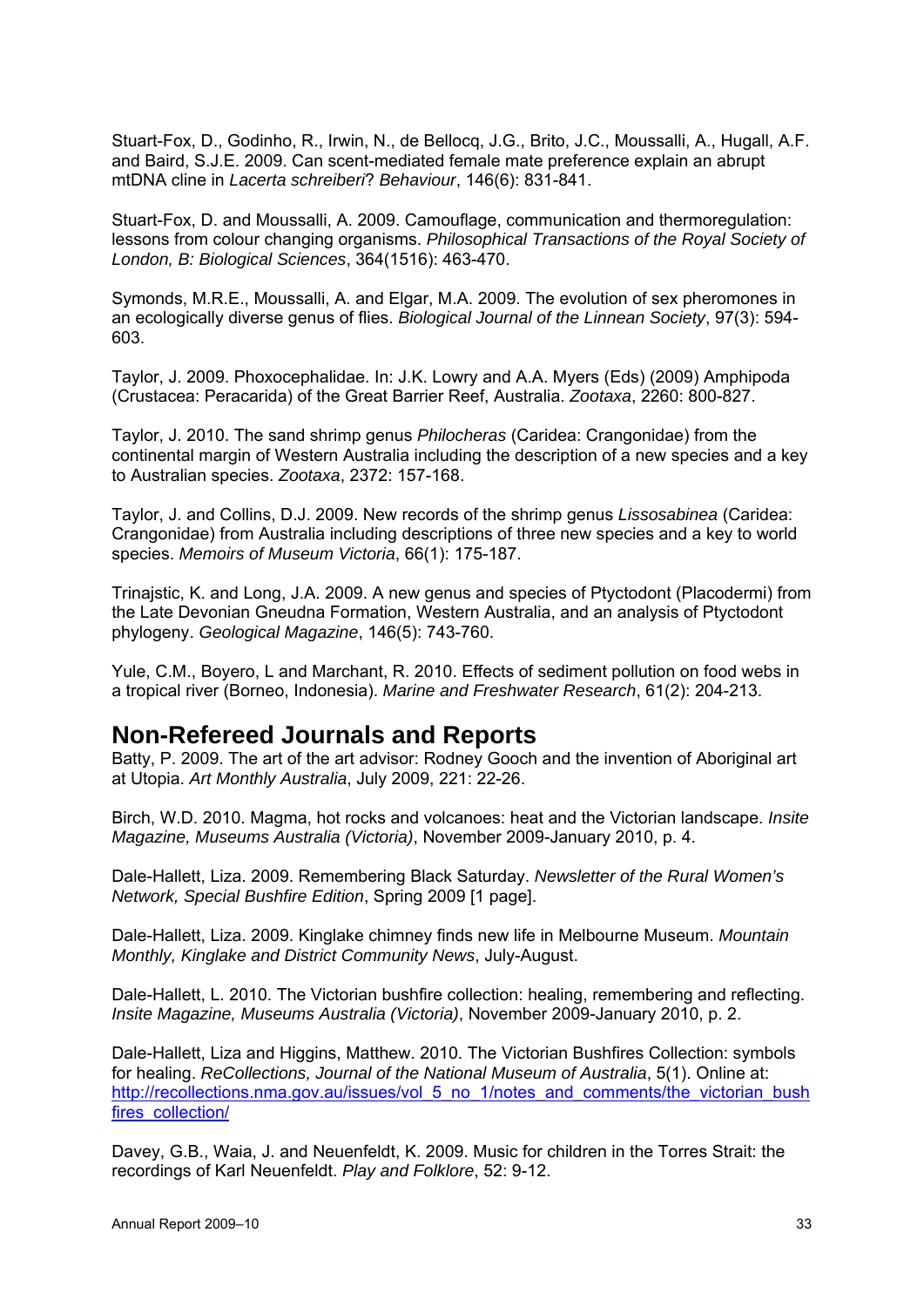Davey, G.B. and June Factor, J. (Eds). 2009. *Play and Folklore*, 52: 1-27 (published by History and Technology Department, Museum Victoria).

Li, X-B. and Rich, T.H. 2009. Early Cretaceous biota from southeastern Australia: introduction and a comparison with Jehol Biota. *Abstract Volume, 10th National Congress of Palaeontological Society of China, Nanjing, China, October 2009*, pp 187-188.

Madden, C.P. 2010. Key to genera of larvae of Australian Chironomidae (Diptera). *Museum Victoria Science Reports*, 12: 1-31.

Mauri, T. 2009. Talking about Faith, *Multicultural Victoria Magazine, (30) Spring Edition, Pg 12.* 

Marchant, R. 2009. More tales from the river bank. *Freshwater Biological Association News*, 47: 4-5.

Molloy, J. 2010. Talking Faiths, seeking student perspectives on belief and identity in a multicultural society. *Ethos Journal of Social Education Victoria, May/June 2010.* 

Murray, T. 2009. Archaeology in the modern city: issues and prospects. *Insite Magazine, Museums Australia (Victoria)*, February-April 2009, p. 3.

Pascoe, C. 2010. Turning playlore into text. *Insite Magazine, Museums Australia (Victoria)*, February-April 2010, p. 2.

Piesse, J. 2009. Looking through the eye of a needle: decoding a didactic trade display. *Timelines, The Museum Historians Special Interest Group Newsletter*, 9: 3-5.

Pinder, A. 2010. Tools for identifying selected Australian aquatic oligochaetes (Clitellata: Annelida). *Museum Victoria Science Reports*, 13: 1-26.

Poore, G.C.B. 2009. Crustaceans as indicators of marine biodiversity. *Marine Biodiversity Research, Newsletter of Australia's Marine Biodiversity Research Hub, July 2009*. Online at: http://www.marinehub.org/index.php/site/newsletter\_extended\_archive/crustaceans\_as\_indic ators/

Poore, G.C.B. 2009. Superorder Rhizocephala. Australian Faunal Directory. Australian Biological Resources Study: Canberra. Online at: http://www.environment.gov.au/biodiversity/abrs/onlineresources/fauna/afd/taxa/RHIZOCEPHALA

Poore, G.C.B. and Boxshall, G.A. 2009. Subclass Mystacocarida. Australian Faunal Directory. Australian Biological Resources Study: Canberra. Online at: http://www.environment.gov.au/biodiversity/abrs/onlineresources/fauna/afd/taxa/MYSTACOCARIDA

Poore, G.C.B. and Boxshall, G.A. 2009. Australian Faunal Directory. Subclass Branchiura. Australian Biological Resources Study: Canberra. Online at: http://www.environment.gov.au/biodiversity/abrs/onlineresources/fauna/afd/taxa/BRANCHIURA

Poore, G.C.B. and Grygier, M.J. 2009. Australian Faunal Directory. Infraclass Ascothoracida. Australian Biological Resources Study: Canberra. Online at: http://www.environment.gov.au/biodiversity/abrs/onlineresources/fauna/afd/taxa/ASCOTHORACIDA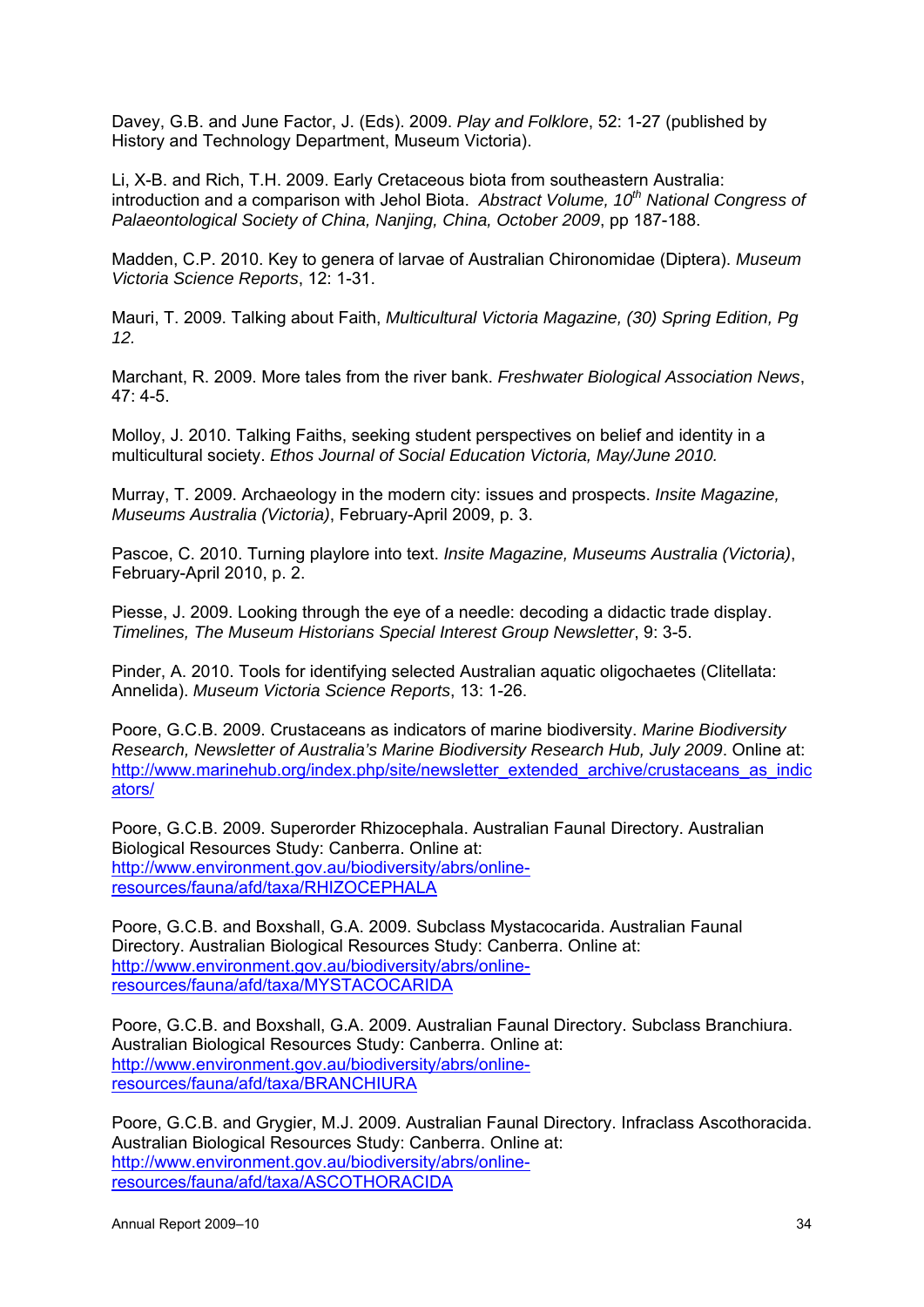Smith, C. 2009. Museum Victoria: creating a sustainable future for Victoria's World Heritage Treasure. *Timelines, The Museum Historians Special Interest Group Newsletter*, 10: 3-4.

Suter, P., Webb, J. and Rowe, D. 2009. Key to the mature nymphs of *Coloburiscoides* (Lestage) (Ephemeroptera: Coloburiscidae). *Museum Victoria Science Reports*, 14: 1-24.

Taylor, J. and McCallum, A. 2009. A shrimp's tale: describing new fauna from Western Australia. *Marine Biodiversity Research, Newsletter of Australia's Marine Biodiversity Research Hub, September 2009*. Online at: http://www.marinehub.org/index.php/site/newsletter\_extended\_archive/publications\_sep09/

Wilson, R. 2009. What can polychaete worms tell us? *Marine Biodiversity Research, Newsletter of Australia's Marine Biodiversity Research Hub, July 2009*. Online at: http://www.marinehub.org/index.php/site/newsletter\_extended\_archive/what\_can\_polychaet e\_worms/

### **Books and Book Chapters**

Billett, Major R.S. (Bill). 2009. *Mont St Quentin: A Soldier's Battle*. Rosenberg Publishing: Sydney. 192 pp.

Edmonds, Penelope. 2010. *Urbanizing Frontiers: Indigenous Peoples and Settlers in 19th Century Pacific Rim Cities*. University of British Columbia Press, Vancouver, BC, Canada. 317 pp.

Gillespie, R. 2009. The Great Melbourne Telescope: a contextual history. Pp 1-8 in: B.R. Brandl, R. Stuik and J.K. Katgert-Merkelijn (Eds), *400 Years of Astronomical Telescopes: A Review of History, Science and Technology*, Springer Science and Business Media BV: The Netherlands.

Jones, K., Koh, E., Veis, N. and White, A. 2010a. *Framing Marginalised Art: Developing an Ethical Multidimensional Framework for Exhibiting Creative Works by People who Experienced Mental Illness and/or Psychological Trauma*. Cunningham Dax Collection: Parkville. 85 pp.

Jones, K., Koh, E., Veis, N. and White, A. 2010b. *Framing Marginalised Art: Developing an Ethical Multidimensional Framework for Exhibiting Creative Works by People who Experienced Mental Illness and/or Psychological Trauma* [brochure] Cunningham Dax Collection: Parkville. 19 pp.

Kean, J. 2009. Yvonne Koolmatrie: hot-air balloon. Pp 122-125 in: D. Moon (Ed.), *Floating Life: Contemporary Aboriginal Fibre Art*, Queensland Art Gallery, Gallery of Modern Art, Brisbane (exhibition catalogue).

Long, J.A. 2009. *The Big Picture Book of Human Civilisation*. Allen and Unwin: Crows Nest, NSW. 48 pp.

McFadzean, M. 2010. Technically speaking: digital representations of refugee experiences at Melbourne's Immigration Museum. Pp 71-84 in: H.-L. Skartveit and K. Goodnow (Eds), *Changes in Museum Practice: New Media, Refugees and Participation.* Berghahn Books: New York and Oxford.

Poore, G.C.B. and Syme, A. 2009. *Barnacles.* Museum Victoria Field Guide to Marine Life. Museum Victoria: Melbourne. 69 pp.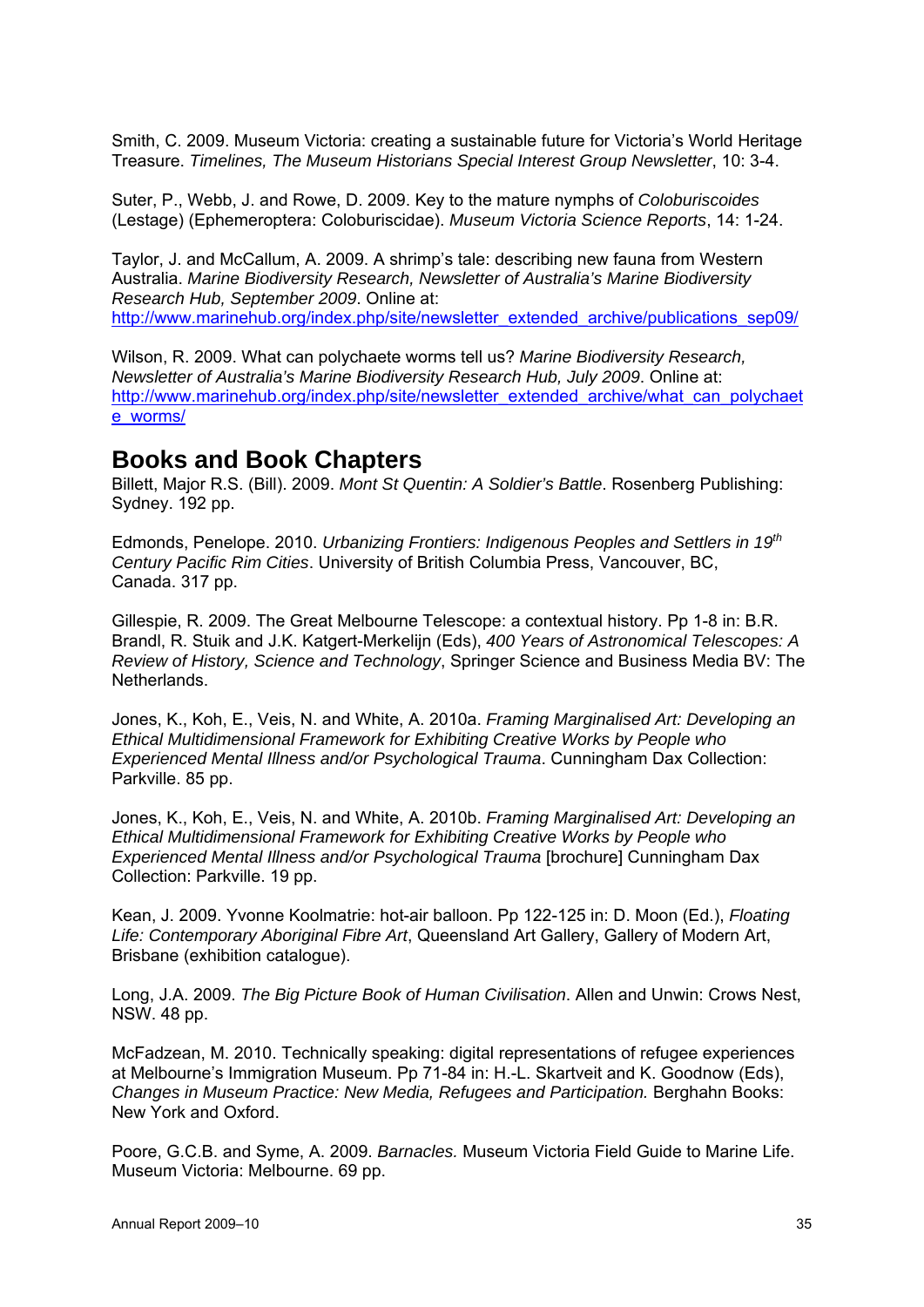Robles, R., Tudge, C.C., Dworschak, P.D., Poore, G.C.B. and Felder, D.L. 2009. Molecular phylogeny of the Thalassinidea based on nuclear and mitochondrial genes. Pp 309-326 in: Martin, J.W., Crandall, K.A. and Felder, D.L. (Eds), *Crustacean Issues*, volume 18, Decapod Crustacean Phylogenetics, CRC Press: Bocan Raton.

### **Other Publications**

Abbott J. 2009. *Introduction to Psychology education kit.* Museum Victoria. Online at: http://museumvictoria.com.au/melbournemuseum/education/education-kits/introduction-topsychology/

Avano, D., Abbott J. 2009. *VCE Psychology Unit 2 education kit.* Museum Victoria. Online at: http://museumvictoria.com.au/MelbourneMuseum/Education/Education-Kits/Psychology-VCE-Unit-2/.

Avano, D., Abbott J. 2009. *VCE Psychology Unit 3 education kit.* Museum Victoria. Online at: http://museumvictoria.com.au/melbournemuseum/education/education-kits/psychology-vceunit-3/

Avano, D. 2009. Star Wars education kit. Museum Victoria. Online at: http://museumvictoria.com.au/scienceworks/education/education-kits/star-wars

Avano, D. et al. 2009. *Mathamazing education kit.* Museum Victoria. Online at: http://museumvictoria.com.au/scienceworks/education/education-kits/mathamazing/

Druitt, S. and Shearer, J. 2009. Wild: amazing animals in a changing world: Secondary education kit. Museum Victoria. Online at: http://museumvictoria.com.au/pages/12993/wild\_secondary\_teacher\_notes.pdf

Finn, J.K. 2009. *Systematics and Biology of the Argonauts or 'Paper Nautiluses' (Cephalopoda: Argonautidae).* PhD Thesis, Department of Zoology, La Trobe University.

Kelly, P. Anderson, J. & Suda, L. May 2010. *Tales of Titanic education kit.* Museum Victoria. Online at: http://museumvictoria.com.au/melbournemuseum/education/

Kinsey, F. 2009. *Radical Sport Cyclists, Progressive Excursionists and Conservative 'Butterflies': Diversity of Form and Femininity in Australian Women's Cycling in the 1890s*. Master of Arts Thesis, The Australian Centre, School of Historical Studies, The University of Melbourne. 425 pp.

McFadzean, M. 2009. *Glory Boxes: Femininity, Domestic Consumption and Material Culture in Australia, 1930-1960*. PhD Thesis, The Australian Centre, School of Historical Studies, The University of Melbourne. 431 pp.

Melbourne Museum. *2009. A Day in Pompeii* Exhibition catalogue

Micklethwait, F., Marlow, J. & Edwards, S. 2009. *Drawing on Nature* Discovery Learning Kit

Molloy, J. 2010. Australia's Muslim Cameleers. Pioneers of the inland 1860s-1930s. Education Kit Years 3-4, 5-9, Secondary, Tertiary self guided activities. Quint, B. 2009. *Going Places; The Technology of Transport education kit.* Museum Victoria. Online at: http://museumvictoria.com.au/scienceworks/education/education-kits/goingplaces/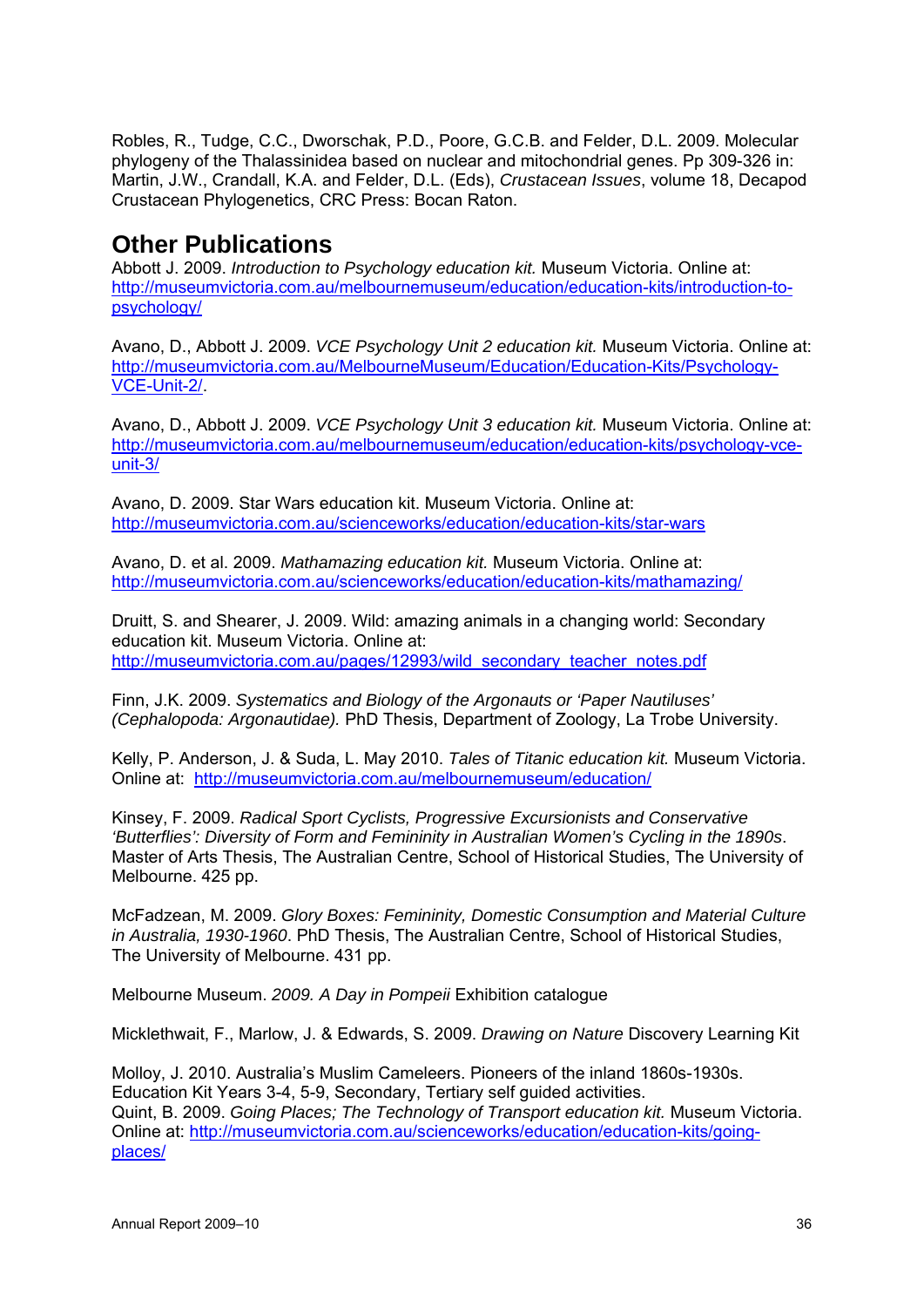Shearer, J. 2009. Forest Secrets: Primary education kit. Museum Victoria. Online at: http://museumvictoria.com.au/pages/12166/forest-walks-teacher\_notes.pdf

Shearer, J. et al. 2009. *Toys : Science at Play education kit.* Museum Victoria. Online at: Scienceworks: Toys: Science at Play

Shearer, J. 2009. Wild: amazing animals in a changing world: Primary education kit. Museum Victoria. Online at: http://museumvictoria.com.au/pages/12985/wild\_primary\_teacher\_notes.pdf

Zarro, R. & Suda, L. July 2009. *A Day in Pompeii* audio guide for education audience, was available online during the duration of the exhibition. June 2009-October 2009.

Zarro, R., October 2009. *La storia di Melbourne* Italian audio tours and education kit. Museum Victoria. Online at: http://museumvictoria.com.au/melbournemuseum/education/education-kits/la-storia-dimelbourne-audio-tour/

Zarro, R., February 2010. *Il mondo degli animali* Italian education kit. Museum Victoria. Online at:

http://museumvictoria.com.au/melbournemuseum/education/education-kits/il-mondo-deglianimali/

Zarro, R. 2010. *Mi Vien in Mente Quando*, Discovery Reminiscing Kit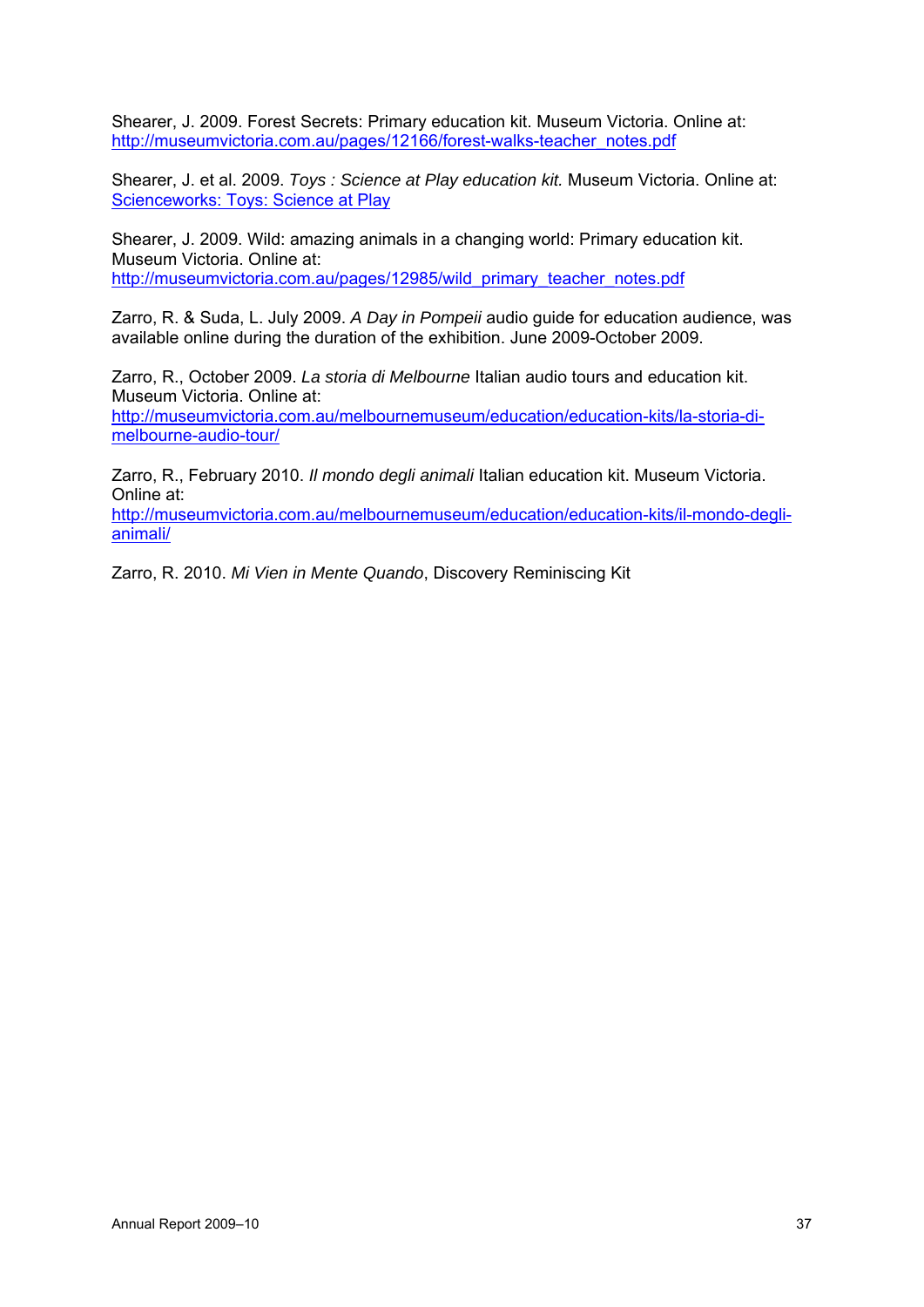## **Research Supervision**

## **Graduate and Post-Graduate Supervision**

*(Museum Victoria supervisors in italics)* 

#### **History and Technology**

Bernhardt, Cathrin: PhD, La Trobe University. Supervisors: *Karen Schamberger*, Alberto Gomes. Project: National and ethnic stereotypes of European migrants in Australia.

Ngo, Bernice: PhD, La Trobe University. Supervisors: *Charlotte Smith*, Tim Murray. Project: Analysis of faunal collections from the Commonwealth Block and Cumberland/ Gloucester Street sites.

#### **Sciences**

Balasubramaniam, Shandiya: PhD, University of Melbourne. Supervisors: *Jane Melville*, Raoul Mulder. Project: Effects of fragmentation of Box Ironbark woodlands on Brown Treecreepers.

Browne, Joanna: PhD, Griffith University. Supervisors: *Mark Norman*, Kylie Pitt. Project: Gelatinous zooplankton and their parasites in eastern Australia.

Calder, Natalie: MSc, Department of Zoology, University of Melbourne. Supervisors: *Martin Gomon*, Steve Swearer. Project: Early life history of weedfishes (Family Clinidae).

Chapple, Stephanie: PhD, University of Melbourne. Supervisors: *Martin Gomon,* Steve Swearer. Project: Systematics and evolution of Australian weedfishes (Family Clinidae).

Close, Roger: PhD, Monash University. Supervisors: *Thomas Rich,* Patricia-Vickers-Rich, Luis Chiappe. Project: Functional morphology of enantornithine birds.

Dunstan, Andrew: PhD, University of Queensland. Supervisors: *Mark Norman*, Justin Marshall. Project: Population ecology and conservation management of Chambered Nautiluses.

Ferraro, Paul: PhD, James Cook University. Supervisors: *Adnan Moussalli*, Chris Johnson, Peter Latch, John Winter. Project: Taxonomic status and population structure of the Mahogany Glider.

Fitridge, Isla: PhD, University of Melbourne. Supervisors: *Jan Watson* (Honorary Associate), Mick Keough. Project: The ecology of feather corals (hydroids) in Port Phillip Bay.

Hale, Joshua: PhD, University of Melbourne. Supervisors: *Jane Melville*, Michael Kearney, Jeremy Austin, Kirsten Parris. Project: Human induced changes in the population genetic structure of Victorian frogs.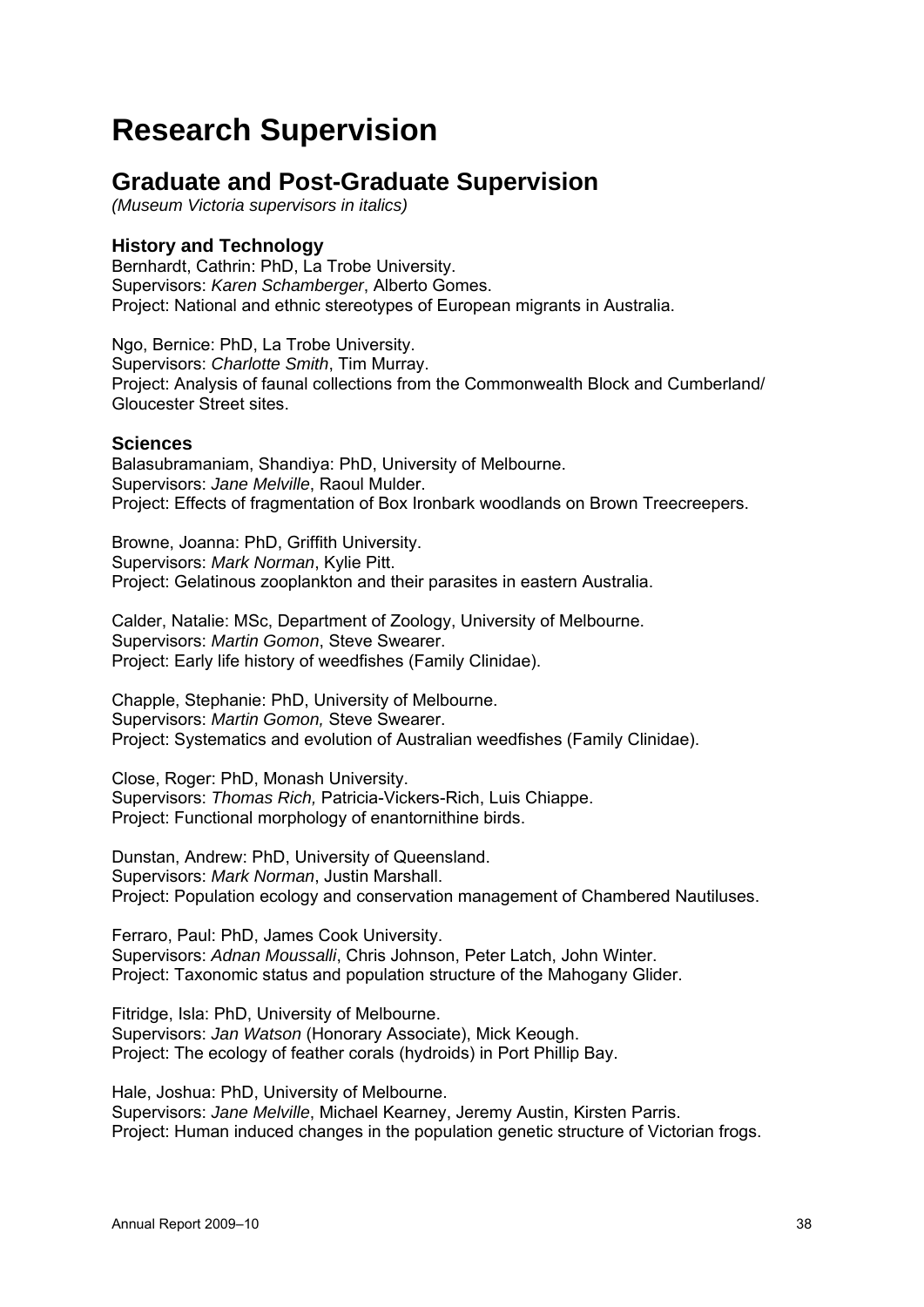Hastie, Darren: BSc (Hons), School of Life and Environmental Sciences, Deakin University. Supervisors: *Erich Fitzgerald*, John Arnould. Project: Analysis of the systematics and biogeography of fossil seals from Victoria.

Hawley, Andrew: BSc (Hons), Centre for Cultural Materials Conservation, University of Melbourne. Supervisors: *Wayne Longmore*, Robyn Sloggett

Project: The scientific illustrations of McCoy's Prodromus.

Lyndon-Gee, Francesca: MSc, Department of Zoology, University of Melbourne. Supervisors: *Joanna Sumner,* Tim Jessop. Project: Individual and population responses of reptiles to threatening processes.

McBride, Candace: PhD, Macquarie University. Supervisors: *Mark Norman*, Jane Williamson. Project: A typical group formation in the Mourning Cuttlefish, Sepia plangon: evidence of social interactions?"

McCallum, Anna: PhD, University of Melbourne. Supervisors: *Gary Poore*, Mick Keough. Project: Biogeography of decapod crustaceans on Western Australia's continental margin.

Miles, Verity: MSc, Department of Zoology, University of Melbourne. Supervisors: *Adnan Moussalli*, Devi Stuart-Fox. Project: A phylogeographic study of a cool temperate rainforest restricted snail.

Musseau, Marine: Master 1 Biologie des Populations, La Roche sur Yon; Departement Biologie des Organismes et des Populations; University of Poitiers, France. Supervisors: *Jane Melville*.

Project: Impacts of severe bushfires on frog populations in Kinglake, Victoria.

Naughton, Kate: PhD, University of Melbourne. Supervisors: *Tim O'Hara*, Belinda Appleton. Project: Marine refugia and climate responses of southern Australian echinoderms.

Pocklington, Jacqueline: PhD, University of Melbourne. Supervisors: *Tim O'Hara*, Michael Keough. Project: The role of species as habitats on intertidal rocky shore ecosystems.

Raadik, Tarmo: PhD, University of Canberra. Supervisors: *Martin Gomon*, Arthur Georges, Mark Adams. Project: Conservation biology and systematics of the mountain native trout (galaxias).

Smith, Katie: PhD, University of Melbourne. Supervisors: *Jane Melville*, Michael Kearney, Kirsten Parris, Jeremy Austin. Project: Human induced changes in the genetic structure of frog populations.

Squires, Zoe: PhD, University of Melbourne. Supervisors: Mark Norman, Devi Stuart-Fox. Project: Sexual selection and reproductive behaviour in native Australian squid.

Talbot, Christopher: PhD, University of Queensland. Supervisors: *Mark Norman*, Justin Marshall. Project: The visual ecology of cephalopods.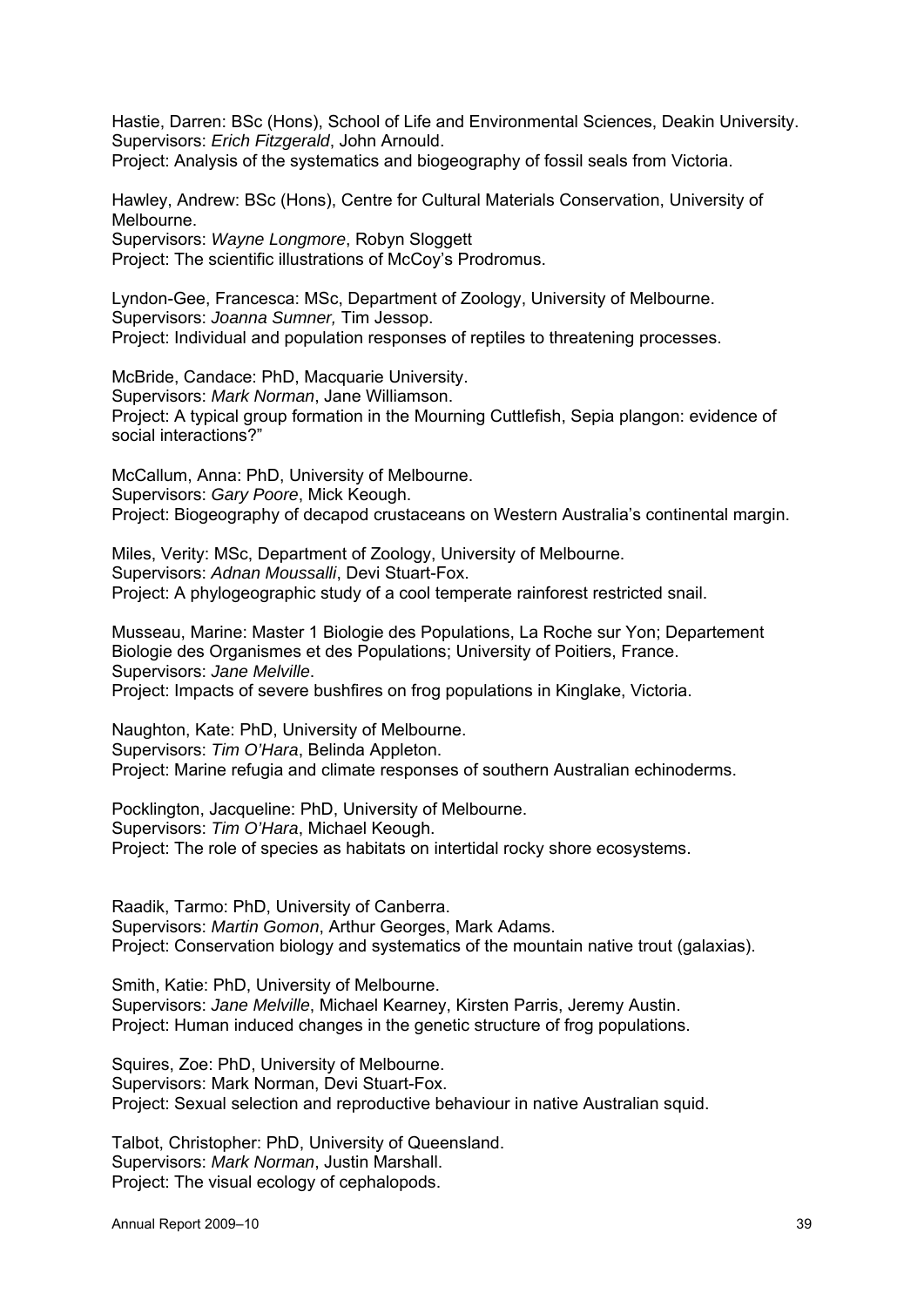Thompson, Vanessa: PhD, University of Melbourne. Supervisors: *Jane Melville*, Stephen Swearer. Project: Mechanisms of self-recruitment in Australian coral reef fishes.

Wegener, Benjamin: PhD, Monash University. Supervisors: *Mark Norman*, Bob Wong. Project: Sexual selection in the sea: sperm competition, female promiscuity and patterns of paternity in the Southern Dumpling Squid, *Euprymna tasmanica.*

Woolley, Skipton: MSc, Department of Zoology, University of Melbourne Supervisors: Robin Wilson, David Macmillan. Project: Systematics and biogeographical patterns in scale worms (Polynoidae).

#### **Museology: Information Technology and Multimedia**

De Kruiff, Alison: PhD (Design Research), Swinburne University of Technology. Supervisors: *Sarah Kenderdine*, Carolyn Barnes. Project: Place-hampi.museum website.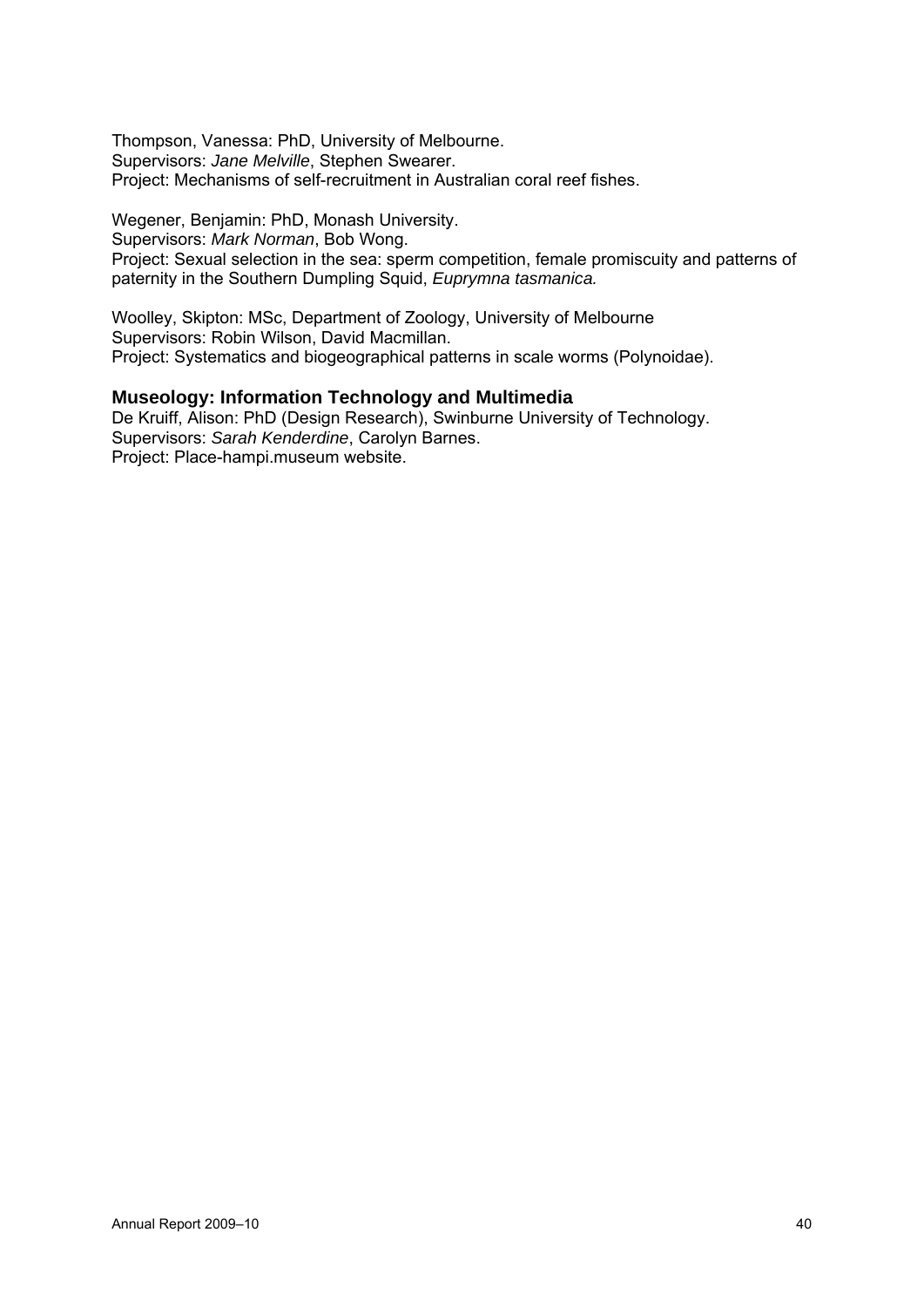## **Supporters**

Museum Victoria undertakes various corporate and philanthropic partnerships. These partnerships greatly contribute towards the ongoing growth of Museum Victoria.

774 ABC Radio Agility Management Pty Ltd AGL Energy Ltd Arts Queensland Arts Victoria Australia Council for the Arts Australian Academy of Technological Sciences and Engineering Australian Multicultural Foundation Avant Card BASF BP Oil Australia Limited **BOSE** Catholic Education Office Channel Seven Melbourne City of Melbourne City of Milan City University of Hong Kong City West Water Clear Design Commonwealth Bank Group Community Support Fund Consumer Affairs Victoria Connex Melbourne Dame Elisabeth Murdoch AC DBE Department of Education and Early Childhood Development Department of Education, Employment and Workplace Relations Department of Innovation, Industry and Regional Development Department of Innovation, Industry, Science and Research Department of Planning and Community Development Department of the Environment, Water, Heritage and the Arts Destination Melbourne Dow Chemicals Environment Protection Authority French Teachers Association of Victoria Game Audio Australia Grossi Florentino Hobsons Bay City Council Herald and Weekly Times Heritage Victoria Ilbijerri Aboriginal Theatre Company **JCDecaux** Macedon Ranges Inc Melbourne Airport Melbourne Metropolitan Waste Management Group Melbourne Port Corporation Melbourne's Child Metlink Victoria Pty Ltd Mobil Oil Australia Pty Ltd Mr Richard and Mrs Catherine Price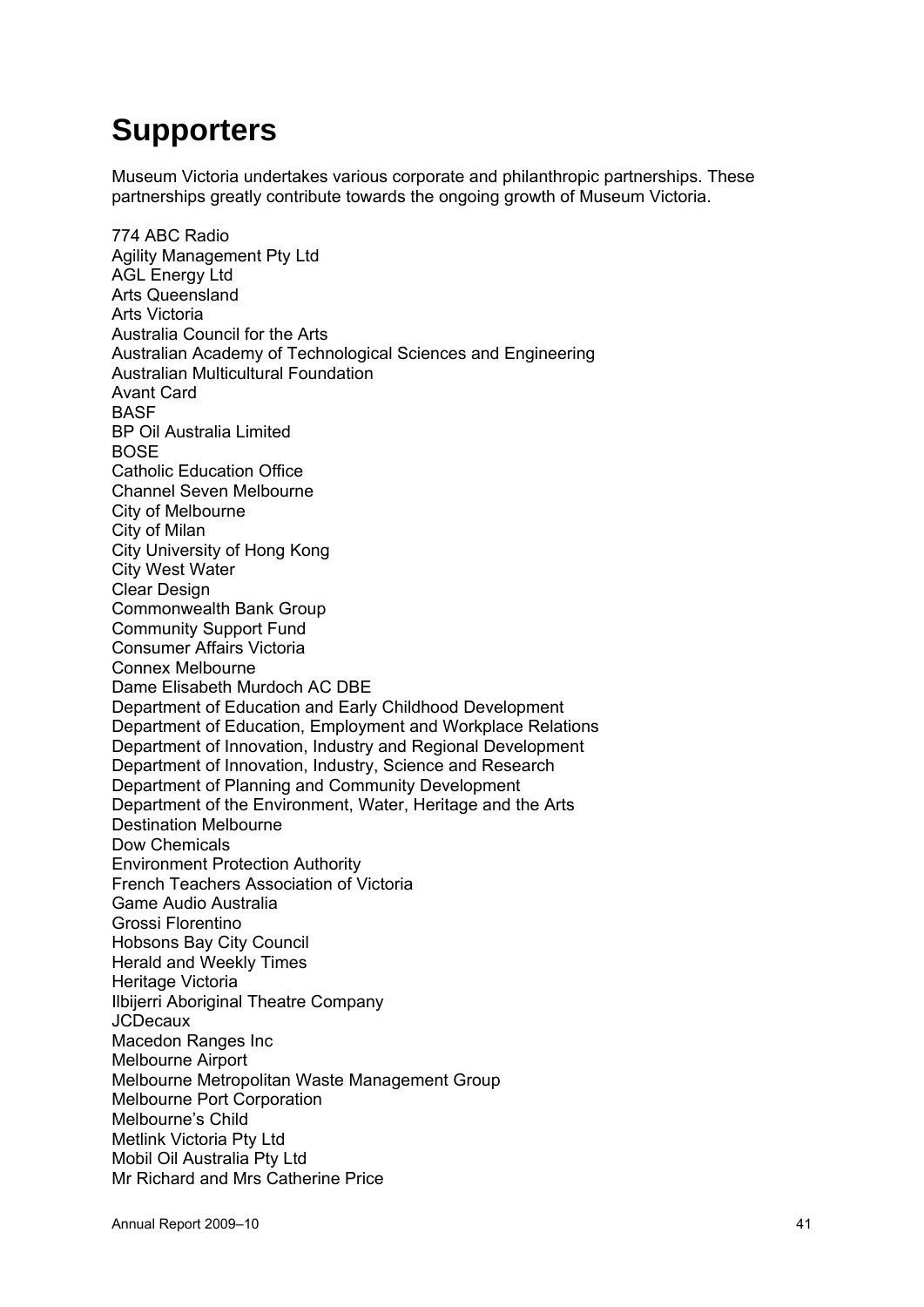National Geographic Channel National Science Week Coordinating Committee (VIC) Nestle Peters Ice Cream Network Ten Palace Cinemas Peter Rowland Catering Playgroup Victoria Prime Media Group Limited Qantas Airways Redtribe Rugs Carpets By Design San Diego - Visual Arts Schweppes Australia Pty Ltd Science in Public Singapore Airlines Sofitel Melbourne on Collins SPI AusNet State Government of Victoria Sustainability Victoria Tattersall's The Age The Curriculum Corporation The Grollo Family The Harold Mitchell Foundation The Ian Potter Foundation The Jack Brockhoff Foundation The Myer Foundation The Onbass Foundation The Sidney Myer Fund The University of Melbourne Tourism Victoria University of California **VicHealth** Victorian Managed Insurance Fund Victoria University Victorian Multicultural Commission Vline Passenger Pty Ltd Yarra Trams Yulgilbar Foundation Zero One Animation ZKM Centre for Art and Media

#### **Research Supporters**

Museum Victoria undertakes an extensive research program with generous support from a number of funding organisations.

Aboriginal Affairs Victoria Arthur Rylah Institute for Environmental Research Arts Victoria Atlas of Living Australia Australian Academy of Science Australian Antarctic Division Australian Biological Resources Study Australian Institute of Aboriginal and Torres Strait Islander Studies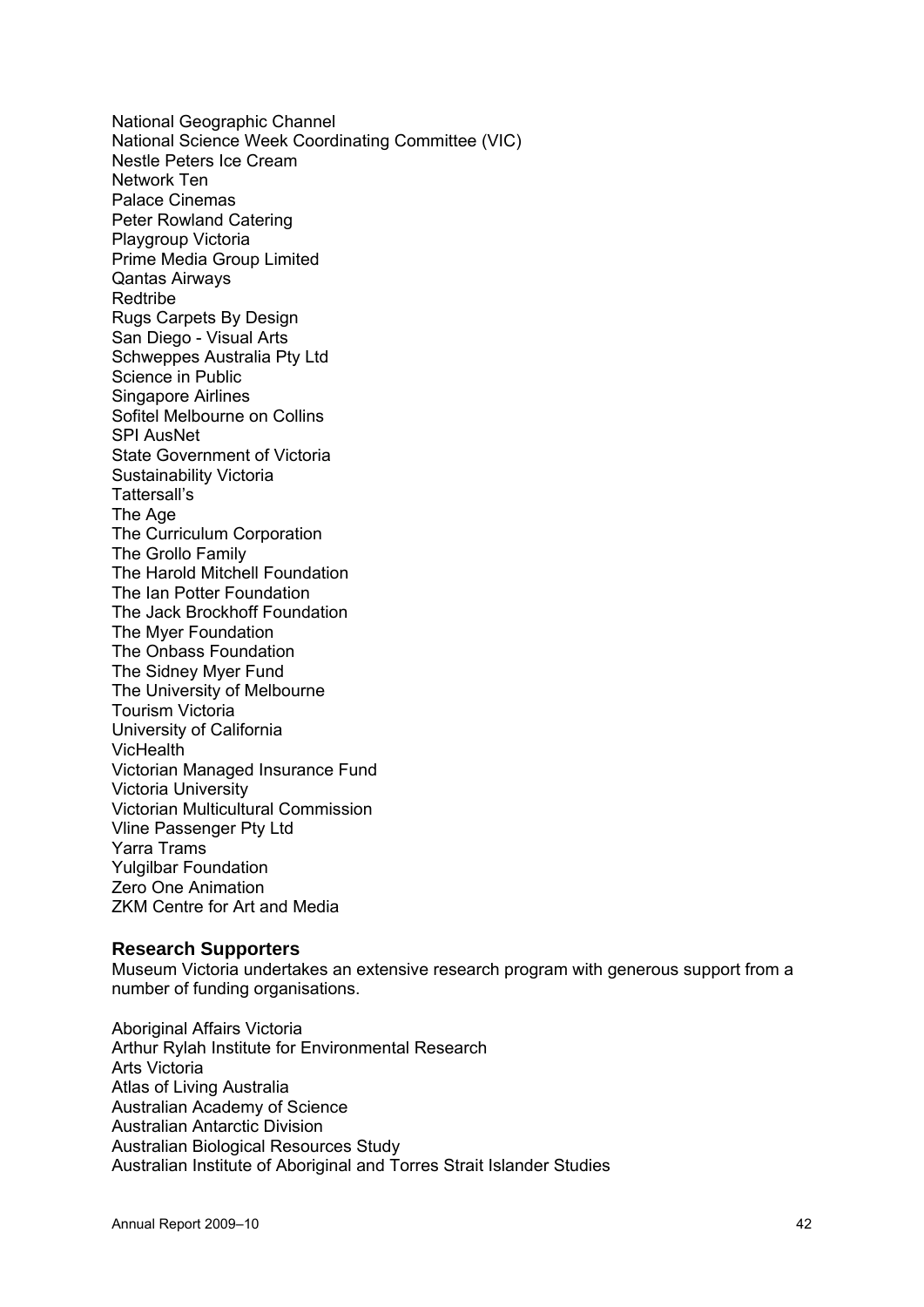Australian National University Australian Research Council Census of Marine Life Commonwealth Environment Research Facilities Program Cooperative Research Centre for National Plant Biosecurity CSIRO Entomology CSIRO Marine and Atmospheric Research Department of Agriculture, Fisheries and Forestry Department of Employment, Economic Development and Innovation, Queensland Department of the Environment, Water, Heritage and the Arts Department of Primary Industries and Fisheries, Queensland Department of Sustainability and Environment, Victoria Field Naturalists Club of Victoria Freemasons Victoria Geological Society of Victoria Harold Mitchell Foundation Hugh Williamson Foundation iCinema Centre – UNSW International Council of Museums (ICOM) Australia Kodak (Australasia) Pty Ltd La Trobe University Monash University National Cultural Heritage Account National Science Foundation Natural Heritage Trust Noble Numismatics Pty Ltd Ocean Biogeographic Information System Parks Victoria Perpetual Trustees Plant Health Australia Product Integrity, Animal and Plant Health Division (DAFF) Queensland University of Technology RMIT University The Australia Council The Australian Centre, University of Melbourne The Baker Foundation The Hermon Slade Foundation The Ian Potter Foundation The Ian Potter Museum of Art at the University of Melbourne The Menzies Foundation The Miegunyah Press The Myer Foundation The Russell and Mab Grimwade Miegunyah Fund Committee The Twycross Family The University of Melbourne University of New South Wales University of Queensland Victorian Managed Insurance Authority Victorian National Parks Association Women on Farms Gathering Heritage Group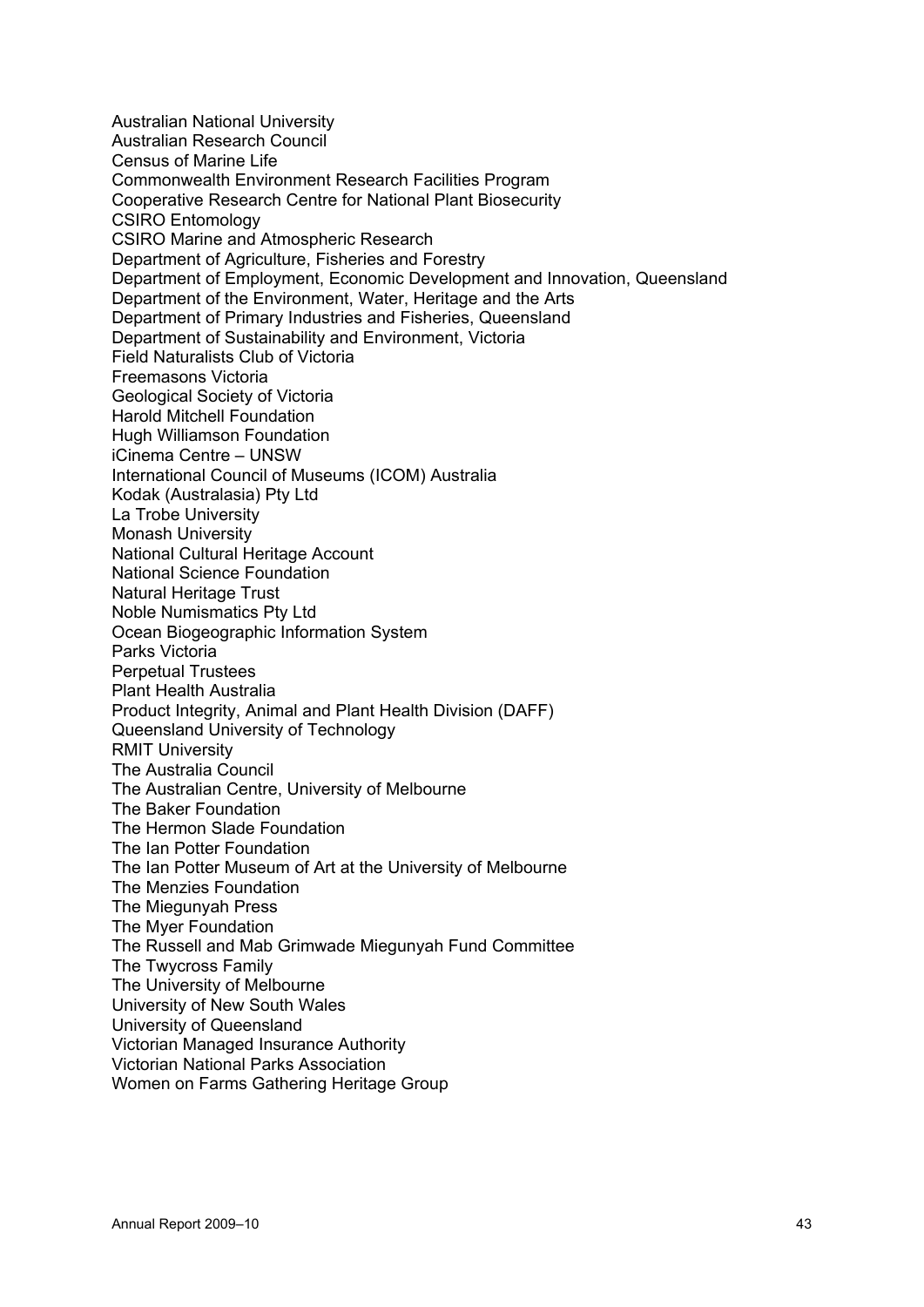## **Temporary Exhibitions**

## **Immigration Museum**

#### *Ancient Hampi: The Hindu Kingdom Brought to Life* **12 November 2008 to 31 January 2010**

This innovative exhibition immersed the visitor in one of the most spectacular world heritage sites in Southern India. The project was developed by Museum Victoria, the UNSW iCinema Centre and EPIDEMIC, as well as local and international artists.

#### *Talanoa: Stories of the Fiji Community*  **19 April 2009 to 16 August 2009**

*Talanoa* (the Fijian word for story-telling) explored how and why Fiji-born people came to Victoria, and what values, beliefs and practices they brought with them. The diverse Fiji community presented a thought-provoking account of the relationships that sustain their connection with Fiji, and shaped their settlement in Australia.

#### *A Worthwhile Enterprise: the Migrant Hostel in Springvale* **6 May to 7 July 2009**

This exhibition recorded the history of the hostel and the impact it made on the surrounding community of Springvale as well as on Victoria's broader multicultural landscape.

## *Cultural Diversity Quest Awards Exhibition*

**20 June 2009 to 28 August 2009** 

The Quest Awards encouraged Victorian students to celebrate their state's cultural diversity through creative expression. Announced during Cultural Diversity Week, the winning entries were presented at the Immigration Museum for Refugee Week 2009.

#### *Handing on the Key: Palestinians in Australia*  **21 August 2009 to 22 November 2009**

For the majority of Palestinians in Australia, there is no lived experience of Palestine. This exhibition explored how the link to homeland is passed from one generation to the next through acts of memory.

#### *Talking Faiths: My story, your story, our story*  **26 November 2009 to 28 May 2010**

This exhibition documented a project involving young people exploring interfaith issues through a multicultural perspective. Encompassing students from a range of faith-based and secular Government schools, this exhibition featured multimedia representations and photographs of the student project and artworks developed by the students as part of their conversations. This exhibition was part of the Parliament of the World's Religions 2009 cultural program.

#### *Callaloo: the Caribbean Mix in Victoria*  **3 December 2009 to 6 March 2010**

Like the traditional Caribbean Callaloo soup – a unique mix of spices, vegetables, meat and herbs – the Caribbean community is a wonderfully diverse mix of races and cultures. *This exhibition* explored the cultures and experiences within Victoria's small but vibrant Caribbean community.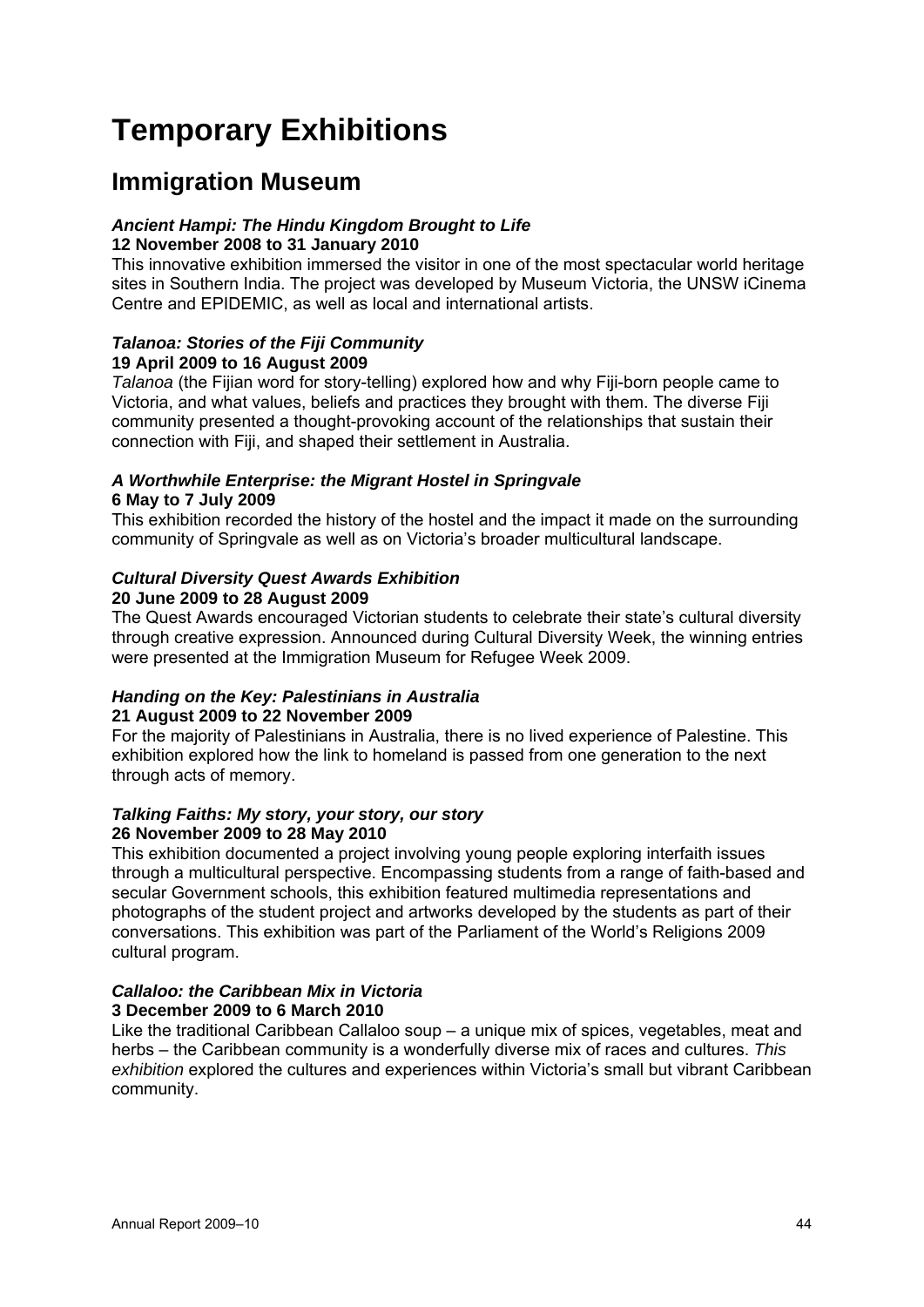#### *Australia's Muslim Cameleers: Pioneers of the Inland 1860s – 1930s* **26 February to 19 September 2010**

The exhibition explored 80 years of Muslim society in Australia and traced the little-known heritage of the Muslim cameleers who first arrived in 1860 to aid expeditions into outback Australia. A rich collection of historical photographs, film, artworks, oral histories and objects such as camel saddle packs, textiles and portraits were featured in the exhibition.

### *Survival of a Culture: Kurds in Australia*

#### **17 March to 12 September 2010**

This exhibition explored how Kurdish culture has survived through adversity, invasion, and division of the Kurds' traditional lands. *The exhibition* examined the traditions at the core of Kurdish culture that have enabled it to survive, and which Kurds proudly maintain in Australia today.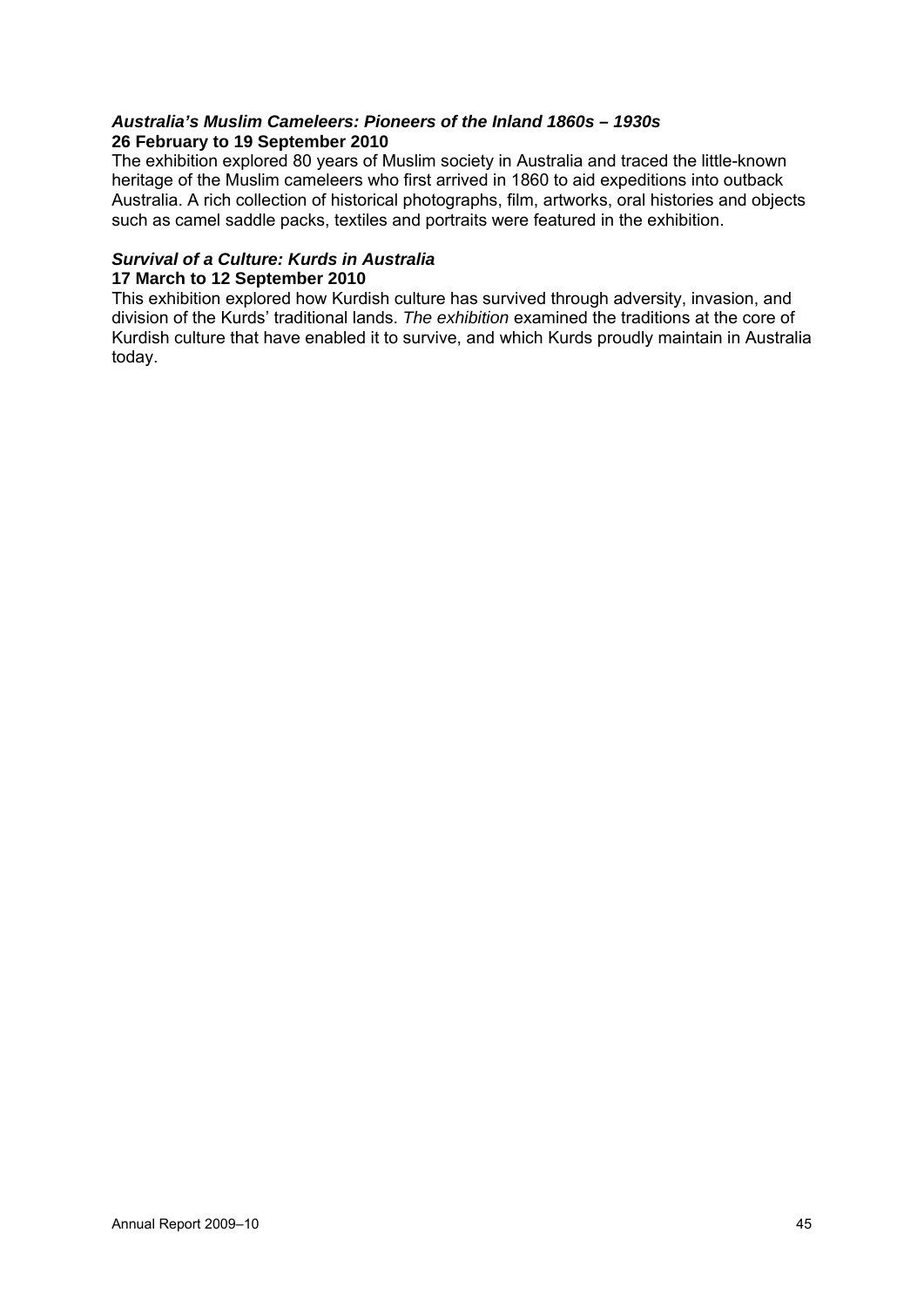## **Scienceworks**

#### *The Mathemazing Exhibition* **25 April to 6 December 2009**

The exhibition gave visitors the chance to explore and discover mathematics, and learn more about its importance in application for everyday situations. The hands-on exhibition drew on a number of branches of mathematics, from arithmetic to algebra and dispelled the myth that 'maths is boring' by being lots of fun!

### *Star Wars: Where Science Meets Imagination*

#### **4 June to 8 November 2009**

The exhibition explored the fantasy technology depicted in the *Star Wars* movies, the real science behind them, and the latest research that may someday lead to remarkable realworld equivalents.

#### *Toys: Science at Play*

#### **12 December 2009 to 18 July 2010**

This exhibition was originally at Scienceworks in 2004, but was so popular that it made a welcome return. It engaged children aged 5–12, together with their families and teachers. The exhibition offered an educational and interactive experience enabling visitors to explore some fundamental science principles by playing with toys.

#### *Going Places: The Technology of Transport*

#### **12 December 2009 – 18 October 2010**

This unique exhibition explored the way mankind has developed transport technology to overcome gravity, distance and division of continents to move us around the globe. As well as investigating current modes of travel, *Going Places* looked ahead at what transport might be available in the future.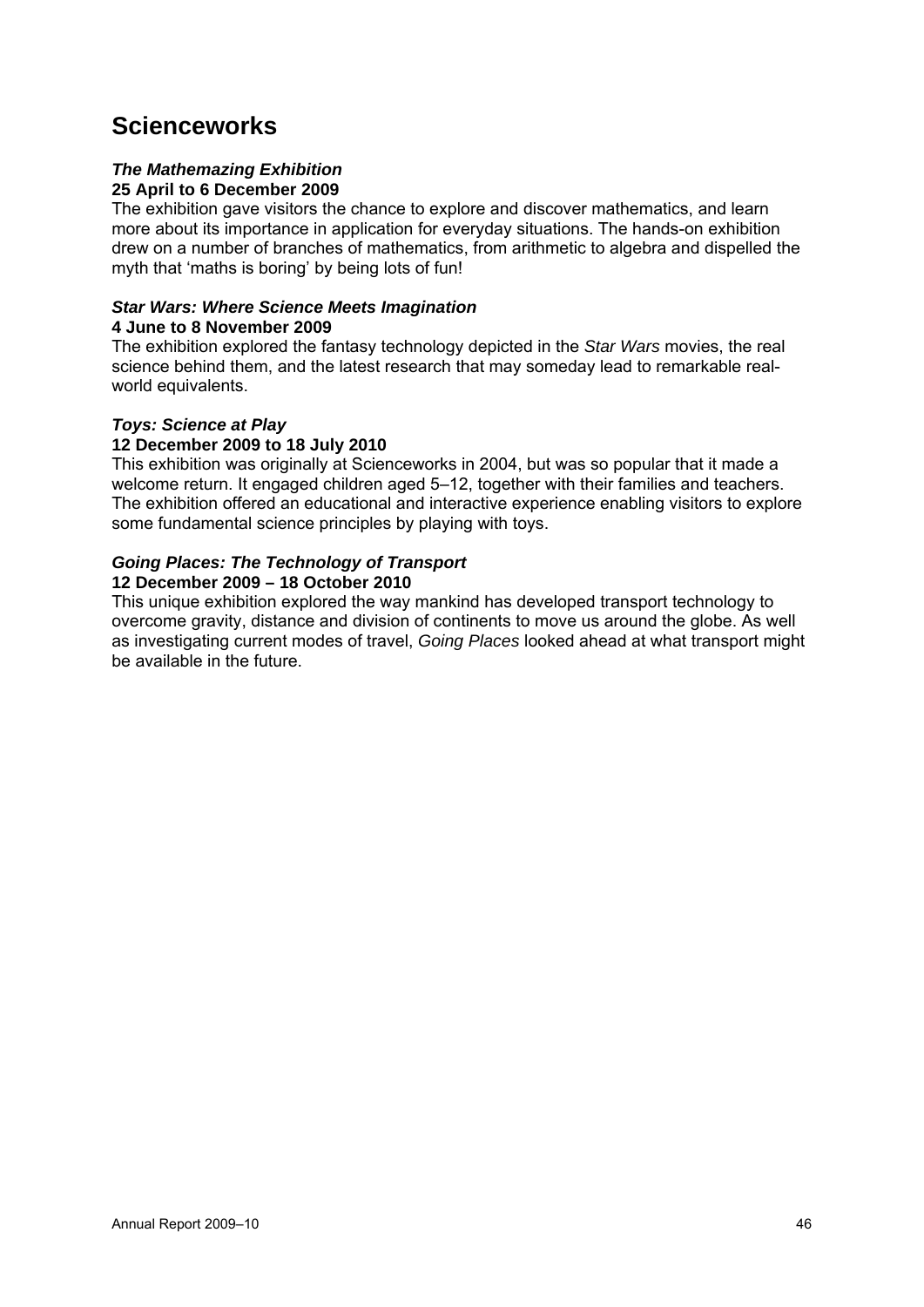## **Melbourne Museum**

#### *INNOVIC's Next Big Thing Award Exhibition*  **30 May to 12 July 2009**

This exhibition in Melbourne Museum's lower foyer displayed winning entries from the *Next Big Thing* global competition and annual award to find and showcase new inventions and innovations that have the potential to become 'the next big thing'.

#### *A Day in Pompeii*

#### **26 June to 25 October 2009**

This exhibition took visitors back in time to experience life and death in the cosmopolitan city of Pompeii. The exhibition featured hundreds of exceptional objects including room-size frescoes, marble and bronze sculptures, jewellery, gold coins and everyday household items – all of which evoked the richness and culture of daily life in the Roman Empire's favourite vacation resort.

#### *Design Now* **and** *Bombay Sapphire Design Discovery Award*  **14 August to 22 November 2009**

These two Australian design exhibitions from Object Gallery were exhibited together in the Melbourne Gallery. *Design Now* exhibited work by young design graduates and *Bombay Sapphire Design Discovery Award* showcased the ten best Australian contemporary functional designs submitted for this annual award.

#### *Fringe Furniture: alumni retrospective*

#### **23 September to 11 October 2009**

Organised by Melbourne's Fringe Festival, Fringe Furniture 2009 presented a retrospective exhibition of thirty works dating from 1986 to the present.

#### *2009 Design Challenge: Fire*

#### **11 November 2009 to 28 February 2010**

Presented by the Design Research Institute, RMIT University, the *2009 Design Challenge: Fire* presented a range of innovative trans-disciplinary design projects developed in response to Victoria's devastating February 2009 bushfires by a diverse range of researchers and experts.

#### *Bushfire Art Healesville Primary School*

#### **27 November 2009 - 2 February 2010**

This exhibition featured artworks depicting the experiences of students from Healesville Primary School during Victoria's Black Saturday bushfires of February 2009.

#### *Christmas Cards*

#### **1 December 2009 to 6 January 2010**

Christmas cards dating from the 1890s to the 1960s were displayed in a showcase in Melbourne Museum's main foyer.

#### *Menagerie- Contemporary Indigenous Sculpture in Australia*  **16 December 2009 to 21 February 2010**

This contemporary Indigenous sculpture exhibition featured 33 established and emerging Aboriginal and Torres Strait Islander artists from every Australian state and territory. The exhibition was developed by Object Gallery and the Australian Museum.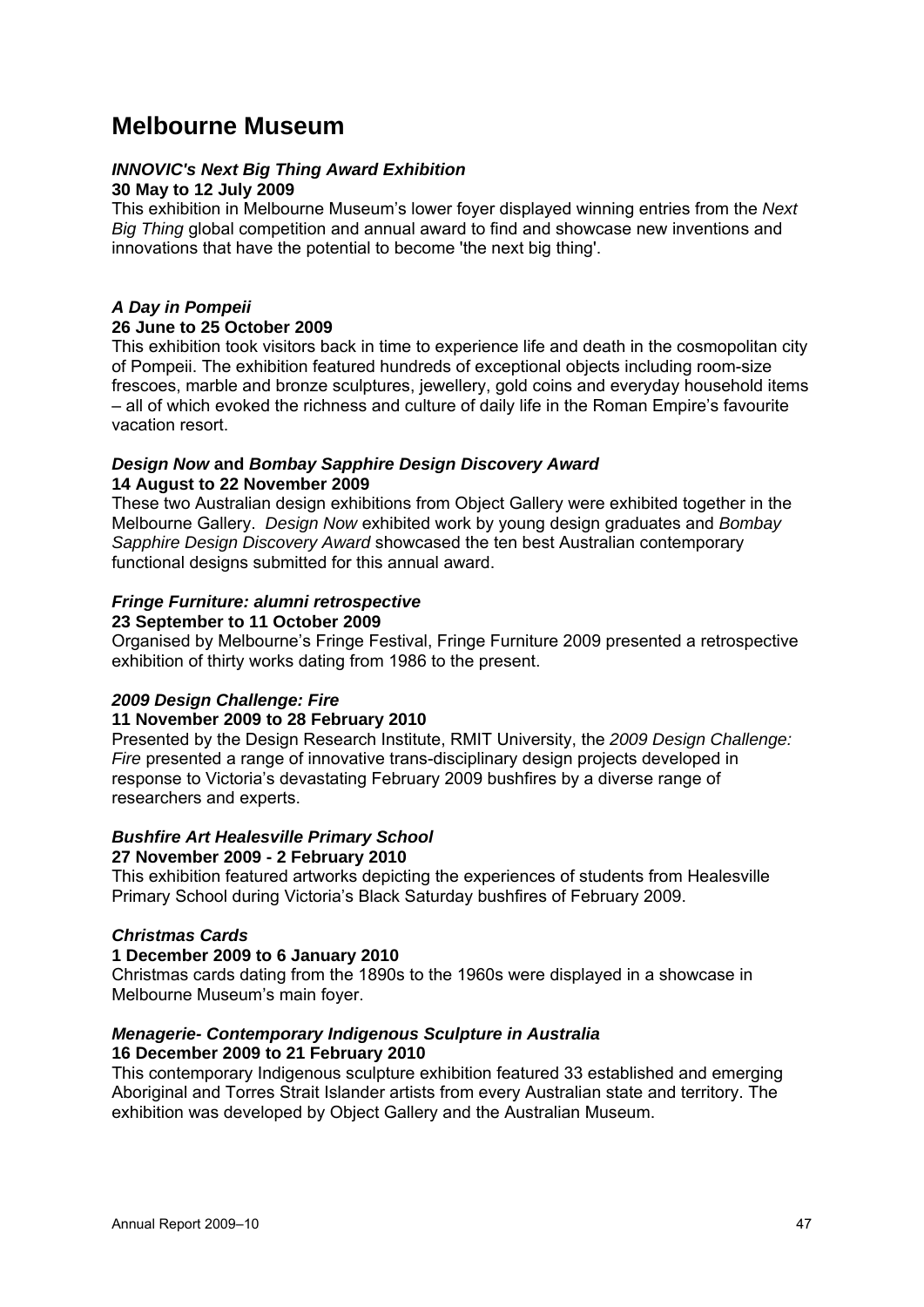#### *Mammalodon fossil*

#### **22 December 2009 to 3 May 2010**

This display complemented the groundbreaking research of Harold Mitchell Fellow Dr Erich Fitzgerald on baleen whales that was published in the *Zoological Journal of the Linnean Society* in London. The research centred on the Museum Victoria specimen of *Mammalodon colliver*, which featured in the foyer showcase display*.* 

#### *Sam the Koala*

#### **14 January to 3 May 2010**

The injured koala made famous by images of her drinking from a firefighter's water bottle during the February 2009 bushfires was preserved for display in a showcase in Melbourne Museum's main foyer. Sam's placement in the museum preserved her story, and her extraordinary role in providing a source of hope to those devastated by the bushfires.

#### *Top Designs 2009: VCE Season of Excellence 2009*  **21 March to 26 July 2010**

*Top Designs 2009* was the tenth annual exhibition at Museum Victoria of exemplary work by high-achieving VCE Design students. The exhibition was presented in partnership with the Victorian Curriculum and Assessment Authority and was supported by comprehensive public programs.

#### *AGIdeas 2010: the first 20 years and NewStar exhibition*  **23 April to 23 May 2010**

This exhibition featured finalists from the *NewStar* competition for young designers as well as a commemorative display celebrating the first 20 years of *agIdeas,* the largest design industry event in Australia.

## *An Archaeological Time Capsule*

#### **3 May 2010 to 22 November 2010**

This foyer showcase display featured the domestic refuse of a nineteenth century household in inner-city Melbourne, as excavated from the Casselden Place site between 1987 and 2002. Arranged by functional category, the artefacts provided an insight into the archaeological process and coincided with Archaeology Week related activities.

#### *Titanic- The Artefact Exhibition*

#### **14 May - 17 October 2010**

Presented in association with Frontier Events Company, Premier Exhibitions and RMS Titanic Inc, this major exhibition featured more than 280 artefacts salvaged from the Titanic's debris field at the bottom of the North Atlantic Ocean, as well as impressive recreations of parts of the ship. Museum Victoria staff developed local interest stories by researching Australian connections to Titanic's passengers and crew, and adding a foyer display on Melbourne in 1912 and the local newspaper reports of the sinking.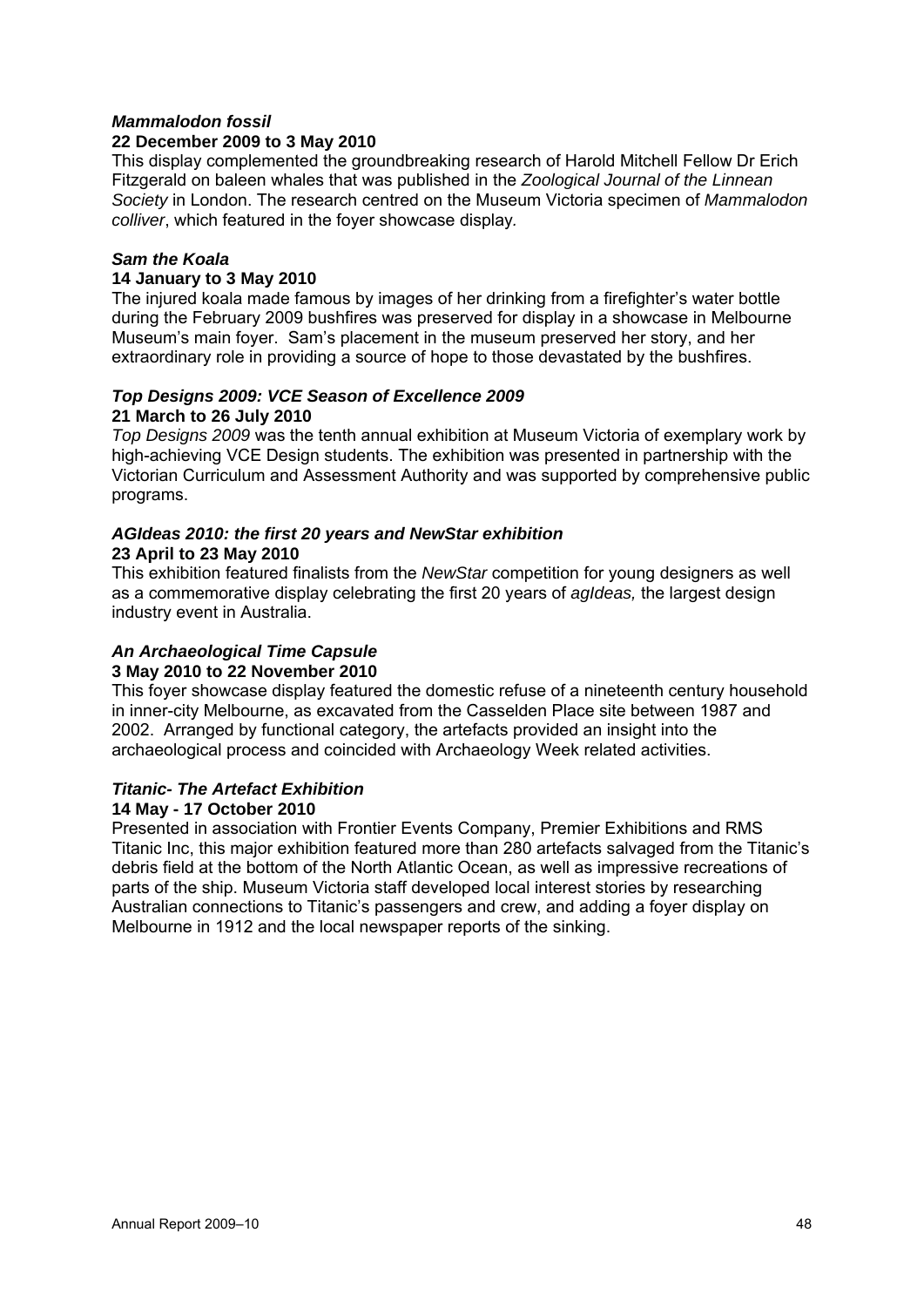## **Bunjilaka**

#### *Ngarjun and Nakun: Our eyes, Our footprints*  **9 July to 10 November 2009**

This exhibition revealed the powerful collective story of the Mullett Family - Gunai/Kurnai (Gippsland). The exhibition featured textiles and objects from four generations of family members.

#### *Lojtpa: Speaking to*  **19 October 2009 to 27 June 2010**

*Lojtpa* showcased a series of photographs of the Shepparton Aboriginal community taken by local Yorta Yorta and Bangerang youth. The images were accompanied by video and audio recordings of 'yarns' or stories told to the young participants by Elders and community members.

#### *From Little Things Big Things Grow*

#### **17 June to 7 November 2010**

This exhibition highlighted the struggle for Aboriginal civil rights in the period 1920–1970. During this period, most Aboriginal Australians lived a very restrictive life and did not enjoy the same civil rights as other Australians. There was a series of three lectures to compliment the exhibition including Monica Morgan, Marcia Langton and Gary Foley.